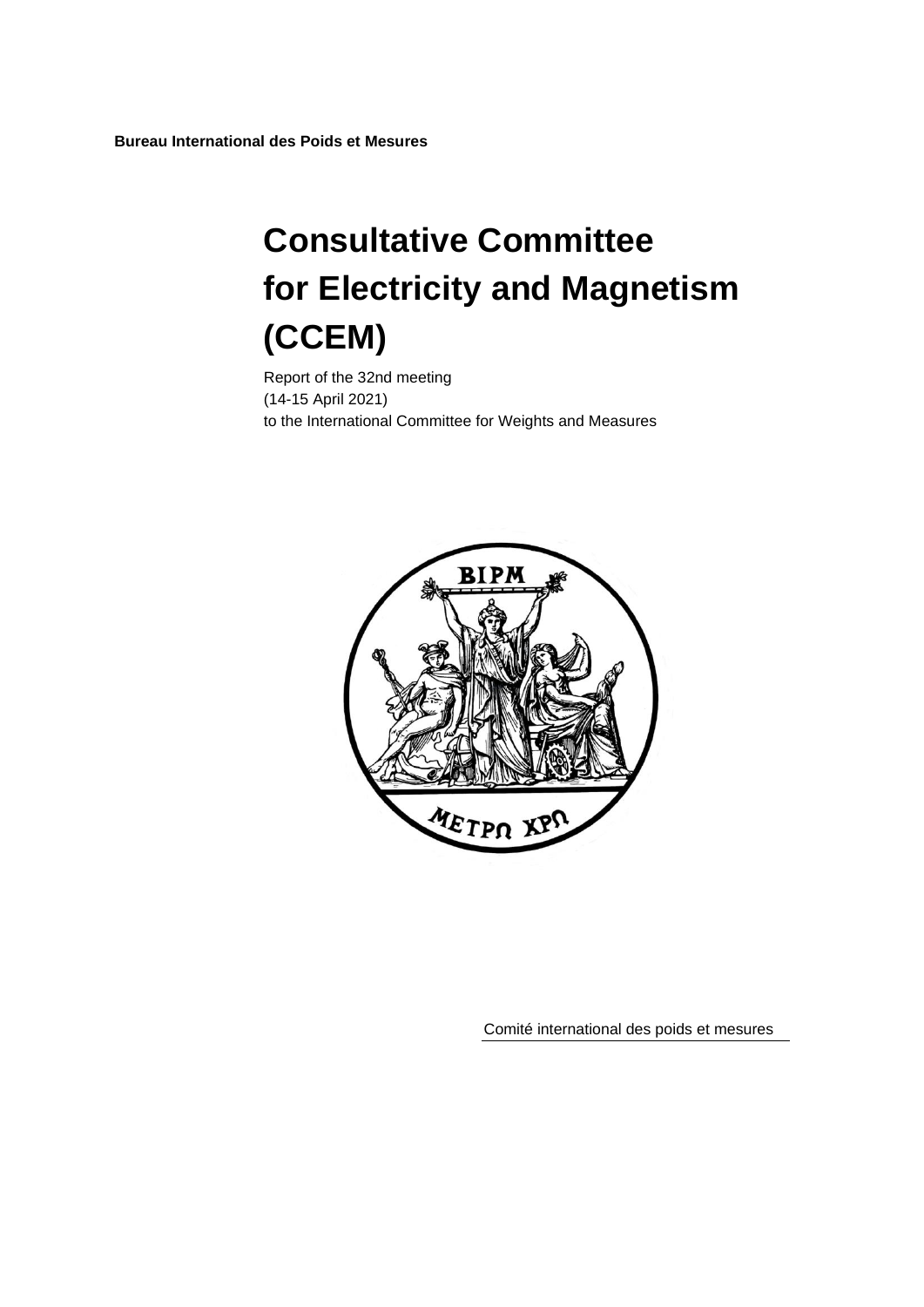**·** 32nd Meeting of the CCEM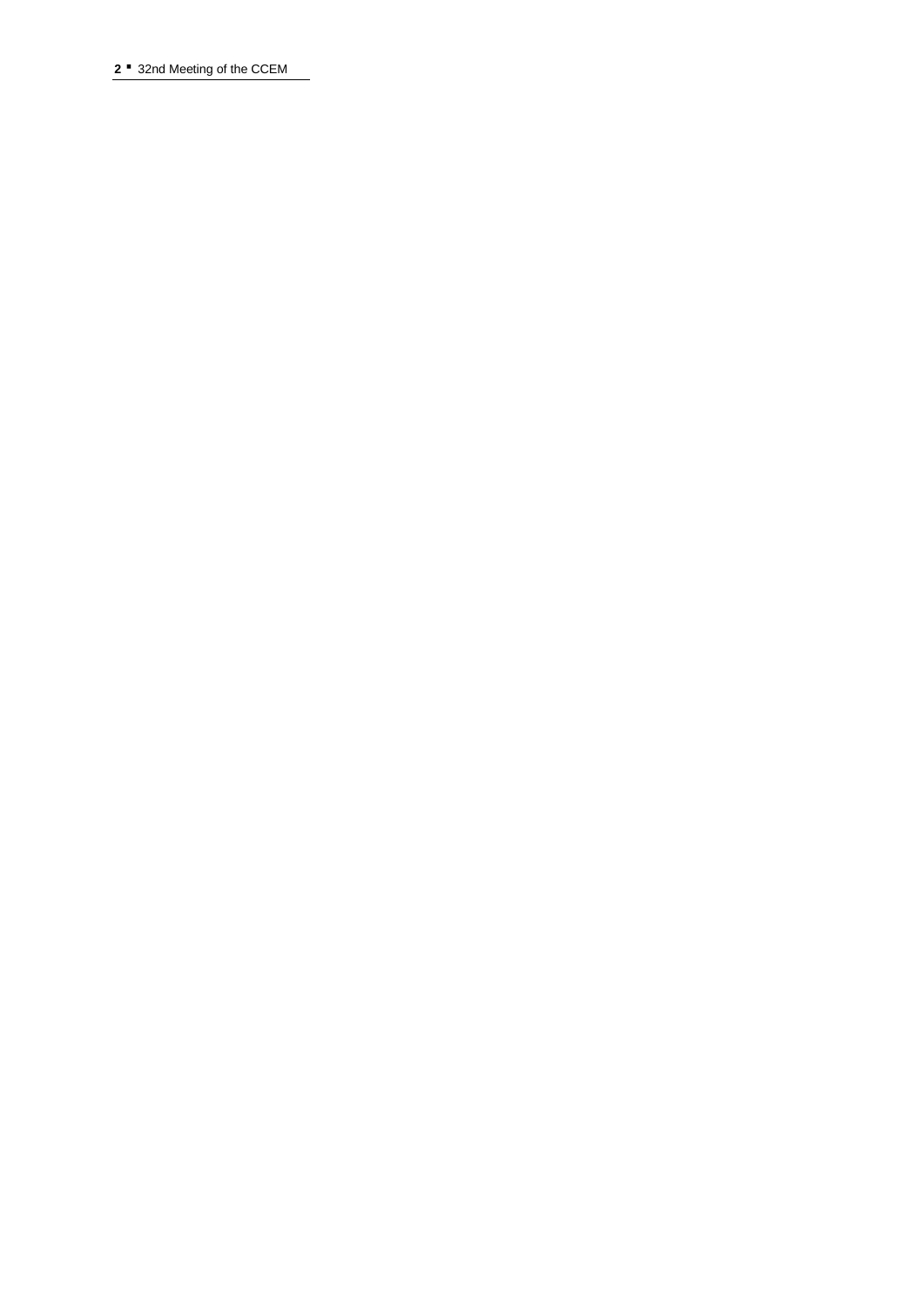# **LIST OF MEMBERS OF THE CONSULTATIVE COMMITTEE FOR ELECTRICITY AND MAGNETISM**

as of 14 April 2021

#### **President**

Prof. Dr G. Rietveld, member of the International Committee for Weights and Measures, [VSL], Delft.

#### **Executive Secretary**

Dr M. Stock, International Bureau of Weights and Measures [BIPM], Sèvres.

#### **Members**

Centro Español de Metrología [CEM], Madrid. Centro Nacional de Metrología [CENAM], Querétaro. CSIR National Physical Laboratory of India [NPLI], New Delhi. Czech Metrology Institute [CMI], Prague. D.I. Mendeleyev Institute for Metrology, Rosstandart [VNIIM], St Petersburg. Federal Institute of Metrology METAS [METAS], Bern-Wabern. Instituto Nacional de Metrologia, Qualidade e Tecnologia [INMETRO], Rio de Janeiro. Instituto Nacional de Tecnología Industrial [INTI], San Martín, Prov. Buenos Aires. Korea Research Institute of Standards and Science [KRISS], Daejeon. Laboratoire National de Métrologie et d'Essais [LNE], Paris. Measurement Standards Laboratory of New Zealand [MSL], Lower Hutt. National Institute of Metrological Research/Istituto Nazionale di Ricerca Metrologica [INRIM], Turin. National Institute of Metrology [NIM], Beijing. National Institute of Standards and Technology [NIST], Gaithersburg. National Measurement Institute of Australia [NMIA], Lindfield. National Metrology Centre, Agency for Sciences, Technology and Research [NMC, A\*STAR], Singapore. National Metrology Institute of Japan, AIST [NMIJ/AIST], Tsukuba. National Metrology Institute of South Africa [NMISA], Pretoria. National Metrology Institute of Turkey/TÜBITAK Ulusal Metroloji Enstitüsü [UME], Gebze-Kocaeli. National Physical Laboratory [NPL], Teddington. National Research Council of Canada [NRC], Ottawa. Norwegian Metrology Service/Justervesenet [JV], Kjeller.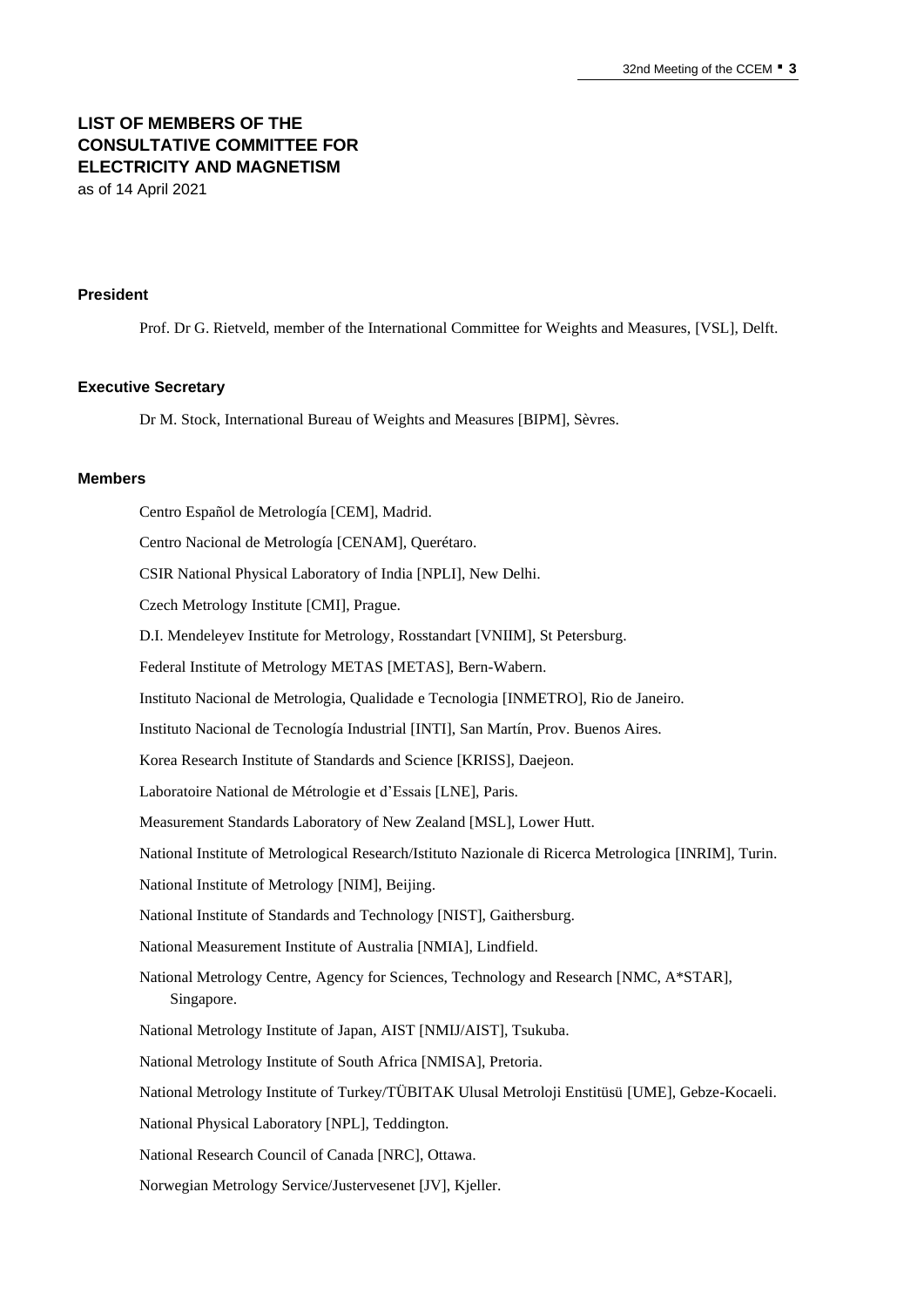Physikalisch-Technische Bundesanstalt [PTB], Braunschweig.

RISE Research Institutes of Sweden AB [RISE], Borås.

VSL B.V. [VSL], Delft.

VTT Technical Research Centre of Finland Ltd, Centre for Metrology / Mittatekniikan keskus [MIKES], Espoo.

The Director of the International Bureau of Weights and Measures [BIPM], Sèvres.

# **Observers**

National Institute of Standards [NIS], Giza.

Standards and Calibration Laboratory [SCL], Wanchai.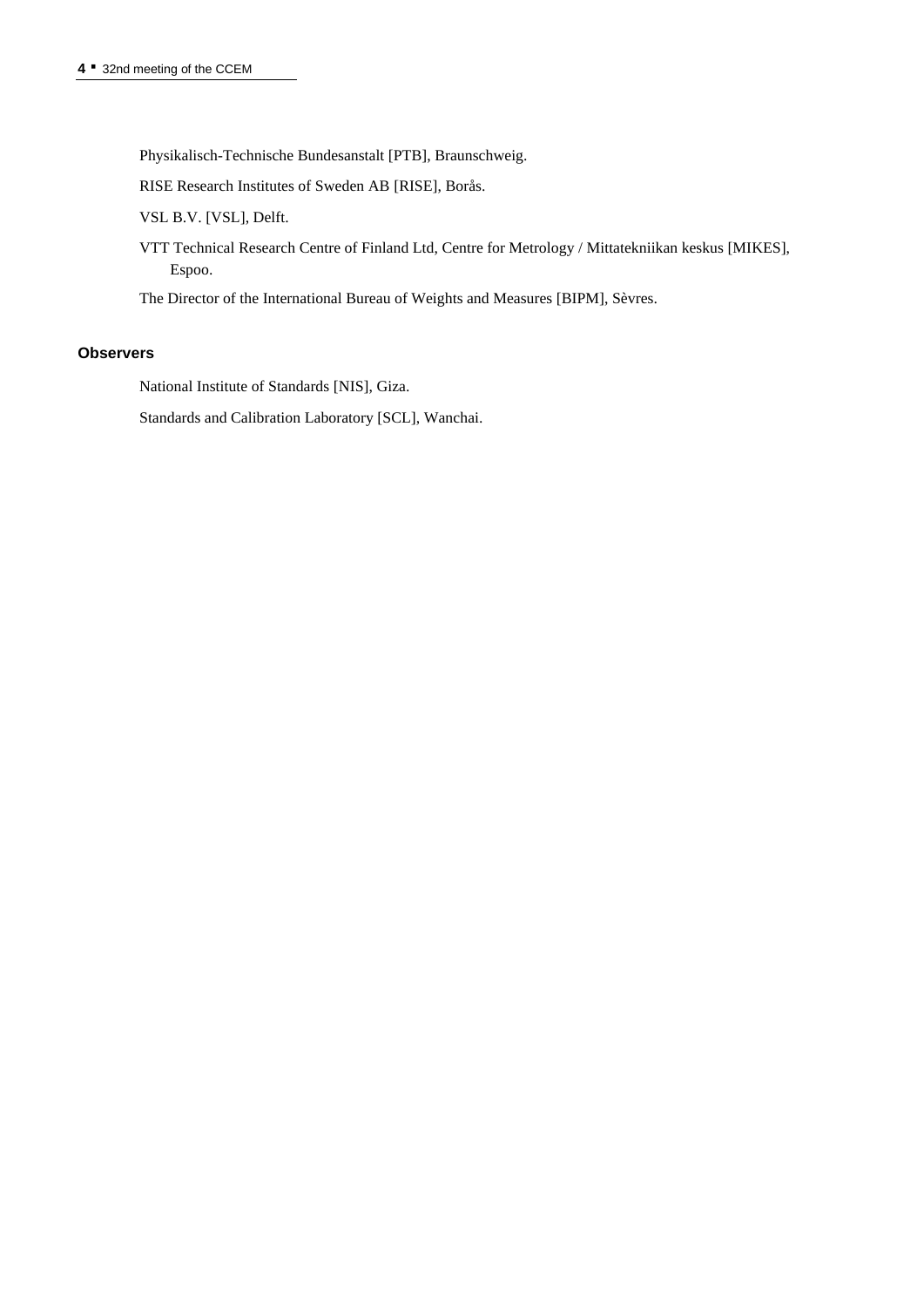# **1. OPENING OF THE MEETING APPROVAL OF THE AGENDA APPOINTMENT OF A RAPPORTEUR**

The thirty-second meeting of the Consultative Committee for Electricity and Magnetism (CCEM) was held online, on 14 and 15 April 2021.

The following were present:

Members:

Mr Edson Afonso (INMETRO), Dr Djamel Allal (LNE), Dr Marc-Olivier André (METAS), Dr Vittorio Basso (INRIM), Dr Ilya Budovsky (NMIA), Dr Luca Callegaro (INRIM), Dr René Carranza Lopez Padilla (CENAM), Dr Mustafa Çetintas (UME), Dr Sze Wey Chua (NMC, A\*STAR), Dr Xiaohai Cui (NIM), Mr Javier Diaz de Aguilar (CEM), Mr Lucas Di Lillo (INTI), Dr Satya Kesh Dubey (NPLI), Dr Murray D. Early (MSL), Dr Gerald FitzPatrick (NIST), Dr Israel Garcia-Ruiz (CENAM), Dr Ghislain Granger (NRC), Dr Gleb B. Gubler (VNIIM), Dr Paul D. Hale (NIST), Dr Jari Hällström (MIKES), Mr Felipe Hernandez Marquez (CENAM), Dr Christopher Holloway (NIST), Dr Daniela Istrate (LNE), Dr J.T. Janssen (NPL), Dr Tao Jing (NMC, A\*STAR), Dr Leigh Johnson (NMIA), Dr Rolf Judaschke (PTB), Dr Nobu-Hisa Kaneko (NMIJ/AIST), Dr No-Weon Kang (KRISS), Dr Alexander S. Katkov (VNIIM), Mr Michael Khoza (NMISA), Dr Jae-Yong Kwon (KRISS), Dr Gregory Kyriazis (INMETRO), Dr Regis Landim (INMETRO), Dr Hyung-Kew Lee (KRISS), Dr Linoh Magagula (NMISA), Dr Helge Malmbekk (JV), Dr Antti Manninen (MIKES), Mr Alexander Matlejoane (NMISA), Dr Yusong Meng (NMC, A\*STAR), Dr Martin J.T. Milton (BIPM Director), Dr Takehiko Oe (NMIJ/AIST), Dr François Piquemal (LNE), Mr Felix Raso (CEM), Prof. Gert Rietveld (President of the CCEM, CIPM member, VSL), Dr Ian A. Robinson (NPL), Mr Karl-Erik Rydler (RISE), Dr Carlos Sanchez (NRC), Dr Stephan Schlamminger (NIST), Dr Haiming Shao (NIM), Dr Uwe Siegner (PTB), Mr Jiri Streit (CMI), Dr Helko van den Brom (VSL), Dr Anton Widarta (NMIJ/AIST), Prof. Jonathan Williams (NPL), Dr Wai Yan (NMIA), Dr Markus Zeier (METAS), Dr Jingtao Zhang (NIM).

# Observers**:**

Dr Mohammed Abd Elraouf (NIS), Dr Rasha Sayed (NIS), Mr Cho Man Tsui (SCL), Dr Steven Yang (SCL).

Representatives of Institutes from Member States invited to attend as Observers:

Mr Ahmed Alayli (SASO-NMCC), Mr Jon Bartholomew (EMI), Mr Oleh Velychko (SE "Ukrmetrteststandard").

Guests: Dr James Kushmerick (NIST), Mr Abdelkarim Mallat (DEF-NAT).

Also present: Mr Régis Chayramy (BIPM), Dr Pierre Gournay (BIPM), Mr José Angel Moreno Hernández (BIPM), Mr Benjamin Rolland (BIPM), Dr Stéphane Solve (BIPM), Dr Michael Stock (BIPM, Executive Secretary of the CCEM).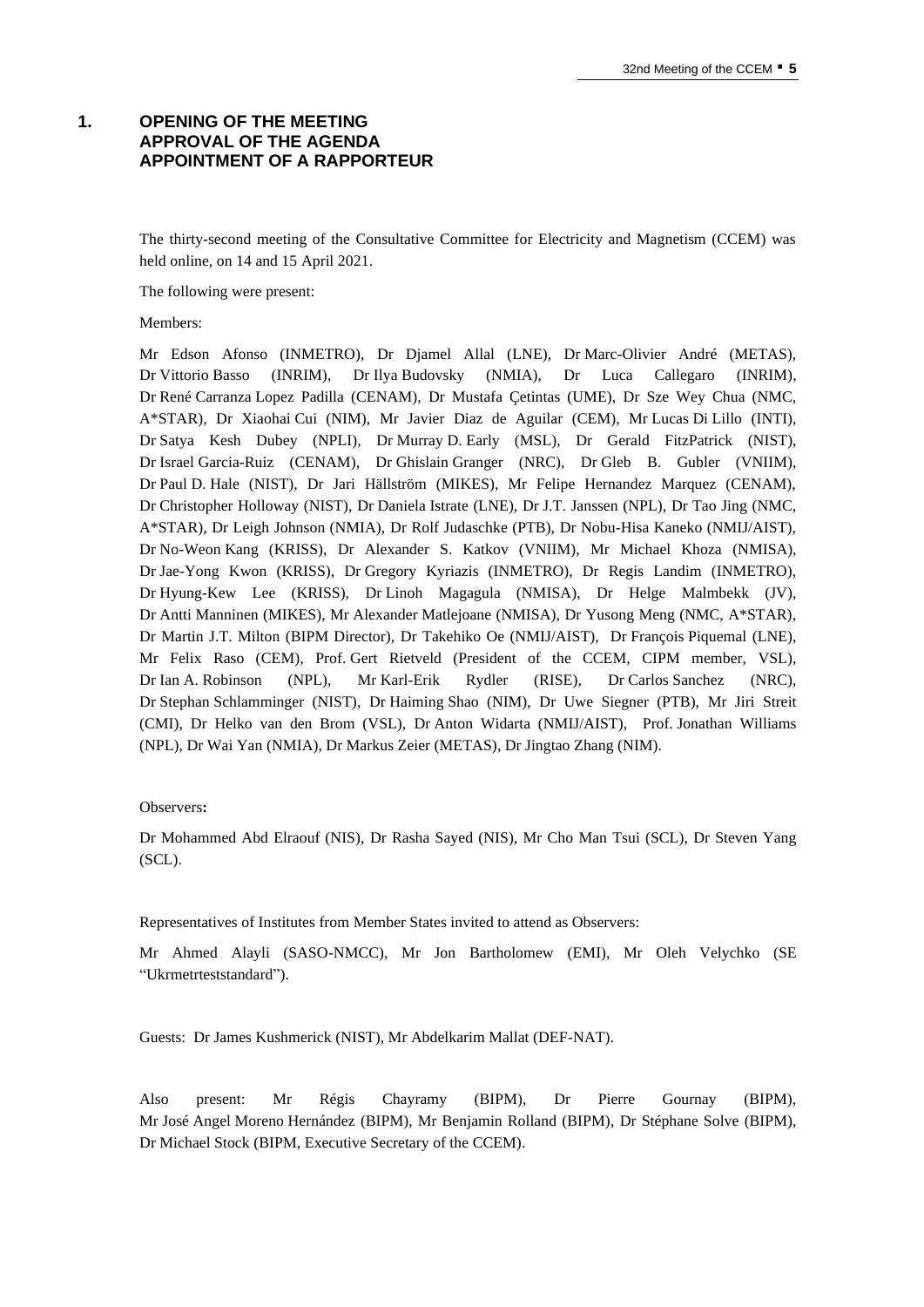Prof. Rietveld, president of the CCEM, opened the 32nd CCEM meeting on Wednesday 14 April 2021 at 10:30 UTC and welcomed the 60 delegates present at the opening of the online session. The meeting was scheduled to take place over two 2-hour sessions on two consecutive days. A few etiquette rules were recalled to ensure a smooth online meeting. Prof. Rietveld acknowledged Dr Piquemal, rapporteur for the 31st CCEM meeting in 2019 and introduced Dr André as the rapporteur of the present meeting. No objection was raised at the prospect of recording the present meeting to help the rapporteur in his task.

Prof. Rietveld recalled that several NMIs had not submitted their progress report at the beginning of the meeting, something that would need to be caught up with as soon as possible.

Prof. Rietveld congratulated Dr Barry Inglis, the previous President of the CCEM and of the CIPM, for his recognition as an Officer in the general division of the Order of Australia "for distinguished service to science and engineering, particularly to metrology, measurement standards and research, and to professional organizations". The CCEM congratulated Dr Inglis for his expertise, achievements, and contributions to the CCEM.

Prof. Rietveld reminded the attendees of the agenda (working document CCEM/2021-01\_a) and commented that it will be evenly split over the two sessions. No objection was raised with respect to the agenda.

# **2. ACTIONS ARISING FROM THE MINUTES OF THE 31ST CCEM MEETING IN 2019**

Two actions were agreed at the CCEM 2019 meeting (working document CCEM/2021-02):

- Finding a process to inform each other on an early stage of a comparison (will be discussed according to agenda item 6).
- Drafting team to prepare the strategy document for the present meeting (will be discussed according to agenda item 8).

It was also suggested that information exchange via e-mail be increased. The pandemic led to the introduction of several practical communication tools and gave rise to new opportunities to dynamically exchange by means of web meetings, for instance.

# **3. NEWS FROM THE CIPM AND BIPM**

Prof. Rietveld gave an update on the CIPM (working document CCEM/2021-01 b).

The 31st CCEM meeting took place two months before the implementation date of the revised SI. The general impression is that this implementation of the revised SI went smoothly, the CCEM being the only Consultative Committee where the revised SI led to a step change in reference values: the Josephson and the von Klitzing constants. Electromagnetism is now "back in the SI", and the impact on industry of the step change in reference values is apparently quite limited.

The CIPM held meetings in October 2019 and October 2020. The CIPM decisions and reports are publicly available on the new BIPM website. The meetings discussed the following issues:

- More cooperation with OIML desired, for example through joint preparation of World Metrology Day.
- Strategic discussions structured in five sub-committees: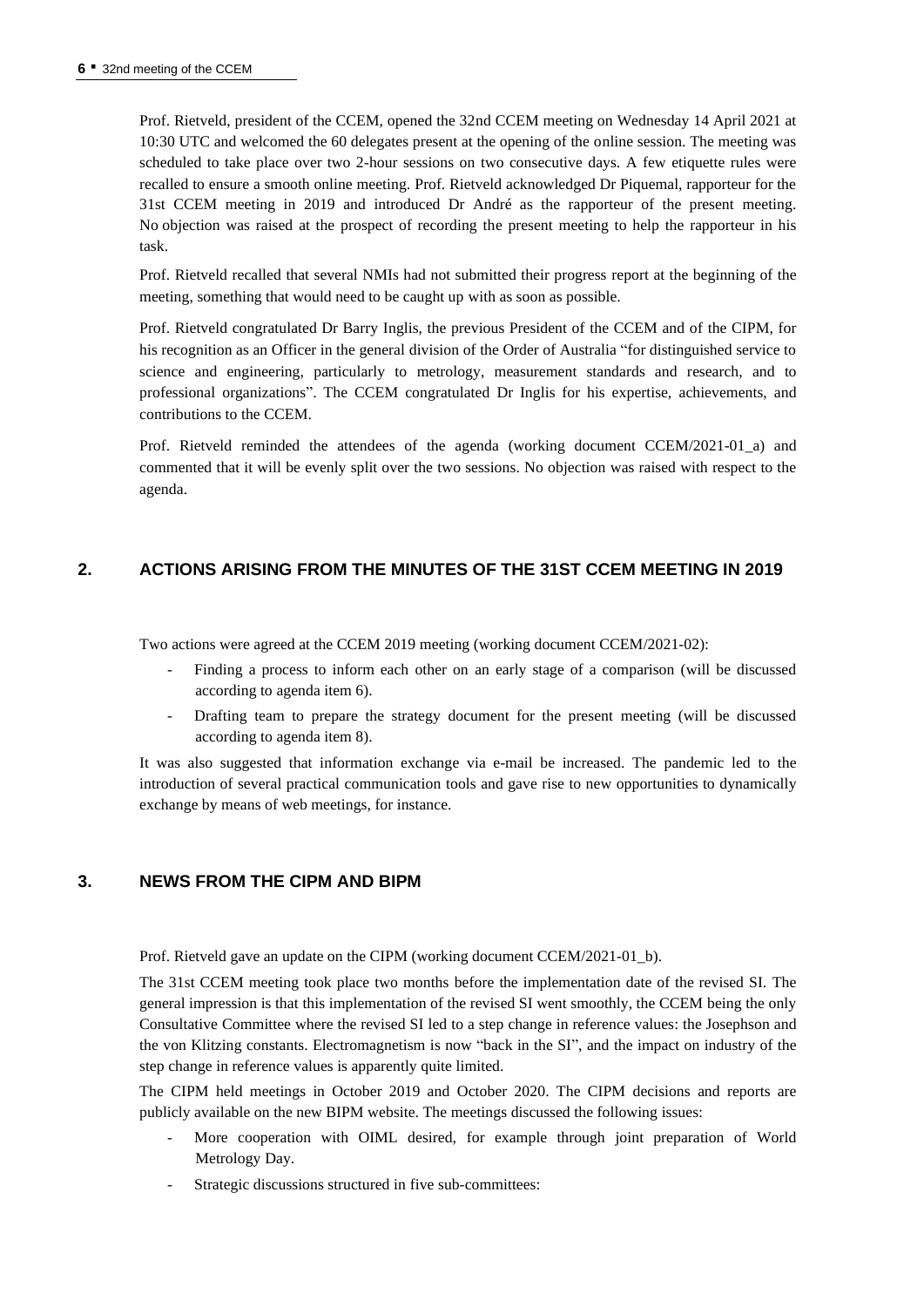- o SC1: Responding to evolving needs for metrology.
- o SC2: Addressing key scientific challenges.
- o SC3: Strategy for deepening engagement with other International Organizations: the strong involvement of Andy Henson and his team in engaging with other IOs was highlighted.
- o SC4: Review of the strategy for future membership of the Organization: how to become more inclusive by reducing or removing some unneeded barriers.
- o SC5: Modernizing the operations of the organization (CIPM Rules of Procedure)
- Task Group on the "Digital-SI".
- BIPM finances and pension fund.
- Impact of the pandemic with an overall very satisfactory realization of the planned activities.
- Decision CIPM/106-16 for inclusion in CIPM-D-01 "Rules of procedure for the Consultative Committees created by the CIPM" on how to follow up on technical developments and evolving stakeholder needs through three top objectives for the Consultative Committees.

Dr Milton gave a report from the BIPM (working document CCEM/2021-03\_a).

As of March 2021, the situation regarding Member States and Associates is as follows:

- Estonia is a new Member State, bringing the total number of Member States to 63.
- Cambodia is a new Associate of the CGPM bringing the total number of Associates (States and Economies) to 39.
- 258 Institutes participate in the CIPM MRA: 102 NMIs, four International Organizations (ESA, IAEA, JRC, WMO) and 152 Designated Institutes.

Capacity Building and Knowledge Transfer activities have been developed through a variety of initiatives:

- More than 900 participants have been served since May 2020 through eleven projects with broad and deep coverage.
- More than 600 participants participated in a joint BIPM-ILAC webinar about mining KCDB 2.0.
- An e-learning portal has been developed with launch planned for 26 April 2021. It will cover themes such as Metrology for Safe Food, Metrology for Clean Air, Metrology for Laboratory Medicine.

The CIPM launched a Task Group on the "Digital SI Framework", which is quite active with monthly meetings. It is dedicated to enabling SI-based digital communication in industry, supporting digital science and open-science paradigms, and getting metrological services ready for artificial intelligence. More than 600 attendees joined an online conference in February 2021 on "The SI in FAIR digital data" (Findability, Accessibility, Interoperability, and Reuse of digital assets). The presentations are available on the BIPM YouTube channel. Future webinars will focus on selected use cases, such as digital calibration certificates. Another important issue will be how to reach consensus within the metrology community about implementing FAIR principles. The metrology community is thinking about the concept FAIR+T, with the addition of the concept of traceability.

The CCEM might consider organizing webinars (see also section 8) such as those organized by the CCQM and CCRI.

The new key comparison database, KCDB 2.0, is working well. Beta-testing of machine-readable access via an API (Application Programming Interface) is currently under way for the KCDB. Work has started to develop APIs for the Time Department database and the JCTLM (Joint Committee for Traceability in Laboratory Medicine) database. Other related developments include an XML version of the SI brochure, and projects to produce XML versions of the *mise en pratique* for the metre and the annotated VIM. Future work will include the International Metrology Resource Registry (IMRR), which is intended to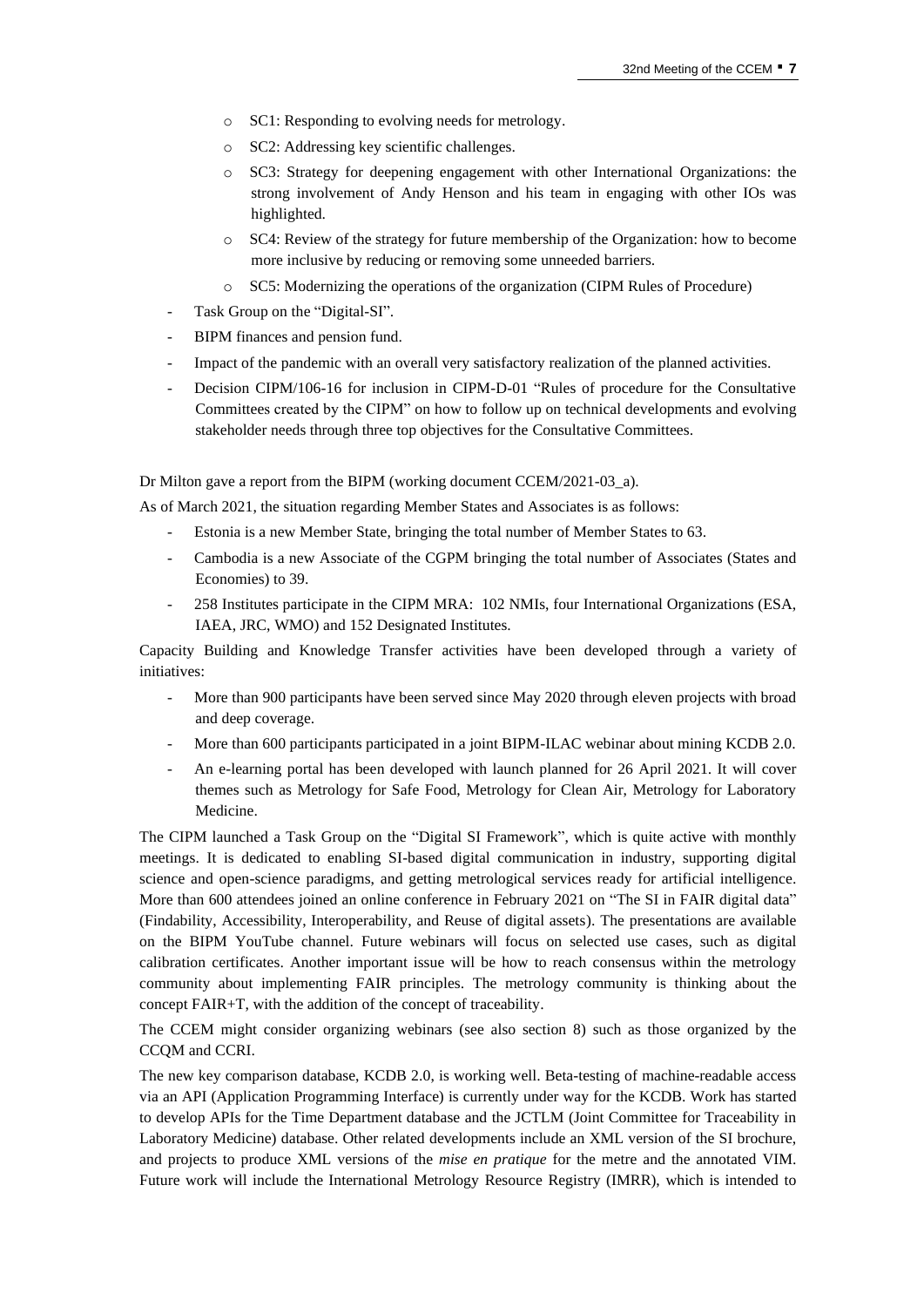become a global facility to provide access to metrology information to NMIs and all interested parties. Dr Kaneko raised the issue that coding needs to address the specific needs of the CCEM, which according to Dr Milton should concern all Consultative Committees. Prof. Rietveld will raise this issue at the next CIPM meeting in June 2021.

The theme for World Metrology Day 2021 is "Measurement for Health", with GULFMET as partner RMO.

The BIPM has launched a new website, with the content related to the CCEM accessible by clicking on 'Coordination'. The documents are organized according to meetings and a login password is necessary. Dr Early pointed out that the past policy of the BIPM was to have all documents openly accessible, wherever appropriate. The requirement for a login may be contrary to this policy. Dr Stock pointed out that both open and restricted access is available, where some documents will only be accessible for restricted access. Both Dr Milton and Prof. Rietveld stressed that the open policy is to be safeguarded, in a mode of "open access unless".

The CIPM is trying to bring together joint statements between different International Organizations involved in the international quality infrastructure community, to sign up to a global agenda.

Dr Stock presented the updated series of documents on the CIPM MRA in the new website. The new documents present essentially the same information as the previous documents, but in a more consistent way. As for the CCEM, the CIPM MRA documents are accessible under the tab 'Coordination' and navigation is straightforward. The presentation is more coherent and an improvement compared to the previous website.

# **4. REPORT OF THE CCEM WORKING GROUP ON RADIOFREQUENCY QUANTITIES, GT-RF**

Dr Zeier presented a summary of the 26th meeting of the CCEM Working Group on Radiofrequency Quantities (CCEM-GT-RF), which was held on 7 April 2021 (working document CCEM/2021-04) with 43 registered participants. A full report is available in Appendix 1. No informal meeting was held at the last CPEM.

# **4.1. STATUS OF THE ONGOING, PLANNED AND PROPOSED CCEM COMPARISONS IN THE RF RANGE**

No comparisons had been completed since the last CCEM meeting. The following comparisons were in progress:

- CCEM.RF-K5c.CL: S-parameter PC-3.5 mm (pilot NMIJ, measurement start in 2012). The progress is considered as unsatisfactory, something which has unfortunately not changed since the last CCEM meeting. The comparison has been hampered by severe delays, insufficient communication by the pilot, five laboratories have withdrawn, and the analysis does not link the two loops. Despite the setbacks, the proposal is to move forward and have the existing draft A report approved.
- CCEM.RF-K26: Attenuation in PC-2.4 mm, up to 40 GHz and 90 dB (coordinator NMIJ, measurements start in 2015). The comparison suffered delays, a change of personnel in the coordinating team, and the draft A, expected in May 2019, has been delivered just before the meeting.
- CCEM.RF-K27.W: Power in WR15, 50-75 GHz (coordinator NIM, measurement started in 2019). The final measurements are under way.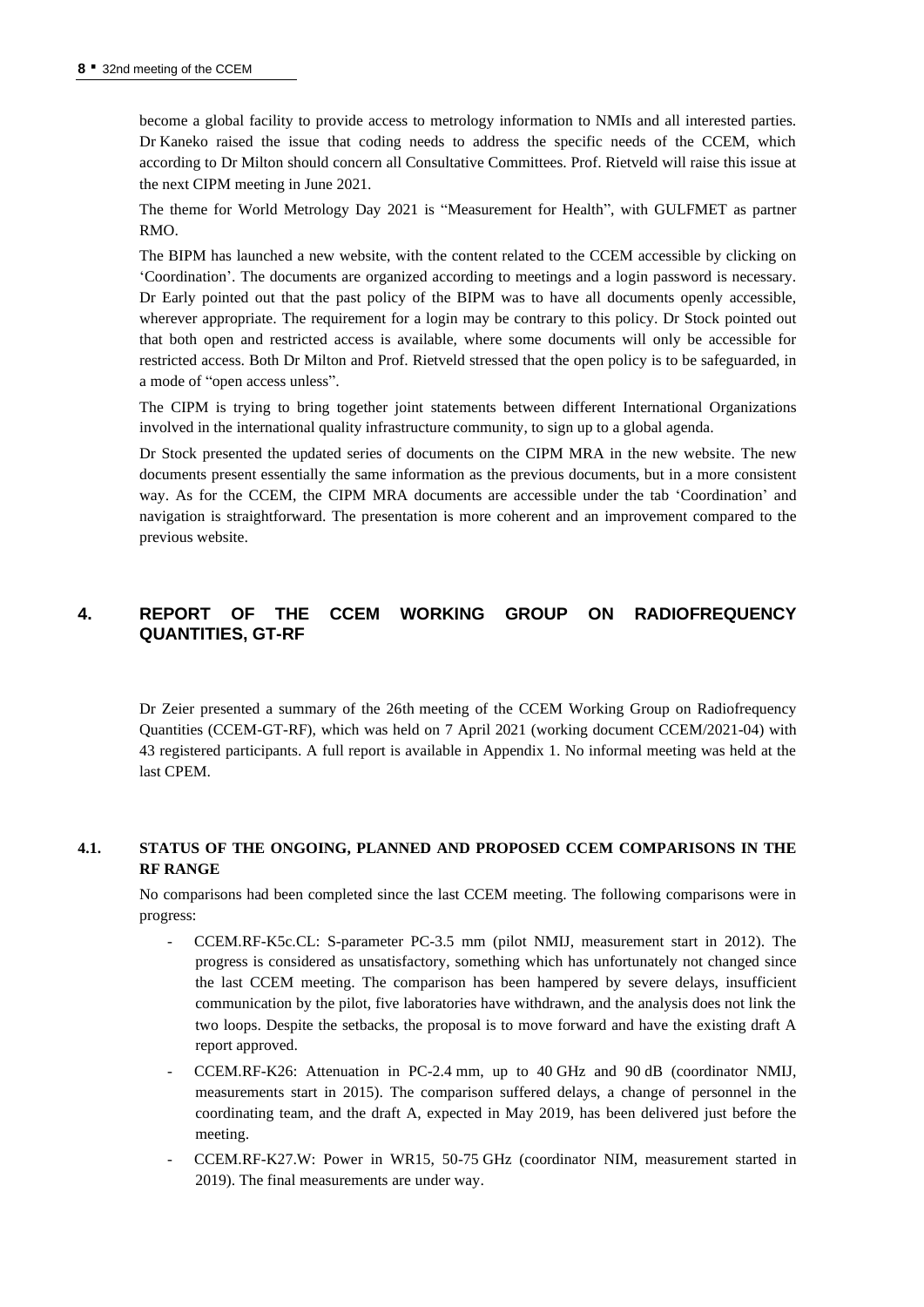Pilot study on material properties (pilot NMIJ). The final measurements by the pilot are under way and the report is expected in May 2021.

The following comparisons were in the planning stage:

- S-Parameters, 2.4 mm up to 50 GHz (pilot METAS, measurement expected to start early 2022). This comparison, involving 17 participants, will be the first to be conducted according to a collapsing star scheme. Each participant will provide its artefacts for measurement by the pilot laboratory. The pilot has plans to analyse the full data set (i.e., all frequency points). In order for the measurements to start, CCEM.RF-K5c.CL has to be completed.
- Antenna comparison: gain and secondary parameters. Three frequency bands are under discussion. WR-03, WR-05 and WR-06, and four laboratories have expressed their interest in participating, with a pilot still to come forward. In the meantime, discussions will be coordinated by NIST.
- Field strength: gain and secondary parameters. Several NMIs have expressed an interest depending on the frequency ranges under discussion. NPL will make further evaluations and coordinate the discussions.

Some ideas for new comparisons were put forward:

- Noise: waveguide WR28 or coaxial 3.5 mm. METAS and NIST will propose further course of action.
- RF power: follow-up to K27.W. New type of thermoelectric sensors are considered, and NIST will coordinate the discussions among the interested NMIs.
- Attenuation: follow-up to CCEM.RF-K26, either in coaxial at frequencies above 50 GHz or in waveguide. Interested laboratories should contact NPL, which will coordinate the discussions.
- S-parameter in waveguide. No comparison involving S-parameters has focused on waveguides so far. CMI will coordinate the discussions.
- S-parameter on planar structures. At this point, only PTB has CMC entries in an area where measurements are expected to become more and more relevant. Interested NMIs will inform Dr Zeier about their future plans for on-wafer CMCs.

Prof. Rietveld said that the GT-RF had a very constructive meeting and he appreciated the ideas for new comparisons. In his opinion the members of the working group should be careful not to start too many new comparisons.

Dr Early raised the question of the relevance of the CCEM key comparisons being translated into RMO comparisons. If all interested NMIs participate in the CCEM key comparisons, what about corresponding RMO comparisons? Dr Zeier acknowledged the fact that GT-RF does not really have follow-up comparisons, mainly owing to the limited number of labs with RF&MW capabilities. This sometimes leads to comparisons with a large number of participants.

# **4.2. OTHER INFORMATION FROM GT-RF**

During the GT-RF meeting, an update on KCDB 2.0 was given by Dr Picard on recent developments and future plans.

Dr Zeier has been GT-RF chairman since 2013, time has come for a new chairman to take over. Any suggestions for candidates are welcome and should be communicated to Dr Zeier or Prof. Rietveld. It would be ideal if the tenure of the new chairman could start sometime within the next two years, in order to have a productive overlap.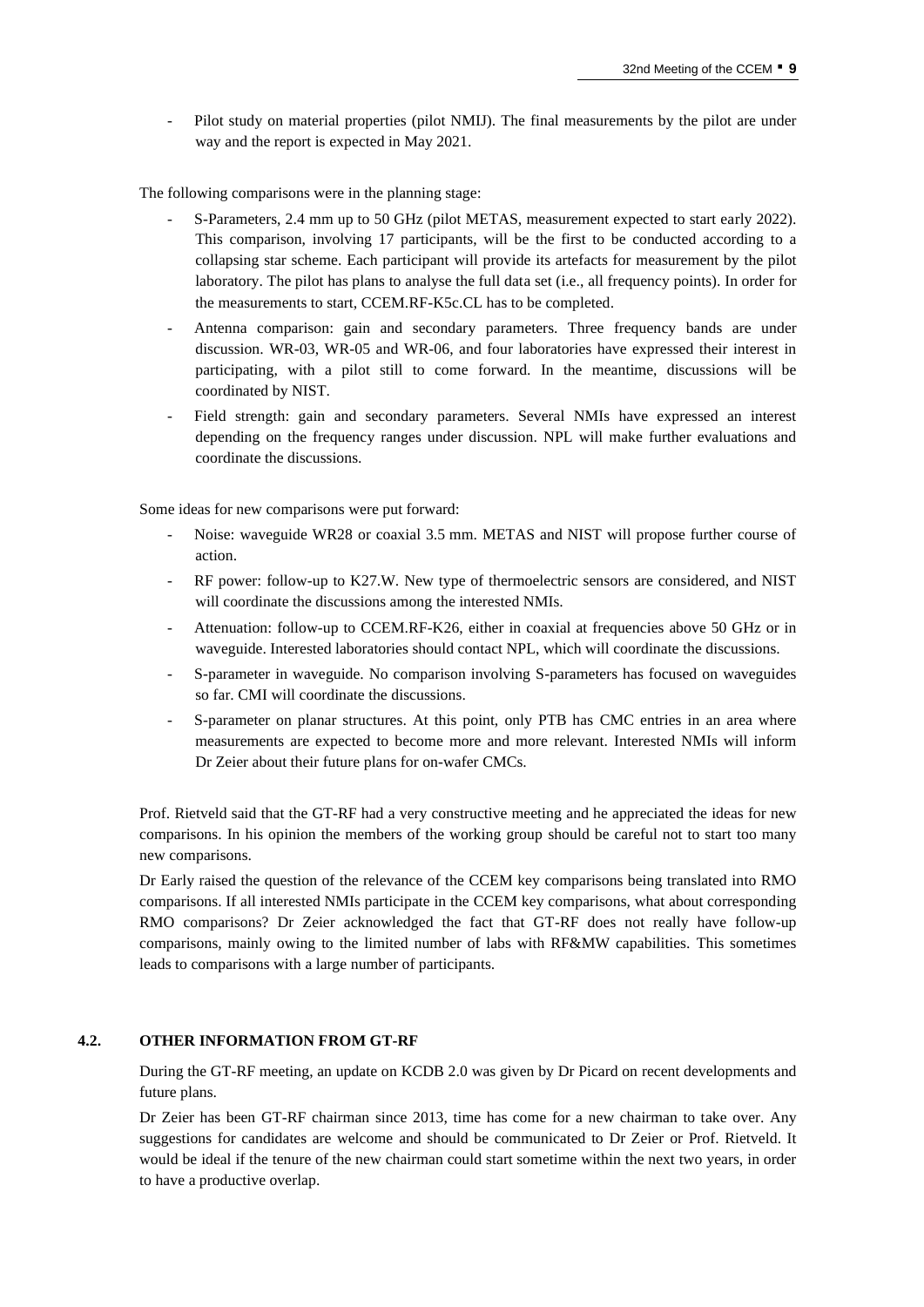There may be an online meeting of GT-RF within a year from the present CCEM. Prof. Rietveld expressed his gratitude for all the work achieved under Dr Zeier's tenure.

# **5. REPORT OF THE CCEM WORKING GROUP ON LOW FREQUENCY QUANTITIES, WGLF**

Dr Early presented a summary of the CCEM Working Group on Low-Frequency Quantities (CCEM-WGLF) meeting, which was held on 8 and 13 April 2021 (working document CCEM/2021-05 b) with 57 registered participants. A full report is available in Appendix 2. No informal meeting was held at the last CPEM.

# **5.1. STATUS OF THE ONGOING, PLANNED AND PROPOSED CCEM COMPARISONS AT DC OR LOW FREQUENCY AC**

Dr Early started by presenting the 2013 Strategic Plan listing 14 comparisons, which has largely been achieved. Two comparisons, K1 and K10, were replaced by BIPM on-site comparisons. Six key comparisons are running at present, and there is no urgency to start more.

The key comparison CCEM-K2.2012, dc resistance at 10 M $\Omega$  and 1 G $\Omega$ , was completed in April 2020. The comparison involved 12 laboratories with NRC as the pilot. The outcome was an improvement in uncertainties with respect to the previous K2 comparison.

Dr Early also reported about ongoing comparisons:

- CCEM-K5.2017: primary power at 120 and 240 V, 5 A, 53 Hz and phase  $0^\circ$ ,  $\pm 60^\circ$ ,  $\pm 90^\circ$ (coordinator for measurements PTB). The two Radian travelling standards have been provided by NIST, and eleven laboratories have participated. The comparison's progress has been significantly affected by Covid-19, so that the draft A report is expected during the first half of 2022. Uncertainty levels are more than five times better than in the previous K5 comparison.
- CCEM-K6.a/K9: ac/dc voltage transfer at  $3 \text{ V}$ ,  $10 \text{ Hz} 1 \text{ MHz}$ ,  $500 \text{ V} 1000 \text{ V}$ ,  $10 \text{ Hz} 1 \text{ MHz}$ 100 kHz (coordinator for measurements NIST, measurement start in 2018). The comparison, involving 18 laboratories, has experienced serious delays due to several device failures and Covid-19. It also runs in parallel with CCEM-K6.c. Measurements are expected to be completed by May 2022.
- CCEM-K6.c: ac/dc voltage transfer at  $3 \text{ V}$ ,  $500 \text{ kHz} 100 \text{ MHz}$  (coordinator for measurements NIST, measurement start in 2018). The comparison involving eight laboratories has been running in parallel with CEM-K6.a/K9.
- CCEM-K13: power harmonics with three waveforms (coordinator for measurements NIM, measurement start in 2018). The comparison, involving eight laboratories, has experienced serious delays due to several device failures and Covid-19. Measurements are expected to be completed by August 2022.

The new key comparison CCEM-K3, inductance at 10 mH and 1 kHz, has just started with eleven participating laboratories and a support group comprising PTB, NIM and NMIA. At the time of the CCEM meeting, the main issue to be decided was whether to ship the artefacts cold or hot, the latter bringing about substantial additional costs per shipping.

Among the comparisons offered by BIPM, onsite comparisons have been going on for some time. BIPM.EM-K10.a/b covers Josephson Voltage Standards, whereas BIPM.EM-K.12 addresses Quantum Hall Resistance. BIPM is developing a new on-site PJVS comparison of ac voltages (see section 9).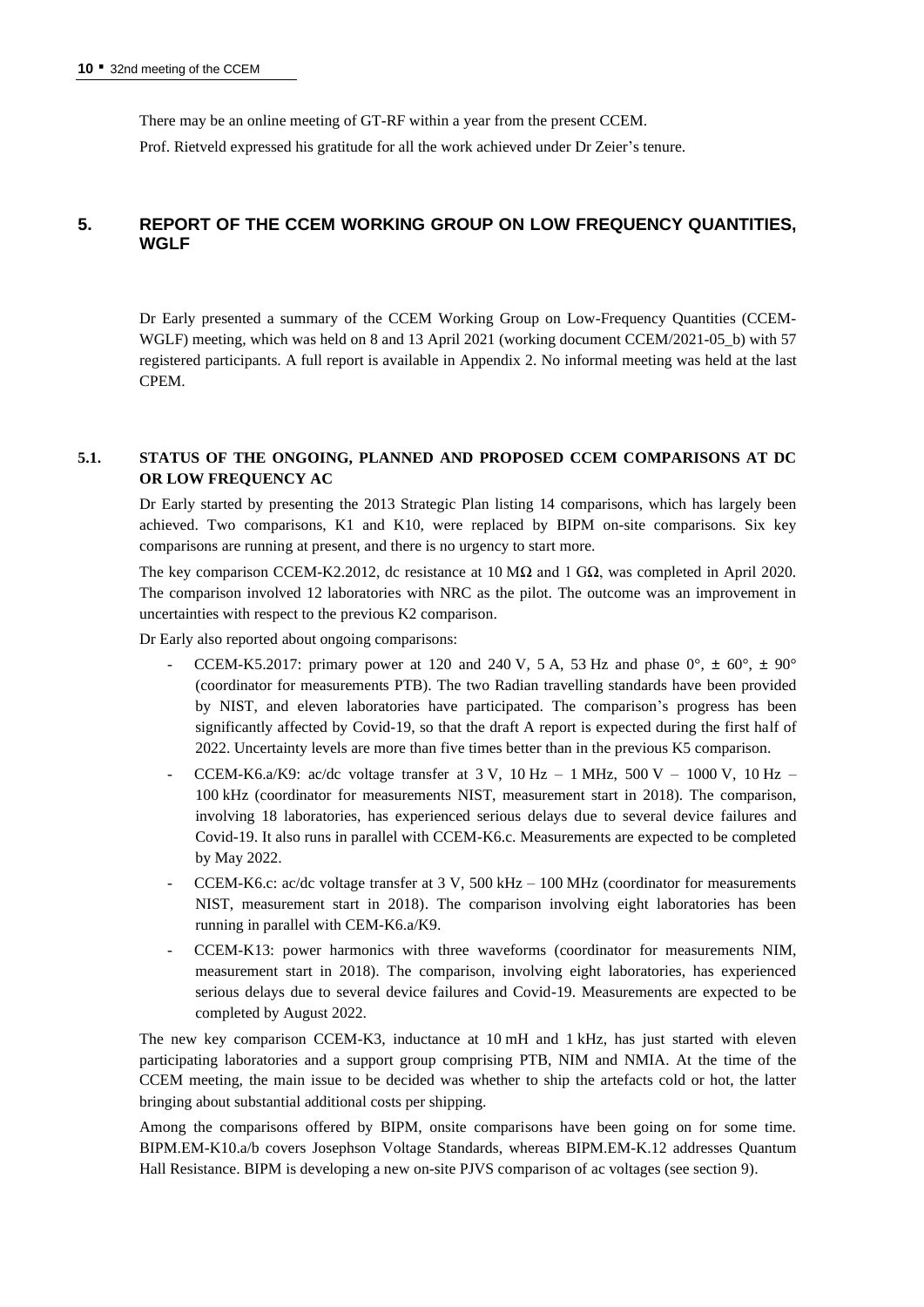A survey among the WGLF members led to five tentative conclusions for future comparisons, which will be further discussed at the CCEM-WGLF meeting in 2023:

- New KC to support high voltage (dc/ac),  $100 \text{ kV}$  or higher. A task group involving five laboratories will make a proposal about measurand and artefact at the next meeting.
- K12: ac-dc current, 10 mA and 5 A at 100 kHz. A task group with three laboratories has been formed; more participation will be needed.
- BIPM onsite PJVS ac voltage comparison will be discussed, ten laboratories have signalled their interest in participating in the task group to develop the technical protocol.
- Ideas need to be developed to initiate K8, dc voltage ratio, where new artefacts are available but have yet to be proven. A task group of four laboratories has been formed.
- K2, high dc resistance, may be extended to include 1 T $\Omega$  or more, the intention is to submit a proposal in 2025. It will consider the development of new artefacts by NMIJ.

Future CCEM-WGLF meetings will consider the following topics of present interest:

- Possible needs to support new linearity measurands.
- Very low current could become more important, could this lead to a new KC?
- A collapsing star pattern comparison with DMM for DCV up to 1 kV.
- ac and dc ratio comparisons.
- Rationalization of the present four ac-dc comparisons in light of the future BIPM on-site comparisons of PJVS for ac voltages.

#### **5.2. OTHER INFORMATION FROM WGLF**

Dr Zeier, TC-EM chair, presented the EURAMET toolbox development, which could significantly help improve the comparison process.

Dr Yang presented an example of using generalized least squares for comparison analysis, which was applied in the GULFMET.EM.BIPM-K11 comparison.

With respect to the efficiency and quality of comparison reviews, Dr Early will invite specific members of the WGLF to do a thorough review, with the limit of one review per year per person. It will also be useful to monitor upcoming supplementary comparisons to encourage collaboration.

Prof. Rietveld encouraged CCEM members that are active in the WGLF but not yet a formal member of this WG to apply for WGLF membership.

# **6. REPORT OF THE CCEM WORKING GROUP ON RMO COORDINATION, WGRMO**

Mr Di Lillo presented a summary of the CCEM Working Group on RMO Coordination (CCEM-WGRMO) meeting, which was held on 6 April 2021 (working document CCEM/2021-06\_f) with 42 registered participants, close to double the 2019 attendance. A full report is available in Appendix 3.

Mr Di Lillo started by recalling the objectives of the WGRMO, mainly centred around CMC entries and covering, among others, lists of service categories, rules for the preparation of CMC entries, review criteria, harmonization of procedures and activities among RMOs.

Mr Di Lillo reviewed the seven actions decided at the last WGRMO meeting: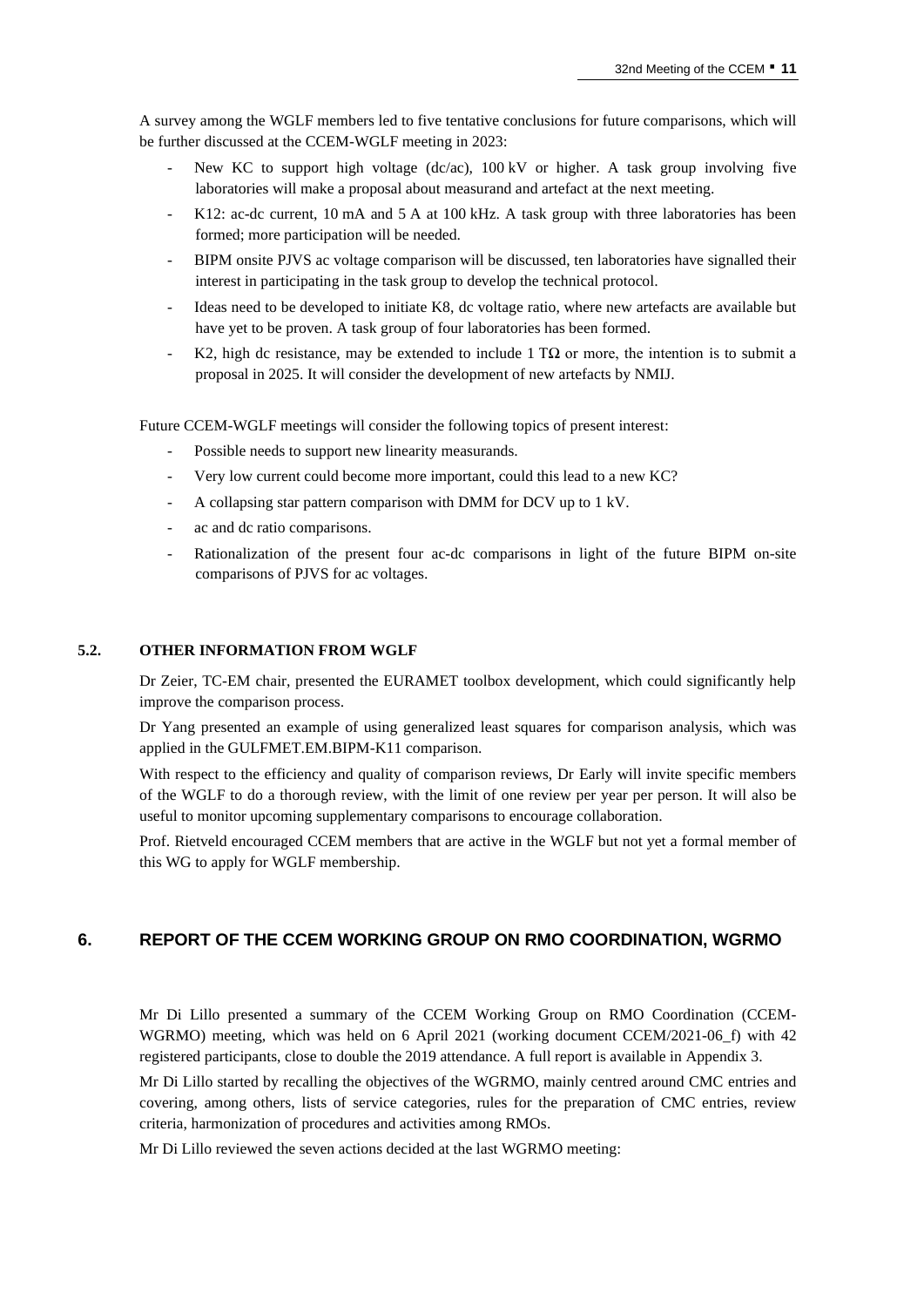- Action 1: The Executive Secretary of the CCEM and the new Chair of the CCEM WGRMO update the "Electricity and Magnetism Supplementary Guide for the submission of CMCs" to include examples of matrices.

Mr Di Lillo and Dr Stock edited a new draft of the guidelines for the submission of CMCs, which was presented at the WGLF meeting. It was decided that they would have to modify the document in order to update the references to the most recent CIPM documents and a paragraph in which it is clear how to proceed, so there is no ambiguity if ranges are used in matrices.

Action 2: Coordinator of the KCDB to approach WGRMO Chair and RMO TC Chairs when CCEM beta review of KCDB 2.0 is required.

Thanks to hard work with the KCDB staff, bugs and issues could be identified and set aside.

Action 3: The existing task group to provide draft of CCEM Supplementary Guidelines for the Acceptance of Calibration and Measurement Capabilities, including case studies by the 2020 meeting.

The task group worked on the guide for acceptance of CMCs. Many comments were received; they will be taken into account for further revision of the document.

Action 4: RMOs to continue developing strategic plans for EM comparison.

EURAMET delegated the task to its four subcommittees. Plans have been drafted apart from RF&MW, where most comparisons take place at CCEM level (see remark at the end of section 4.1). GULFMET submitted a report, and SIM will address it at its next WG meeting.

It was recommended to the WGs to continue developing strategic plans for EM comparisons.

Action 5: JCRB Secretary to request information from other Consultative Committees on their guidance on what evidence is required to support CMCs.

The JCRB secretary had replied that it is impossible to provide detailed guidance which would be valid for all Consultative Committees. He also pointed out that the recent CIPM guidance document CIPM-MRA-G13 makes the following statement:

*"While the results of key and supplementary comparisons are the ideal supporting evidence, all other sources listed above may be considered to underpin CMCs. Consultative Committees are responsible for providing specific guidance on the required technical evidence".*

- Action 6: EURAMET to provide a proposal for a new service sub-category for digital meters and merging units.

The EURAMET SC-P&E (power and energy) addressed the topic at its 2019 meeting, and the outcome was that making new sub-categories preferably is to be avoided and that meters with digital output can be included in the existing categories.

- Action 7: A new task group to propose a solution to include linearity in the CMC categories list. A document was drafted, and a second round of proposals will be needed to reach an agreement before the next meeting.

It was proposed to extend the reach of Action 4 by finding a process to exchange information between RMOs on an early stage of a comparison. A decision was made that the WGRMO chair should consult the other TC chairs about the possibility to share the reports of the minutes within other RMOs in order to know at an early stage about comparisons planned by other RMOs.

Following the CCEM 2015 decision to conduct inter-RMO reviews based on sampling, the efficiency of CMC review has been considerably improved and the median lead time for JCRB review now is 183 days. Prof. Rietveld stressed that while the CCEM 2015 recommendation can be seen as a 0 % – 100 % review based on sampling, the WGRMO chair still has to formally consider all CMCs and decide which ones to recommend for review by the RMOs. The RMOs can also decide to review additional selected CMCs, next to those assigned to them by the WGRMO chair. The recognition of the KCDB as being a very thorough system is based on trust, therefore the review process must not be taken lightly.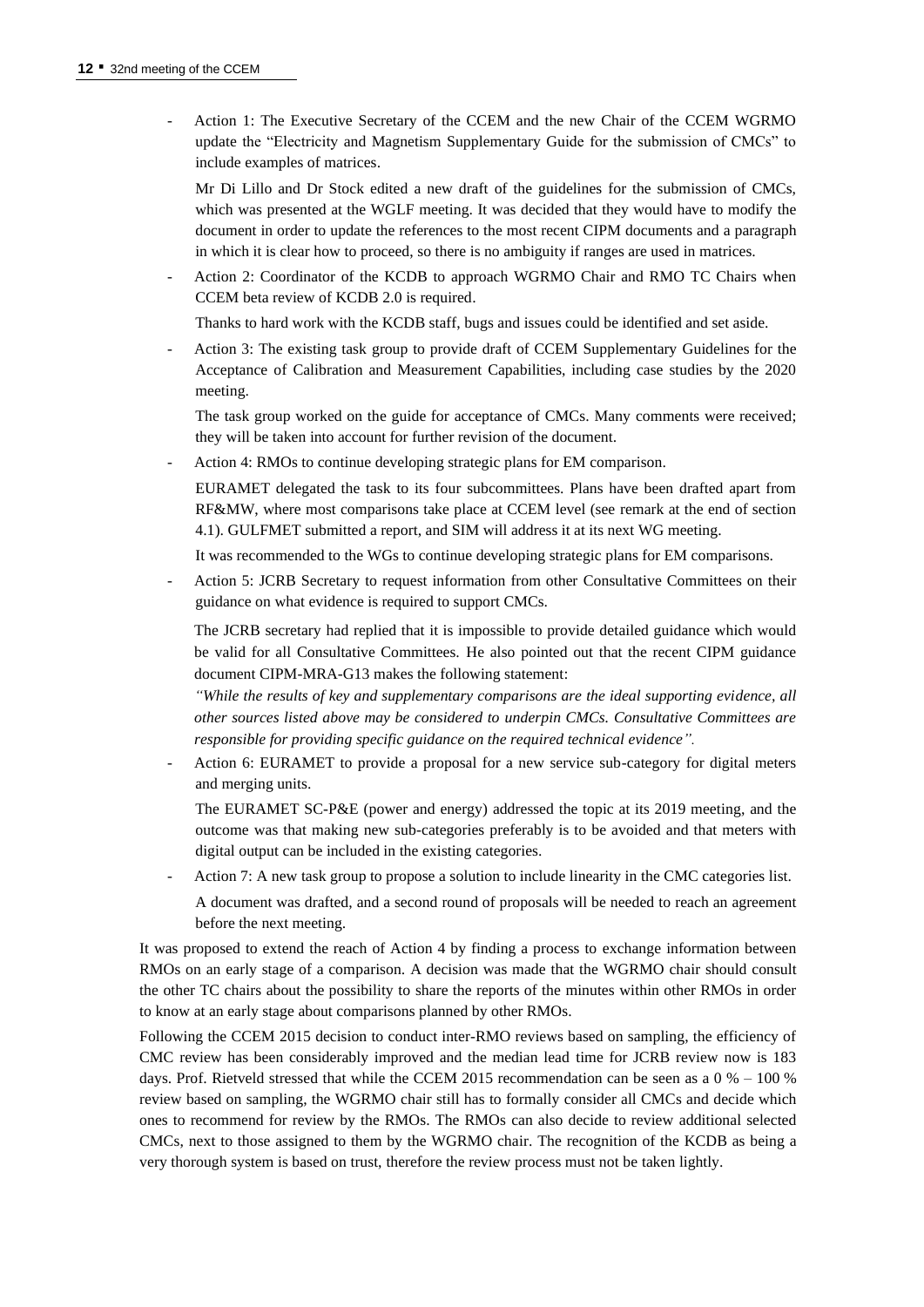Mr Di Lillo stressed the necessity to clearly indicate which CMCs have undergone a modification.

Dr Lee pointed out that some RMOs submit CMCs without informing the RMO chair in advance, making it difficult to organize the review process. Mr Di Lillo acknowledged that problems arise when RMOs submit simultaneously; therefore, he would like to find a way to solve the problem without having to resort to strict management measures. Prof. Rietveld stated that we will need to optimize flexibility vs. manageability of the CMC submission process in the coming years. Dr Zeier recalled that we are adapting to a new process, and he explained that he, in his role as EURAMET TC-EM chair, would have an active exchange with the WGRMO chair ahead of submitting anything to make sure he is ready.

The next meeting is planned to take place during the next CPEM.

# **7. COOPERATION WITH OTHER CONSULTATIVE COMMITTEES**

# **7.1. UPDATE ON THE DISSEMINATION OF THE KILOGRAM**

Before turning to the report on the update, Prof. Rietveld thanked Dr Robinson for all his reports to all previous CCEM meetings in the framework of the WG on electrical methods to monitor the stability of the kilogram. The audience joined this tribute in a round of applause. Dr Robinson acknowledged the fair amount of effort into the WG and expressed satisfaction in the outcome.

Dr Stock provided an update from the CCM Working Group on Mass (CCM-WGM) (working document CCEM/2021-07\_a). He recalled the CCM Recommendation G1 in 2017, which basically "invented" a consensus value for the internationally coordinated dissemination of the kilogram. In other words, the 'international mean kilogram' was introduced. The consensus value is to be calculated based on a rolling average involving three consecutive key comparisons, to be piloted every 2 years by the BIPM. In a future phase (phase 3), the consensus value will be replaced by the fixed value of *h* and independent individual realizations based on the Kibble balance or Avogadro experiment will take place. A first calculation of the consensus value was carried out at the end of 2020, as the arithmetic mean of data directly traceable to the IPK (2014), the reference value of a pilot study (2016) and the first key comparison (2020). The mass of the IPK based on the consensus value is  $1 \text{ kg} - 2 \text{ µg with } u = 20 \text{ µg}.$ Therefore, the international mass scale does not need to be adjusted, but adjustments to the CMCs of NMIs may be necessary, to be discussed at the upcoming CCM meeting. It is planned to repeat the key comparison (CCM.M-K8) in the fall of 2021, which will lead to a 2nd consensus value.

Dr Budovsky asked whether it would be envisaged that the BIPM continues its service of providing mass calibrations in phase 3. Dr Stock confirmed that this is the case and stated that the open question is whether the BIPM would disseminate its own realization based on the Kibble balance, or whether some sort of "international mean value" would continue to be disseminated.

Inconsistencies in the results in CCM.M-K8.2019 have decreased compared to those reported for the definition of *h*, however, there has not been a fundamental change since the two NMIs with the smallest uncertainties do still not agree within these uncertainties. The long-term reproducibility in the realization of the experiments needs improvement, which could mean two to three additional key comparisons; in other words, the current phase 2 might last 10 years. Whether LNE and METAS might be able to join in the 2021 comparison is an open question.

# **7.2. REPORT FROM THE JOINT CCEM-CCRI TASK GROUP ON LOW CURRENT MEASUREMENT (CCEM-CCRI-TG-LCM)**

A joint task group between CCEM and CCRI was established in late 2019 with the aim of achieving better low current measurement (working document CCEM/2021-07 b) in the CCRI community, which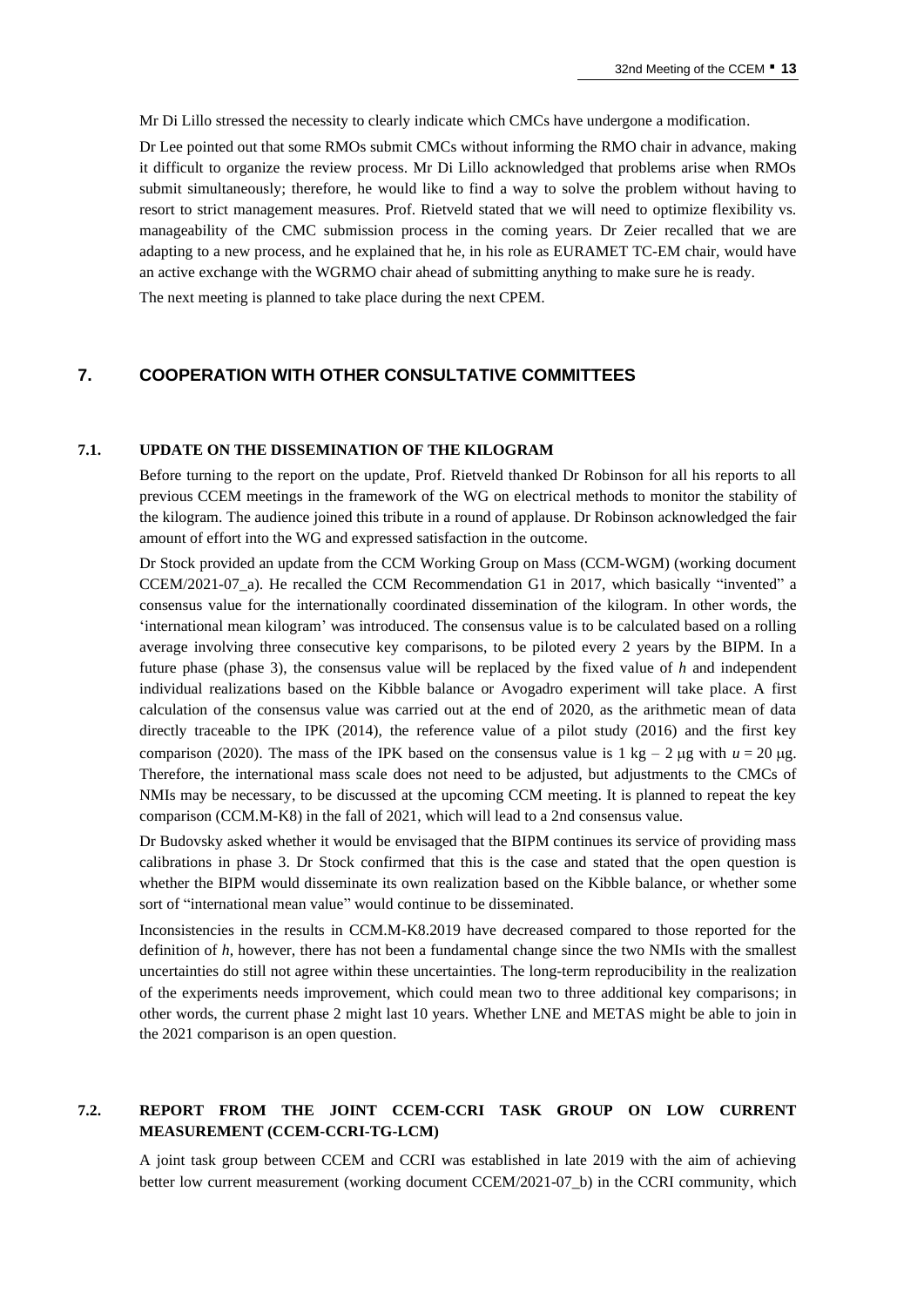should allow an improvement in the efficiency of radionuclide traceability. Dr Giblin is the task group chair, the work of which has been considerably reduced by the pandemic. In this task group, one deals with an interesting intersection between two metrology areas. On the electrical side, considerable effort has been dedicated to respond to metrological needs requiring sub-nA calibration at 1 % - 0.001 % levels. Metrology for ionization chambers is a strong stakeholder in that respect; therefore, many internal collaboration initiatives have been established at various NMIs. There is a growing need for a better understanding of how electrical measurements work and for more robust uncertainty budgets at the point of use, not lower uncertainties (currently at 0.1 %). The task group aims at addressing these concerns.

Ten institutes form the task group, with electrical and radionuclide metrologists. The group has come up with a list of best practices, usually taken for granted by electrical metrologists: proper grounding, choice of measurement systems, to name a few. The publication of the best-practice guide, including case studies, is planned for mid-2022.

Typical currents span the fA to nA range. There is a desire to extend calibration intervals, therefore the Ultrastable Low-noise Current Amplifier (ULCA) supports that need quite well, since it may run for many years without requiring calibration. Capacitor-ramp electrometers are widely used in radionuclide metrology, but issues such as the ac-dc difference in the capacitor value are not well understood outside of the electrical metrology community. A sub-task group may be formed to address this topic.

A technical question and answer session followed the presentation of Dr Giblin with expert exchanges between Dr Giblin and Dr Early, Dr Williams, Dr Oe, Dr Robinson, and Dr Budovsky.

# **8. REVIEW OF THE DRAFT CCEM STRATEGY DOCUMENT**

Prof. Rietveld presented the complete revision of the CCEM strategy (working document CCEM/2021- 08\_a/b), which dated back to 2014 with an update of the strategic summary in 2017. The document is set to be finalized after the CCEM meeting.

The strategy covers relevant challenges in the scientific, economic, and social realm, a vision and a mission statement, and three main strategic elements:

- Progressing electrical measurement science,
- Promoting global comparability,
- Improving stakeholder involvement.

Activities to support these directions are developed.

Prof. Rietveld stressed the importance of improving stakeholder involvement, in the sense that the CCEM should use its network to improve impact on measurement challenges, promote capacity building and enhance uptake of new developments. In order to achieve this aim, it is planned to engage with other international groups and organizations, strengthen capacity building and foster cooperation with other Consultative Committees, for example the CCM and CCRI. Webinars could support this aim, as the pandemic has brought this information vehicle into the mainstream, and it would be a useful method of outreach to the CCEM stakeholders.

Dr Giblin and Dr Callegaro mentioned that the CCRI has a very comprehensive offering of talks that cover a broad spectrum, from basic research on radionuclides to applied material such as tutorials. It is a method of ensuring that the community remains tightly knit. Dr Robinson suggested that a webinar could focus on explaining how to use the KCDB. Dr André brought up the idea that some talks from the CPEM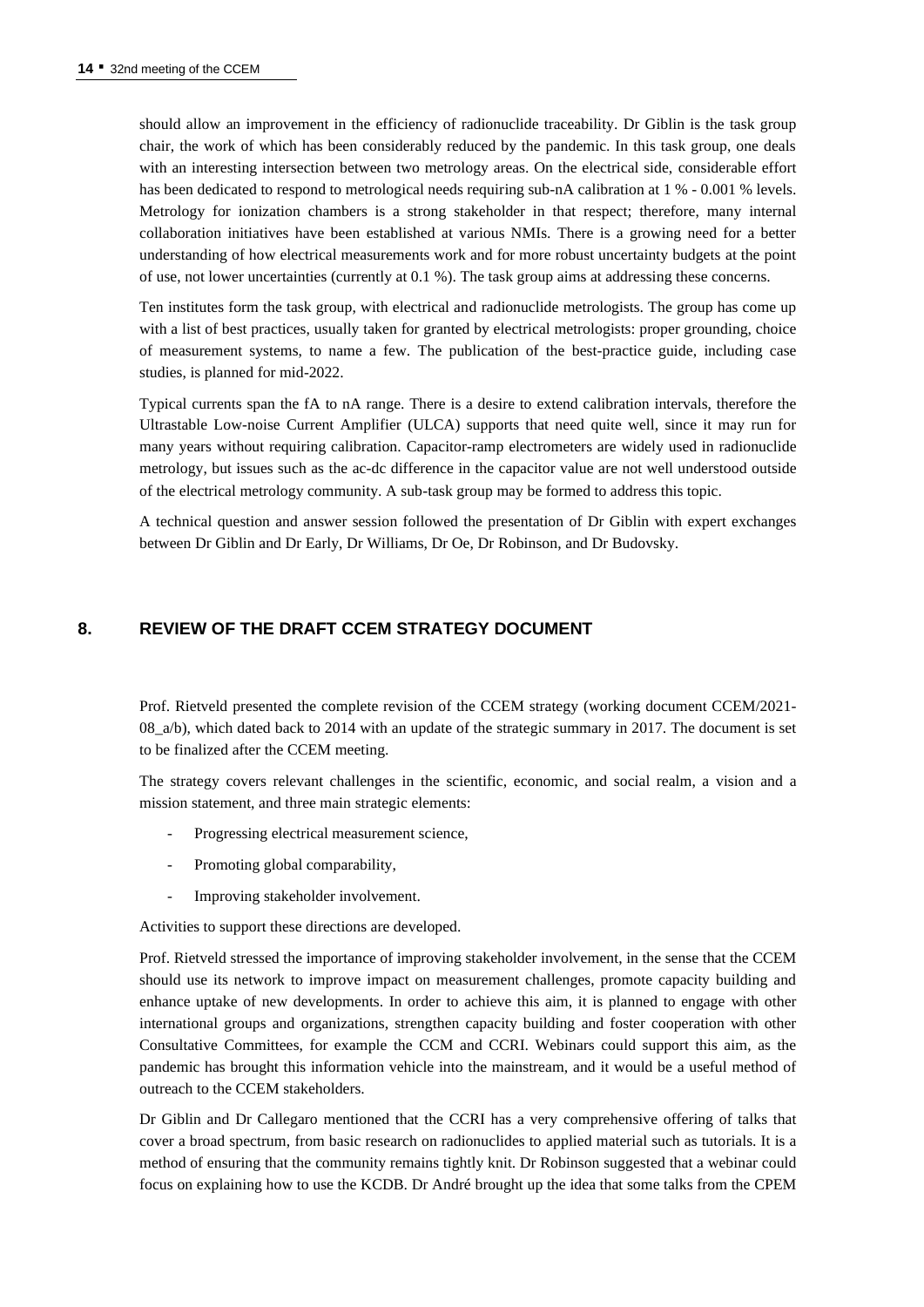with a general scope, for example keynote, could be reused as part of the webinar programme. Dr Early added that the combination of NCSLI and CPEM like in the 2020 edition would help improve the impact on industry. The next occasion when NCSLI and CPEM are to convene simultaneously will be in 2024.

Prof. Rietveld and Dr Stock expressed the need to be supported in organizing a future series of webinars to initiate the process. Dr Piquemal, Dr Callegaro, Dr Budovsky, Dr Magagula and Dr Dubey expressed their willingness to support this initiative. The collaboration will start in the coming months.

# **9. REPORT ON THE WORK PROGRAMME OF THE BIPM ELECTRICITY LABORATORIES**

Dr Stock presented an update on the comparison programme and research activities in the electrical metrology group at the BIPM (working document CCEM/2021-09). All comparisons are bilateral and are carried out upon request from NMIs. Two comparisons are on-site, Josephson Voltage Standards (1.018 V and 10 V; BIPM.EM-K10.a/b) and Quantum Hall Resistance  $(R_H(2)/100 \Omega$  comparison and resistance scalings 100 Ω/1 Ω and 10 kΩ/100 Ω; BIPM.EM-K12). The on-site comparisons very often bring about improvements in the desired result, whence there is an aspect of knowledge transfer. There are typically one or two JVS comparisons and QHR comparisons each year. A QHR comparison is a logistical challenge in itself, with shipments of large equipment volumes totalling a weight of more than 1000 kg.

The BIPM has a project to expand on-site comparisons to the low frequency ac voltages using PJVSs. A protocol will be developed that should be applicable over a large range of existing setups, i.e., the BIPM system should be adaptable to different configurations at NMI sites.

The BIPM organises each year several comparisons with conventional transfer standards on voltage, resistance and capacitance (BIPM.EM-K11.a/b, -K13.a/b, and -K14.a/b respectively). It also provides calibrations of these quantities for institutes, which do not have their own realization.

Dr Stock recalled that the electricity laboratory at the BIPM does not only provide services such as comparisons or calibrations, but also conducts development work to prepare for new services. These activities involve QHR based on graphene devices. Currently, devices with controllable and reversible tunability of carrier density by annealing in vacuum are investigated. Annealing has to be carried out after each exposure to ambient conditions. The BIPM is in the process of characterizing the graphene samples against reference GaAs samples.

The BIPM has resumed work on the calculable capacitor. Work has involved careful alignment steps and several technical improvements on the experiment. Work on the Kibble balance is also continuing, the standard uncertainty is 49 µg. Several improvements are under way with the aim of reducing this uncertainty. A new design towards a Mark II apparatus is also in the works.

Dr Giblin asked whether the guidelines for using the QHE as a resistance standard might have to be reviewed now that graphene samples are more widely used. Indeed, one may not automatically be able to apply the guidelines developed for GaAs samples to graphene samples (for example contact resistance, means to achieve specific carrier densities). Dr Piquemal suggested that laboratories with experience of graphene should team up to draft such guidelines. Prof. Rietveld agreed on the relevance of this subject and suggests having this item on the agenda of the next CCEM meeting. Dr Giblin recalled that extensive work was needed to bring about recommendations on contact resistance in the conventional guidelines, which was the result of a large effort across several NMIs. More work is required before guidelines for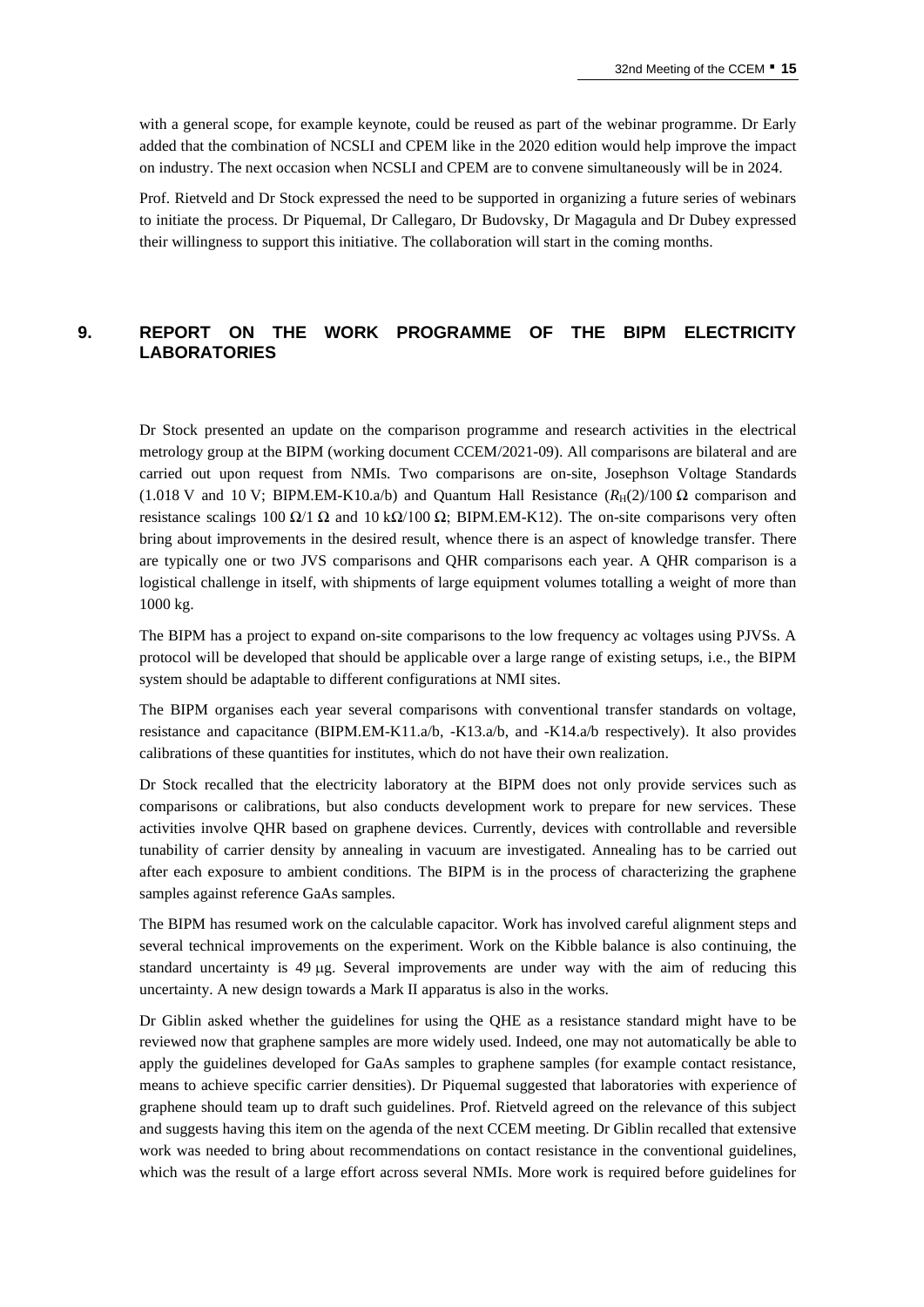the use of graphene samples could be developed. Dr FitzPatrick reported good progress at NIST in transitioning away from GaAs towards graphene and expressed confidence that significant results could be presented within the next 2-3 years.

Prof. Rietveld congratulated the BIPM on the work and progress achieved so far.

# **10. REVIEW OF MEMBERSHIP**

The CCEM did not receive any request for membership to be considered at this meeting, however several laboratories, who joined this meeting as guests, may become observers in the future.

# **11. APPROXIMATE DATE OF THE NEXT MEETING**

The 2022 CPEM conference will take place in New Zealand, organized by MSL and NMIA. Dr Early presented the difficulties experienced by the organisers in terms of planning, since easy travel may not be back to normal anytime soon. An idea to improve the chance of having an in-person meeting is to postpone the conference by 6 months, i.e., to the last quarter of 2022. Interested parties are invited to follow updates posted on the conference websit[e www.cpem2022.nz.](http://www.cpem2022.nz/)

The next CCEM is scheduled in the timeframe March-April 2023, well after the upcoming CGPM planned in 2022.

Prof. Rietveld thanked all 73 attendees present at the closing of the session for their active participation and looked forward to meeting everybody in person, hopefully at the next CPEM. The vast majority of documents of this meeting will be publicly accessible, i.e., no login will be required.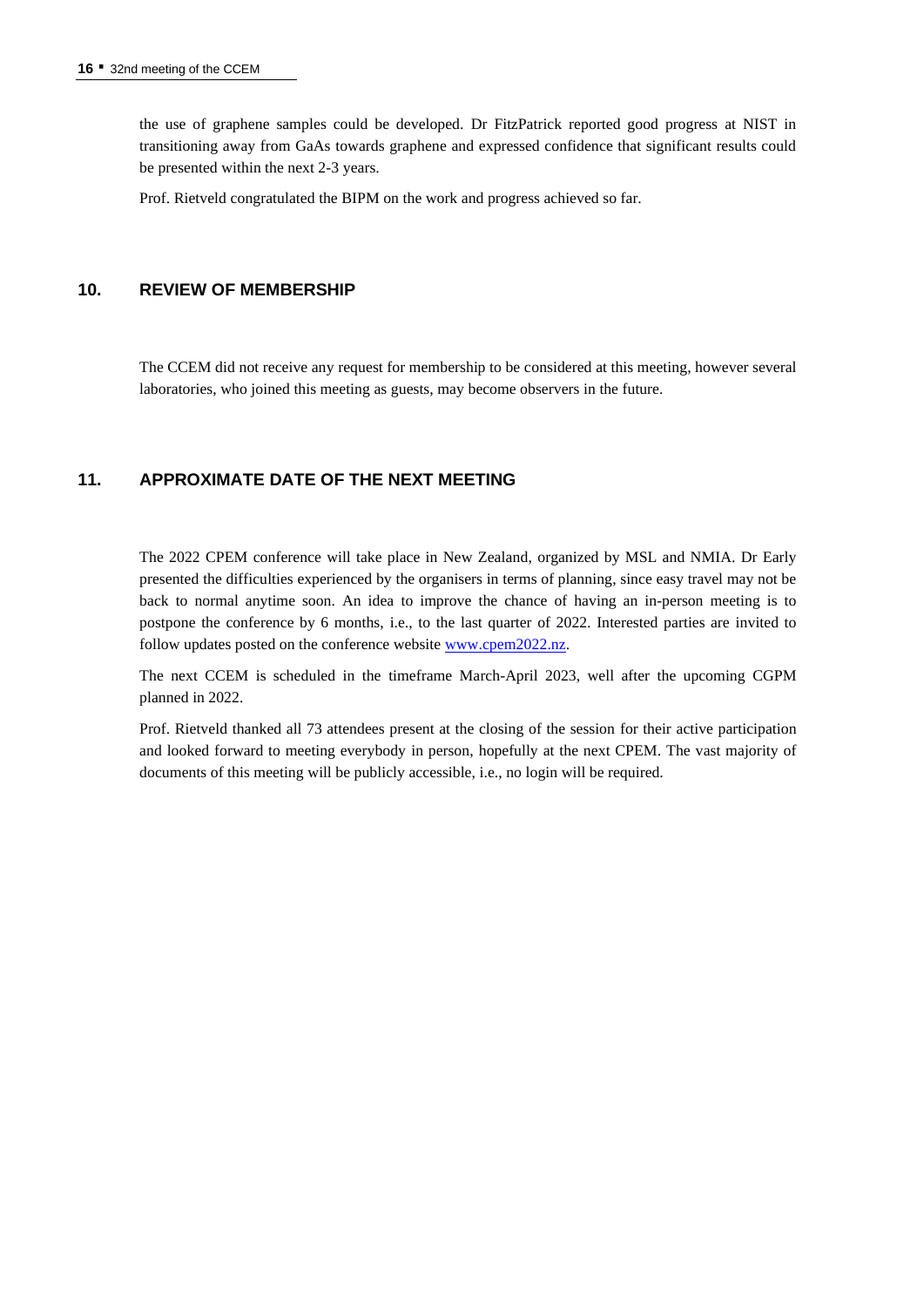# **Appendix E.1**

# **REPORT OF THE 16TH MEETING OF THE CCEM WORKING GROUP ON LOW FREQUENCY QUANTITIES (WGLF) (8 and 13 April 2021) TO THE CONSULTATIVE COMMITTEE FOR ELECTRICITY AND MAGNETISM**

**List of Members of the CCEM Working Group on Low Frequency Quantities as of 8 April 2021**

#### Chairman

Dr. Murray Early, Measurement Standards Laboratory of New Zealand [MSL], Lower Hutt

#### Members

Espoo.

D.I. Mendeleyev Institute for Metrology, Rostekhregulirovaniye of Russia [VNIIM], St Petersburg Federal Institute of Metrology METAS [METAS], Bern-Wabern Instituto Nacional de Metrologia, Qualidade e Tecnologia [INMETRO], Rio de Janeiro International Bureau of Weights and Measures [BIPM], Sèvres Istituto Nazionale di Ricerca Metrologica [INRIM], Turin Korea Research Institute of Standards and Science [KRISS], Daejeon Laboratoire national de métrologie et d'essais [LNE], Paris National Institute of Metrology [NIM], Beijing. National Institute of Standards and Technology [NIST], Gaithersburg National Measurement Institute, Australia [NMIA], Lindfield National Metrology Institute of Japan [NMIJ/AIST], Tsukuba National Physical Laboratory [NPL], Teddington National Research Council of Canada [NRC], Ottawa Physikalisch-Technische Bundesanstalt [PTB], Braunschweig Research Institutes of Sweden AB [RISE], Borås VSL [VSL], Delft VTT Technical Research Centre of Finland Ltd, Centre for Metrology / Mittatekniikan keskus [MIKES],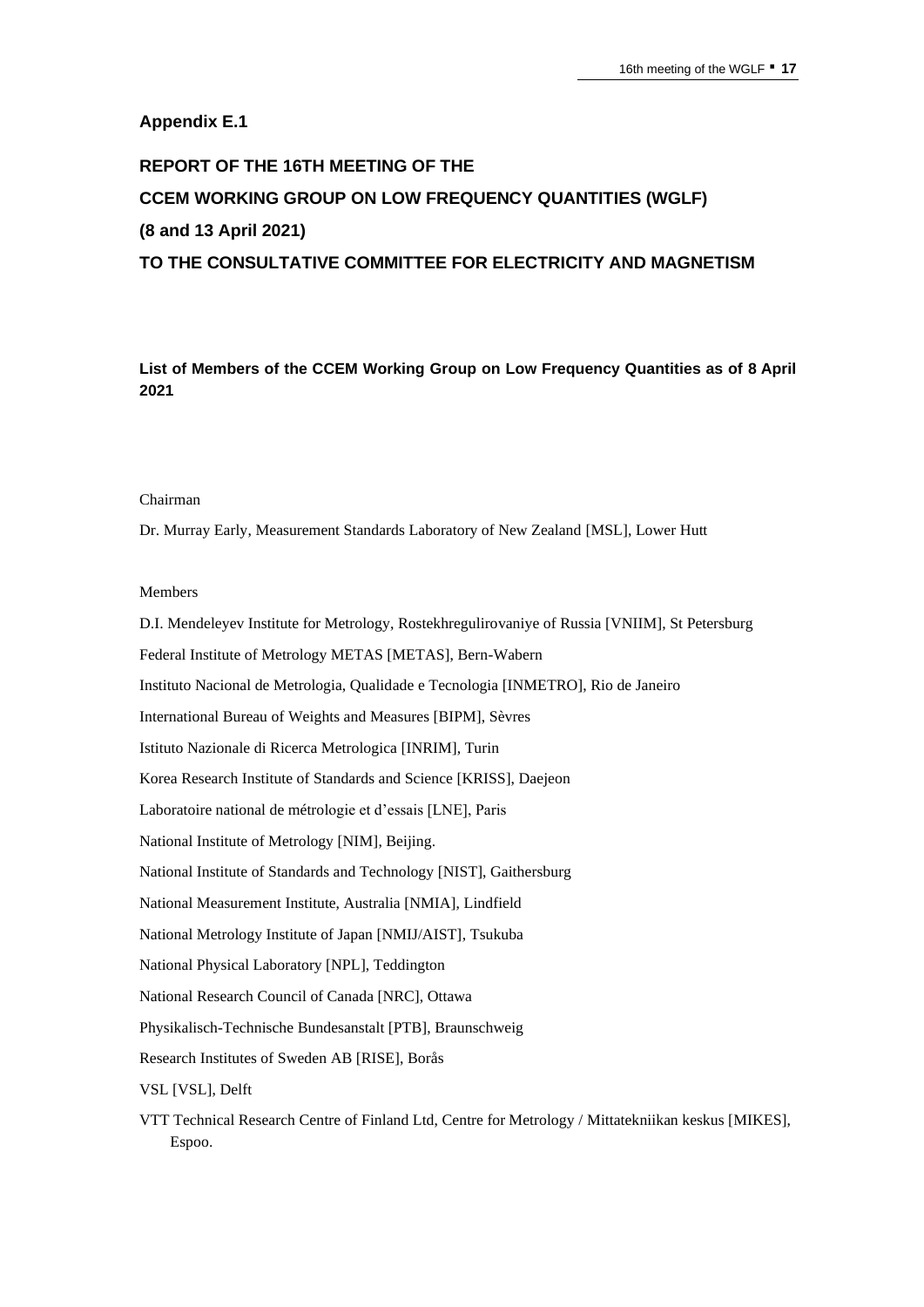The Working Group on Low Frequency Quantities (WGLF) of the Consultative Committee for Electricity and Magnetism (CCEM) held its sixteenth meeting (online meeting) on 8 and 13 April 2021.

Chair**:** Dr Murray Early (MSL)

**Attendees from member institutes**: Dr Marc-Olivier André (METAS), Dr Ilya Budovsky (NMIA), Dr Luca Callegaro (INRIM), Dr Gerald FitzPatrick (NIST), Dr Ghislain Granger (NRC), Dr Gleb Gubler (VNIIM), Dr Jari Hällström (MIKES), Dr Daniela Istrate (LNE), Dr Leigh Johnson (NMIA), Dr Rolf Judaschke (PTB), Dr Nobu-Hisa Kaneko (NMIJ), Dr No-Weon Kang (KRISS), Dr Alexander Katkov (VNIIM), Dr Gregory Kyriazis (INMETRO), Dr Regis Landim (INMETRO), Dr Hyung-Kew Lee (KRISS), Dr Antti Manninen (MIKES), Mr Thomas Nelson (NIST), Dr Takehiko Oe (NMIJ), Dr François Piquemal (LNE), Dr Gert Rietveld (VSL, President of the CCEM), Mr Karl-Erik Rydler (RISE), Dr Carlos Sanchez (NRC), Dr Stephan Schlamminger (NIST), Dr Bernd Schumacher (PTB), Dr Haiming Shao (NIM), Dr Uwe Siegner (PTB), Dr Michael Stock (BIPM, Executive Secretary of the CCEM), Dr Helko van den Brom (VSL), Dr Anton Widarta (NMIJ), Prof. Jonathan Williams (NPL), Dr Markus Zeier (METAS), Dr Jiangtao Zhang (NIM).

**Observers**: Mr Javier Diaz de Aguilar (CEM), Mr Jon Bartholomew (EMI), Dr René Carranza (CENAM), Mr Lucas Di Lillo (INTI), Dr Tatiana Dubrovskaya (VNIIMS), Dr Mohammed Helmy (NIS), Mr Michael Khoza (NMISA), Dr Tao Jing (NMC-A\*STAR), Mr Felipe Hernandez Marquez (CENAM), Dr Linoh Magagula (NMISA), Dr Helge Malmbekk (JV), Mr Alexander Matlejoane (NMISA), Dr Yusong Meng (NMC-A\*STAR), Mr Felix Raso (CEM), Mr Jiri Streit (CMI), Mr Cho Man Tsui (SCL), Mr Enis Turhan (UME), Mrs Saliha Turhan (UME), Dr Chua Sze Wey (NMC-A\*STAR), Dr Steven Yang (SCL).

**The following staff of the BIPM also attended**: Dr Pierre Gournay, Mr Angel Moreno, Mr Benjamin Rolland, Dr Stéphane Solve.

# **1. Introductions and Welcome**

Michael Stock said that he expected 53 participants for the meeting. Murray Early welcomed the participants with a discussion of online housekeeping. It was agreed that the meeting will be recorded. Murray Early showed a slide with the WGLF Terms of reference as a reminder. The second bullet point (future challenges in electromagnetic metrology) will be covered during the CCEM meeting. The focus is on future comparisons.

# **2. Minutes and actions of the last meeting, approval of the agenda**

Murray Early asked if everyone had seen the minutes and mentioned that there was one action point from the last meeting. This was the survey of interest in several comparisons that had been proposed at that meeting, which will be discussed later in this meeting. The agenda was approved without comments. A backup day was set aside for the following Tuesday if more time was needed after the 2-hour slot for this meeting.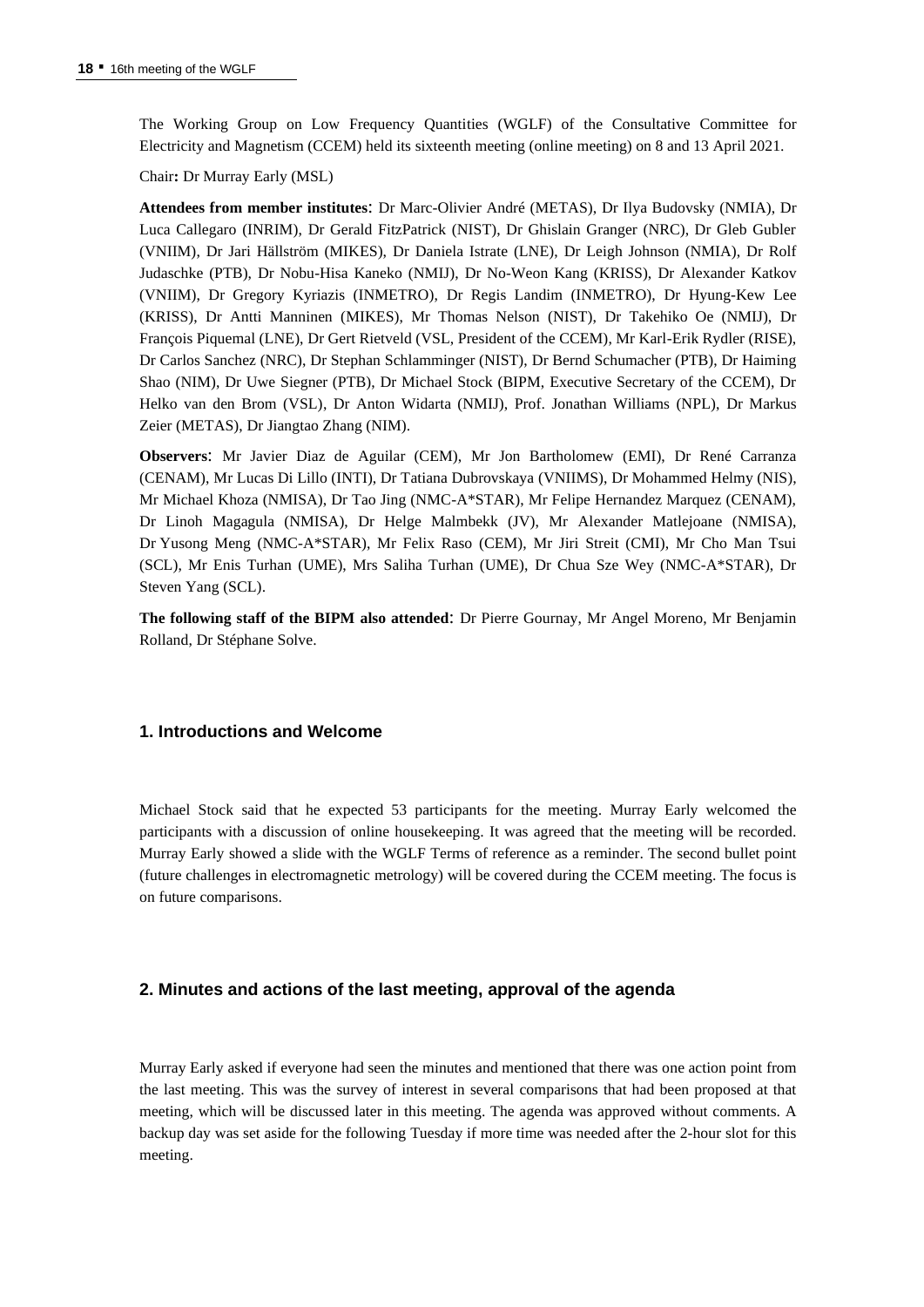# **3. Review of current and recently completed CCEM comparisons**

#### **a. CCEM-K2.2012: DC resistance, 10 MΩ and 1 GΩ (NRC)**

Carlos Sanchez said that the comparison is now complete, with the report having been available for over 1 year and published. Presentation of the results: at 10 MΩ it was noticed that for both resistors the accuracy most NMIs can measure is much better than the stability of the resistors. This means that the transfer standards are the limiting factor of the uncertainty. The long timeframe of the comparison, almost 5 years, is a long time to expect good behaviour from resistors. Nevertheless, the 10 M $\Omega$ comparison was successful because it revealed that some labs have unexpected problems and could make improvements. This demonstrated the benefit of such a comparison. To account for non-linear changes, the three loops were analysed separately, including the NRC measurements before and after the loop. In the end, the long-term stability of the resistors was most important. The 1  $G\Omega$  comparison was more successful with well-behaved standards achieving stability better than the measurement uncertainty. Measurements were not affected by the resistors. As before, it was possible to identify some labs with issues and in that sense, it was useful. Summary: 1 GΩ behaved very well and it was a good comparison,  $10 \text{ MΩ}$  is dominated by the travelling standards, but it was better than the comparison in 2002. When the protocol was made it was not planned for a 5-year duration. The resistors were unstable after the first loop. In addition, there were substantial delays in customs. Different NMIs were trying to fix issues and it was difficult to get time slots for measurements. Some were slow to respond and finish measurements. When the results were analysed, the resistors had issues with pressure requiring the pressure coefficients to be evaluated. Many NMIs suffered from heavy workloads.

The chair thanked Carlos. It was noted that such a comparison is a big challenge. Everybody suffers from workload, but it is a useful exercise.

#### **Questions:**

Murray Early asked if the drift of the 10 M $\Omega$  resistors is not just linear or quadratic drift. Was this an unstable drift? Carlos Sanchez replied that there were stepwise changes. That is the best way to describe it. There was a linear drift but sometimes with step changes.

Murray Early asked what was the technology of the resistors and noted that NMIJ is working on new resistors at these values and there are many other sources now. Carlos Sanchez replied that all resistors were from MI, and there were four of each value.

#### **b. CCEM-K5.2017: primary power (CENAM, PTB, VSL)**

Gert Rietveld gave an update on the K5 comparison on 50/60 Hz power on behalf of the organization group, which consists of Matthias Schmidt (PTB), René Carranza (CENAM) and Gert Rietveld. There are multiple loops and multiple stars, with PTB at the centre of the star. CENAM has responsibility for organizing the comparison and has done a good work in making sure the schedule is being respected. Planning started in 2017 and it was organized through 2018-2021. At the start in 2017 agreement on the comparison and protocol was reached. Measurements took almost three years. Measurement points for 120 V and 240 V were chosen where previously it was limited to 120 V. Current of 5 A and five power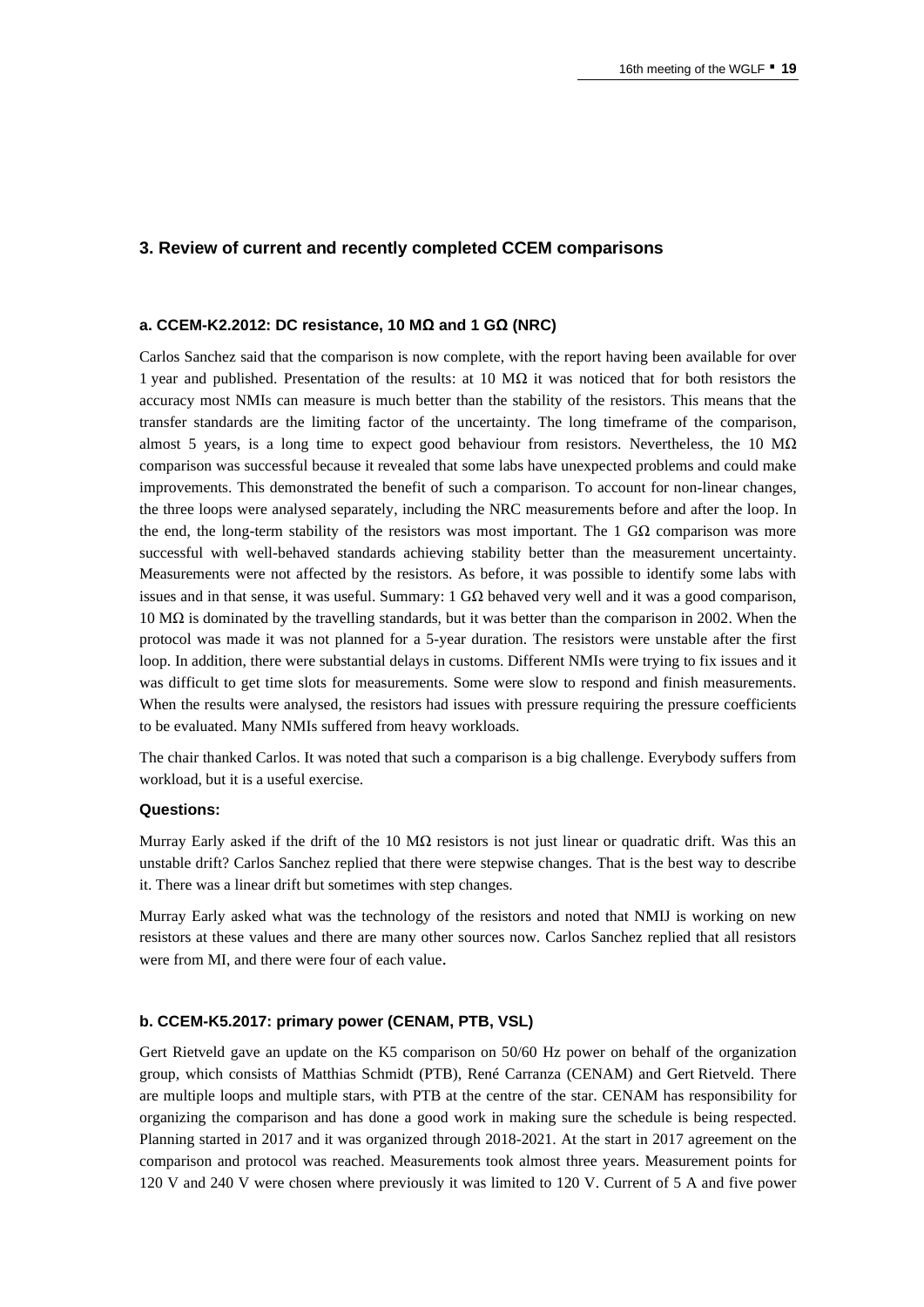factors at 53 Hz, to avoid interference, gives ten measurement points in total. NIST was thanked for providing two standards from Radian with high stability. They were behaving really well, which was a great benefit for the analysis. The list of labs and schedule in several loops was discussed. Final measurements are being conducted at PTB. The comparison was running very smoothly, but early on there were some stability issues with the standards. They were sent back to Radian and the problems were solved. The first loop started in 2018 and the EURAMET loop went smoothly. APMP and COOMET had several problems with customs, which delayed the comparison by almost 1 year, and Covid-19 added to further delays in Africa. The measurements are now complete, and measurement results are ready for analysis. A few labs have not reported their results yet, but by the end of this month they should be available. The next steps are measurements at PTB and the draft A report. A mathematician at VSL will help with analysis of the data, and there is optimism that the first draft A will be completed by the end of the year, which is 1 year after the end of the measurements. Within the noise of the PTB measurements, the standards are stable to within 2-3 ppm. That is a great benefit. During the previous K5 comparison, NIST had to make a 3rd order polynomial fit to describe the stability of the standard. Sometimes this is the best that can be expected, but there is no physical reason for this kind of drift, but this will not be the case now. So far, excellent stability has been achieved and it might not be necessary to correct for drift; if any, only a few ppm. Often, the standards are the limiting factor. Summary: Measurements are finalized, and the travelling standards have been working very well. It is expected that the report will be finished within a year.

#### **Questions:**

Murray Early asked if the previous comparison was in the order of 10 ppm or 15-20 ppm? Gert Rietveld said that it was more in the order of 20 ppm. Now, some labs report 10 ppm.

Murray Early commented on the amazing difference in the stability. The benefit of comparisons is to drive progress, and this shows such improvement. Gert Rietveld replied that the stability of the standards is unusual and is much better than the capability of the labs. There are two years until the next WGLF meeting to finish the comparison and for the final report to be ready.

Gregory Kyriazis (INMETRO) asked if the inference was correct that there was no problem concerning stability after six months in South Africa? Gert Rietveld said that there was not. If a standard is sitting in the lab, in a controlled environment, there is no problem. Between Australia and China there were problems and the equipment got stuck, but there was no effect from delays and travel on the stability.

# **c. CCEM-K6a (3 V to 1 MHz) and -K9 (500 V to 100 kHz): AC-DC transfer (RISE, INTI, NIST, PTB, NMIA)**

Karl-Erik Rydler recalled that the travelling standards are a NIST MJTC for 3 V and for the high voltage, a MJTC combined with a Fluke range resistor. There are 13 participants and five in the support group. NIST is the pilot and provides the standards, characterization, and monitoring. NIST and INTI will analyse and write the report while RISE organized the travelling. The comparison started two years ago, and it went well in the beginning. During the return from LNE to NIST the carnet disappeared. Stefan Cular (NIST) arranged a new carnet and the travelling standards returned to Europe. The package was then lost by the carrier but found after a few weeks and returned to NIST. During monitoring of the 3 V standard, some extra measurements were carried out, during which there was a problem with an rf amplifier that destroyed the standards. NIST had more standards, one with good history, which could immediately replace the travelling standards. A loose connector was found on the 1 kV range resistor which affected the measurement values of 1 kV. Guidance is needed on how to handle this in the report. A GPS tracker was placed inside the case and the standards were shipped to INMETRO and to INTI with some delays. Due to the delays, a new schedule was drafted. The travelling standards were at INTI for a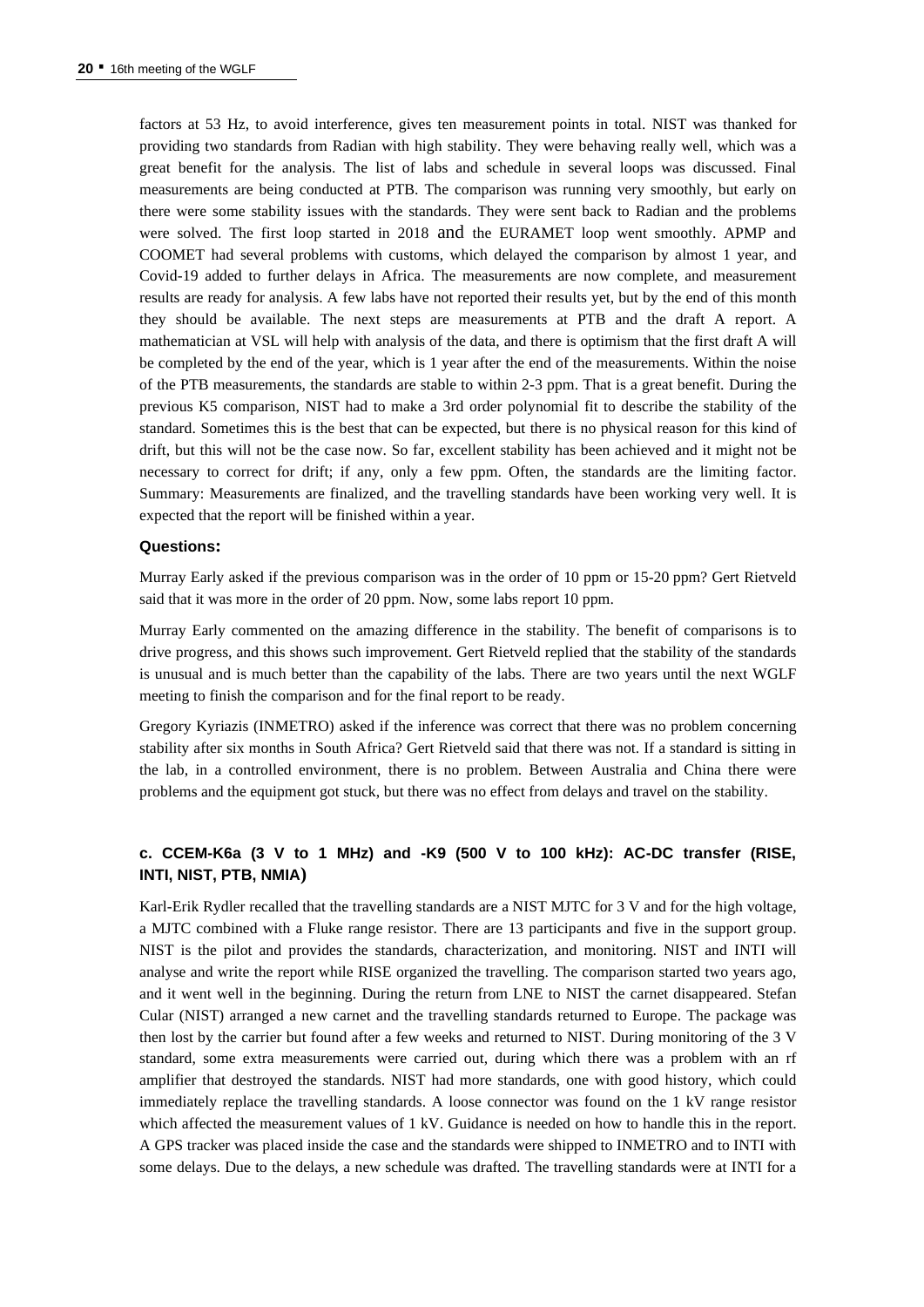long time and a new schedule is now ready with May 2022 as the finish date. When the travelling standards came back to NIST they were ok. After some measurements, INTI found that there were problems with the 1 kV range resistor, attributed to an open circuit. Stefan Cular fixed the resistor and repeated measurements; no sign of changes was found in values in the high voltage comparison. The circulation has restarted, NRC has completed measurements and the standards are now at NIM, China, having arrived a few days ago.

Murray Early added that this was a great example of the trials and tribulations of a comparison, with customs and carnet issues encountered by everyone. He commented that it was unknown if other CCs have the same problems with customs, carnet and damage issues but the CCEM certainly has its share. He thanked the team for persevering and asked if there were any ideas for improving transport of standards?

Karl-Erik Rydler said that they are moving forward without the carnet, as some participants do not accept it. Murray Early added that it is possible to save some money with the carnet but then time is lost, and in the end maybe it is not worth it. He asked if the carnet complicates the transport. Karl-Erik Rydler recalled that for the first round it would have been easier, but the carrier lost it from the LNE to NIST. The LNE had good documentation of how the package was sent and it was then found by the carrier.

Murray Early enquired about the stability, asking if it is in the range of a few ppm. Karl-Erik Rydler said that for the 3 V standard there is a few ppm. At 1 kV, the stability is probably very good for the 2nd loop, but issues for the 1st circulation complicate the analysis. This will become clear when all results are gathered by INTI.

Murray Early asked if it is challenging to bring the two loops together. Karl-Erik Rydler confirmed that INTI will repeat 1 kV because of a problem with the travelling standard and there might be a repeat of the 1 kV for early participants as well.

#### **d. CCEM-K6c (3 V to 100 MHz): RF-DC transfer (RISE, NIST, PTB)**

Karl-Erik Rydler recalled that there were eight participants and the travelling standard is the same as for K6a, so the situation is the same as previously mentioned. He added that INTI will still write the report even though they do not participate in the measurements. Moreover, there will be a separate report from K6a/K9.

Murray Early asked if there is a sense that HF is losing its popularity in the industry. Karl-Erik Rydler said that this is correct.

#### **e. CCEM-K13: harmonics of voltage and current (NIM, NRC, RISE)**

Karl-Erik Rydler recalled that this comparison is for harmonics of voltage and currents. There are eight participants. NIM has provided the travelling standard Fluke 6105 and the monitoring of its stability. They have done a very good job on this. It started in autumn 2018 with a problem during transport between China and USA, so it was returned to China. RISE and PTB made measurements in 2019. During the travel from PTB to NPL there was a fault in the current channel of the standard and it was sent to Fluke UK for repair. They had instructions that they should not make any adjustments to the standard. After repair, it went to PTB and the voltage channel was repeating very well but there were signs of changes in the current channel, which were too large to continue the comparison. The standard was returned to NIM for characterization and a new schedule was developed with a start date of January 2020. However, the pandemic delayed the restart, both due to the pandemic itself and a large backlog of calibrations when people came back to work. A new circulation scheme will start this month and the circulation will continue until August 2022. This represents a complete restart of the circulation.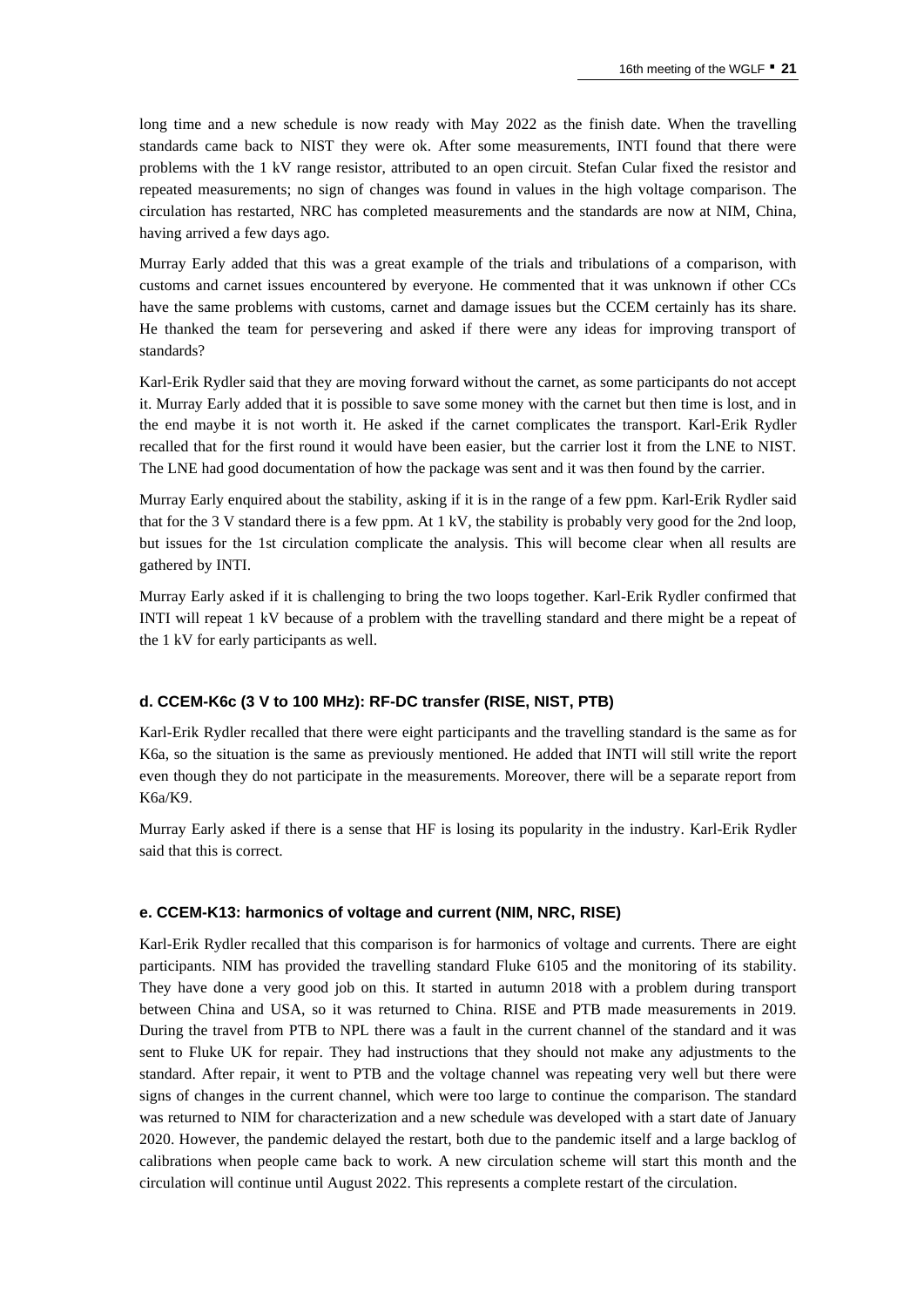Murray Early noted that COVID has had an impact on freight time and asked if 3 weeks is enough time, further nothing that sometimes it takes months. Karl-Erik Rydler expressed his hope that it will probably be ok.

Murray Early commented that standards can sometimes sit in containers for months and that it was good that the fault was found and repaired. Gert Rietveld recalled that Carlos had a similar experience in the K2 comparison. Three weeks is a minimum for travel. Within the European region three weeks is ok but for intercontinental shipment, six weeks should be allowed. He added that continuous re-planning will be required if shipment times are too short. If a more realistic plan is advised, some time may be gained from some labs. Karl-Erik Rydler added that this was the case for K6/K9, which was very good. It took around 15 days from NRC to China.

# **4. New CCEM comparisons**

# **a. Update on plans for CCEM-K3, 10 mH inductance**

Leigh Johnson (NMIA) said that the current proposal is for 10 mH at 1 kHz with two standards provided by PTB and circulated between eleven participants. The organization will be shared between PTB, NIM and NMIA. PTB will characterize the standards and make the pilot laboratory measurements. The characterization has already been done and the standards are ready to be sent. NIM will coordinate the logistics and NMIA will document the work, analyse the data and write the report. The standards need to be transported in a temperature-controlled enclosure and an investigation of this was provided already by Rolf Judaschke (PTB).

Rolf Judaschke noted that there is a problem with transport; a safe, temperature-controlled and fast shipping solution is being sought. A suitable company has been found, but the price is an issue. The company will guarantee that it will travel within 1 week for around 2.5 k€ for each transport. He asked if members are prepared for such a cost. Murray Early recalled that the WGLF is aware of the challenges with transport for just about anything and temperature control will certainly be difficult. It is really a question for the participants if they are ok with this approach where they must pay for this. At the next WGLF meeting, this needs to be agreed. A solution is needed in the next few weeks.

Carlos Sanchez asked if temperature control is required? With experience from the SIM comparison on 10 mH, the results were very good and showed that the travelling standards behaved well without temperature control. Maybe that is something to consider. Murray Early commented that this is an interesting point and asked Rolf if he had any data on how stable they are without temperature control? If you turn the control off, do you recover your value, or has it drifted too much? Rolf Judaschke was of the opinion that it is better with temperature control, but it can be discussed. It is ok for us to ship it without temperature-control if people do not want this. Murray Early said that the support group should discuss this particular point, and then decide if the price is worth it. Each lab will have to find out what they are willing to pay. The support group should follow up this point.

Filipe Hernandez (CENAM) suggested checking the SIM inductance comparison that was piloted by CENAM. A large container was used to transport the travelling standards with an individual temperature control during the measurement. Murray Early asked how long the standards had to stabilize in the lab before they could be measured. Filipe Hernandez replied that it was about 1-2 weeks to stabilize, but the details are in the report.

Rolf Judaschke suggested discussing with the participants to find a way forward.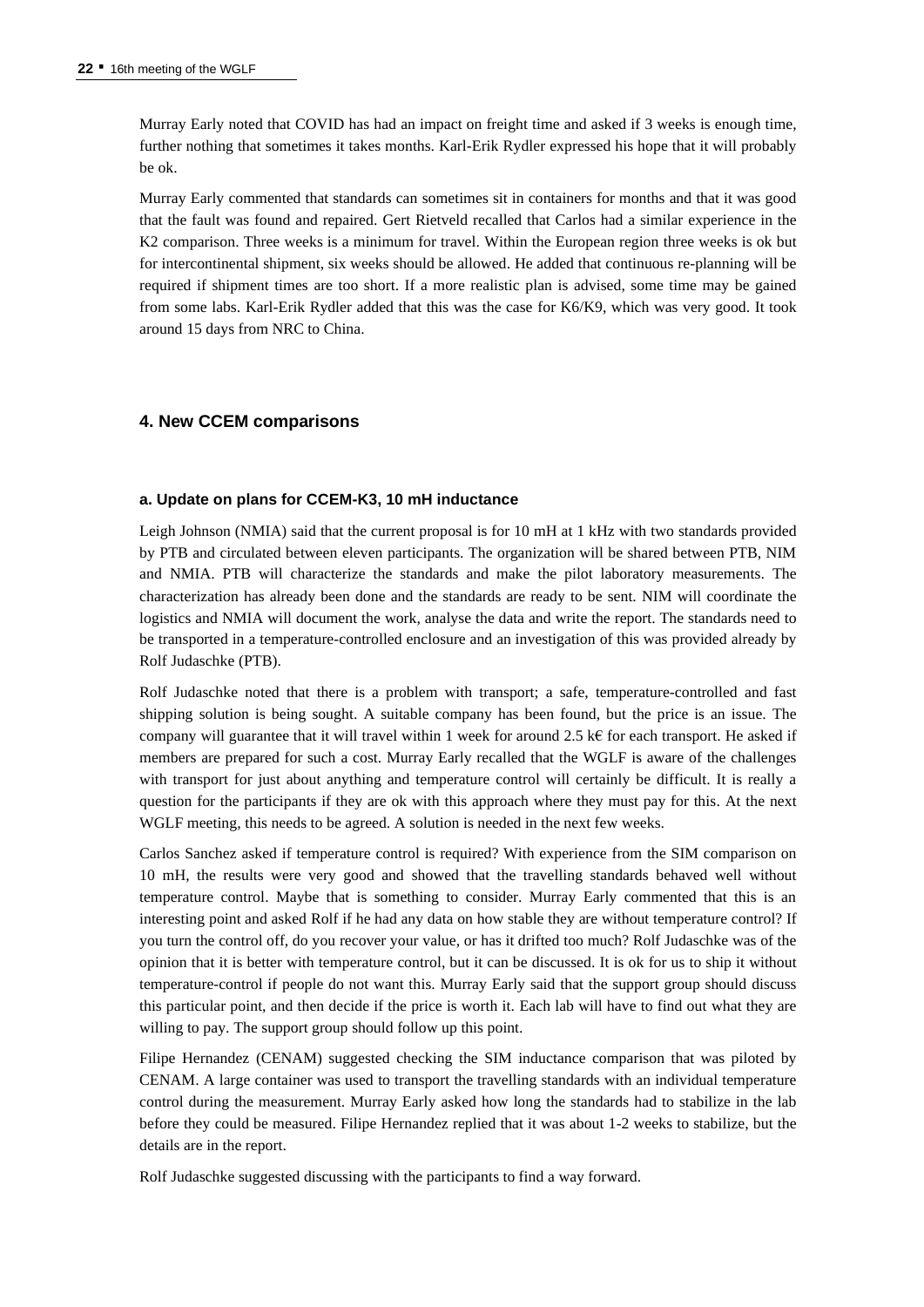Murray Early thanked colleagues from PTB, NIM and NMIA for getting the comparison running, noting it had been dormant the last few years so it is good that it is now moving forward.

#### **b. Forward look on comparisons [incl. CCEM strategy] and survey results**

The Chair summarized the results of the survey on comparisons and looked at the current situation. The slide was based on Jonathan Williams' (NPL) presentation 2 years ago and summarizes the strategy we have for comparisons. The WGLF has a limited number of key quantities and we have a discipline of not increasing the number without a strong case. The WGLF does not want an explosion in the number of key comparisons because they take a long time and put a lot of demand on people. The WGLF does need to have a set of key comparisons that we believe justify the full range of its CMCs. We can review the specific values and we do not need to stay with particular values. The intervals have typically been planned for 10 years, but often it has been longer. Some comparisons are repeated while others are not, and we can decide on this ourselves. When considering intervals and gaps, it is probably better to think about the interval between start and start rather than between end and start. If you have a comparison running for 8-10 years and then you wait another 10 years that is a long time to wait for repeated measurements. It is important to do this because there is a possibility that you will have new people and new equipment. Even without change, you should have proof of capabilities even if it is a repeat of what you have done before. Probably we are looking at a 15-20 year repeat cycle for most comparisons for geometric type instruments, such as capacitors, and ratio type artefacts. Some of the electronic or active devices should probably be a lot sooner. The choices are also connected with the activities of the RMOs. If the RMOs are not interested in a follow-up then are we doing the correct comparisons?

The on-site comparisons from the BIPM mean that we have discontinued some of the conventional key comparisons. Remarkably, in 2011 there were no key comparisons running but in 2021 we now have six. Some are nearing completion, but others still have a way to go and the inductance comparison is just starting. We should be cautious about starting new ones now and wait until the workload has decreased. Areas like current and high voltage are areas that we want to take a look at. The responses from the WGLF survey regarding the various proposed comparisons are summarized as follows:

For DCV some like the idea of 1 kV as a voltage measurement but others commented that we already have a comparison for DCV ratio (K8) and that this is overdue. There is a good argument for starting K8 in a couple of years' time.

There is a strong interest in 1 kV DC and we could try this as a collapsing star comparison, where everyone sends in the same type of artefact and it is measured at one place and returned, which worked well for the K4 comparison. Everyone certainly owns an HP/Agilent/Keysight 3458, which can hold voltage very well. Maybe this could be a supplementary or pilot comparison, which could be a good exercise.

Regarding resistance, there is strong interest in values above 1 GΩ. Carlos Sanchez reported about the completion of K2, but it started a long time ago so by 2025 we could consider a restart. Optional points to add could be 10 GΩ and 10 TΩ, or ever higher.

There is a strong interest in both AC and DC HV at 100 kV level. That is probably the area with the highest priority, as we do not have any key comparison coverage now. It is important both from a metrological and economical point of view. We need to form a group to discuss this and it is not clear what the artefact should be. There should be a 1-2 year discussion about this with an aim to start in 2023.

AC-DC current was nominally agreed at the last meeting that we should start soon. It will be necessary to find a pilot and investigate if a start in 2023 is possible.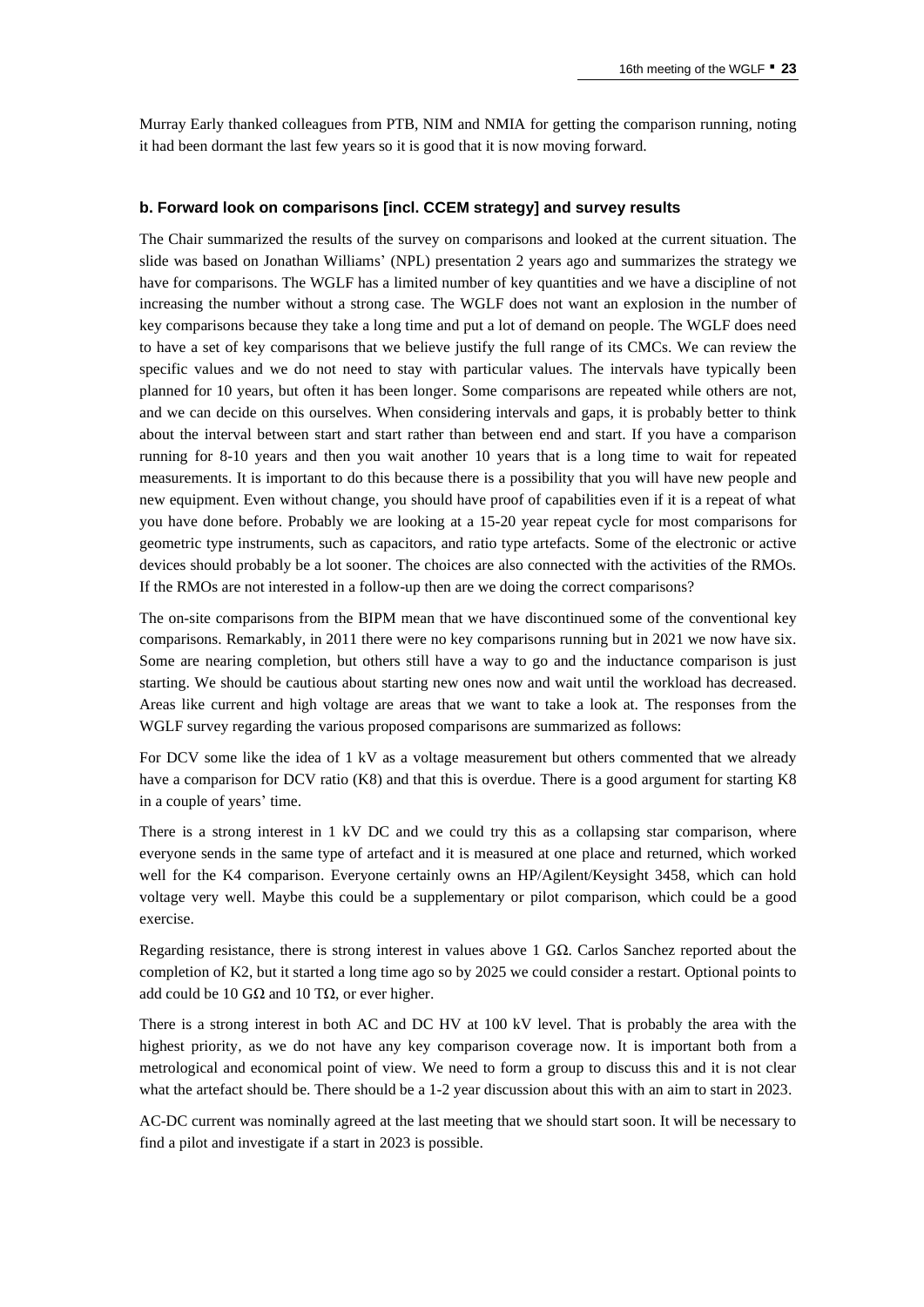Note: Luca mentioned that we should consider low currents, with the ULCA, rather than 1 TΩ or higher to compare quantum standards that generate low currents. That would be more useful.

In the summary there is a list of people who volunteered to potentially pilot these comparisons.

Based on the survey, a list of possible future key comparisons from 2023-2041 was presented.

Ilya Budovsky thanked the chair for the work preparing this and asking people. NMIA supports all of these proposals and they could probably run some. With number 2 (1 kV DCV), what level of uncertainty is being aimed for if it is decided to use a collapsing star scheme using a 3458. Often calibration laboratories just use the specifications of the Fluke voltage divider in sub ppm. It is increasingly difficult to argue with some of them on ppm uncertainty for DCV. Ilya Budovsky posed the question as to whether it is possible to achieve several ppm with this approach, and if it is worth the effort. He agreed all five are valuable suggestions.

Murray Early said that the performance of these devices is remarkably good for voltage, at least if the zero voltage is subtracted, which is the dominant contribution. In that way it is possible to get sub-ppm with the 3458. He suggested that this is almost a project that could be trialled as a research project with a few people to see how well it works. It may lead to a useful comparison in the future. He noted that people are moving to meters rather than manual dividers and are prepared to forgo a little bit of accuracy for that based on convenience rather than uncertainty. Ilya Budovsky suggested that the Fluke 8508 or another divider could be considered to determine the right level of uncertainty. Murray Early added that this could be a useful research project for some laboratories to see which meters are best and their performance compared to a voltage divider.

Gert Rietveld thanked Murray for collecting the interest. He said that in principle the CCEM only organizes key comparisons, and even though there is a significant interest in certain comparisons they do not become key quantities. He cautioned that the WGLF already has the set of key quantities and should be hesitant to increase the number of key quantities as that would lead to more effort. There is, however, some room for supplementary comparisons and it was noted that the CCQM has one-off key comparisons. Gert Rietveld said that there is interest in some quantities, but they will not become permanent key quantities that will be repeated, but more like the K13, which was a one-off comparison. Overall, the repetitions between the comparisons are being extended. The K2 should start within 5 years? He said that we should be aware that if we are going to start both the DCV and T $\Omega$  and some others in the coming years, are the laboratories really interested in this? He added that we should be careful not to start too many comparisons at the same time and was of the opinion that that high voltage is an area where not a lot has been done.

Gert Rietveld recalled that the reason for doing ratios was related to the uncertainties, which Ilya mentioned. K8 is a support for DCV, but we do not want to do both DC ratio and absolute voltage. DC ratio would give lower uncertainty and that would be the rationale for doing it. Absolute DCV would not support state of the art equipment.

The chair requested specific feedback on this list of possible key comparisons.

#### **High voltage comparison K14**

The Chair said that high voltage is probably the most important area: it represents a significant gap in our key comparison coverage.

Jari Hällström recalled that the high voltage industry is interested in AC peak not RMS, so that introduces some complications for the comparisons. The alternative is to go for the 50 Hz ratio, which is typical for voltage transformer calibrations. The starting point could be a simple one, HV DC, where ppm level uncertainties should be obtained. As an alternative for AC voltage, high voltage capacitance could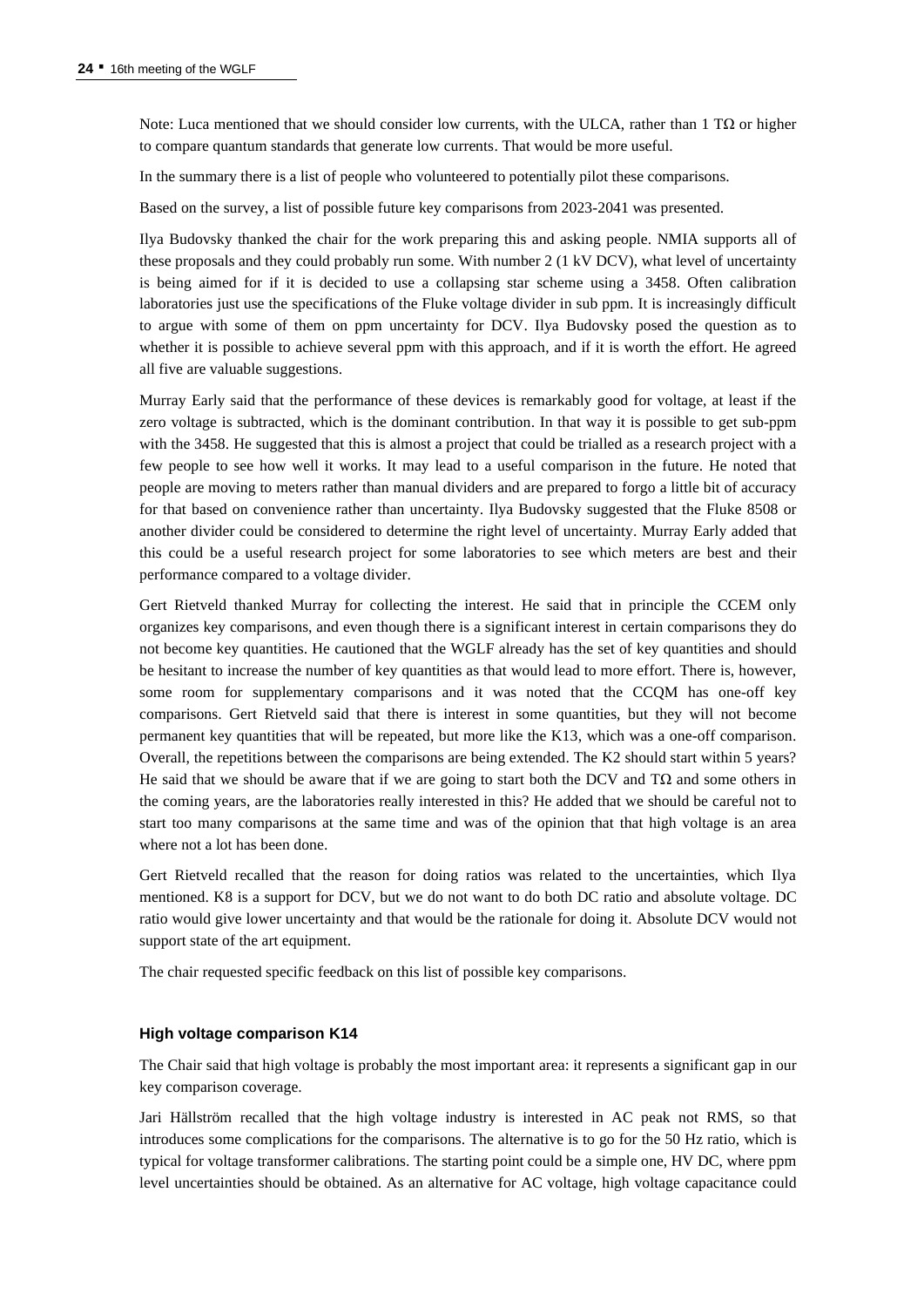be considered because compressed gas capacitors are very stable devices. The problem is that these capacitors contain pressurized gas, making transport difficult. If the pressure is released and increased again there is a significant pressure dependence. There are no easy solutions for this. It was recommended to start with 100 kV DC as a key comparison. Gert Rietveld asked if one should go for high voltage ratio or the absolute value. Jari Hällström: Preferably ratio.

Gert Rietveld agreed. He added that one could do the ratio of a high voltage capacitor or transformer: stable over years and for travel as well. In both cases, it would be possible to obtain ppm level of uncertainties.

Jari Hällström said that by going for ratio, it would be possible to bypass the problem that many people that work in the high voltage area are mainly interested in AC peak during testing.

Gert Rietveld noted that the CCEM want the highest level of uncertainty and this will ensure that it is the case.

Murray Early reiterated that there is a gap in the high voltage area and asked if we actually need a key comparison in this area. Jari Hällström said that he did not know and noted that the problem has been dealt with by organizing regional comparisons. For example, the lightning impulse comparison in EURAMET had participants from all continents. That was not a problem as such, but more of a bureaucratic problem. A comparison is being planned on partial discharge under category 8 with some non-EURAMET countries joining. Jari Hällström said that it is a question of prestige whether we call it a Supplementary or Key Comparison, and practically there is no difference. The number of laboratories in high voltage is typically low for regional comparisons so world-wide participation is probably best for these quantities.

Murray Early stated that the point of a key comparison is to prove that you have competence in these kinds of measurements. It is not so much prestige, but for reviewers to say that there is a key comparison here, and you have not done it, why do you only do supplementary comparisons?

Ilya Budovsky said that it is true that high voltage is important, and we have not organized CCEM comparisons for this. However, there are lots of regional and bilateral comparisons, so in a sense there is coverage in this area. Given the comments from Gert Rietveld, we will not make high voltage ratio a key quantity, why then should we organize a key comparison? There is already coverage for our CMCs.

Gert Rietveld recalled that this links to the discussion from the last meeting. There are parameters where there are few regional laboratories, so a world-wide comparison makes sense on non-key quantities. The K13 is something from history, where in 2002 we agreed on this subject and it is now almost 20 years ago, but it will certainly be a one-off comparison. If we call it a key quantity, then some reviewers would ask why did you not participate? He suggested that we should concentrate on the core quantities that should be repeated according to the agreed schedule and call these the key comparisons. It could be possible to call it a supplementary comparison to avoid a mandatory repeat. The reason for discussing comparisons in the WGLF is to investigate whether there is world-wide interest and how we will get it going. For lightning impulse, for instance, EURAMET invited everyone and it is not important whether an RMO or the CC does the organizing. This relates to the GT-RF communities where they often do oneoff comparisons where there are no regional comparisons available.

Daniela Istrate noted that key comparisons can validate new technology.

Murray Early said that the size of some artefacts is difficult for travel and in some cases a regional comparison is easier. He suggested that a small group of people can make a proposal for a high voltage DC comparison before the next meeting and asked if AC is more important? The measurand and artefact must be decided, and if it should be called a key or supplementary comparison.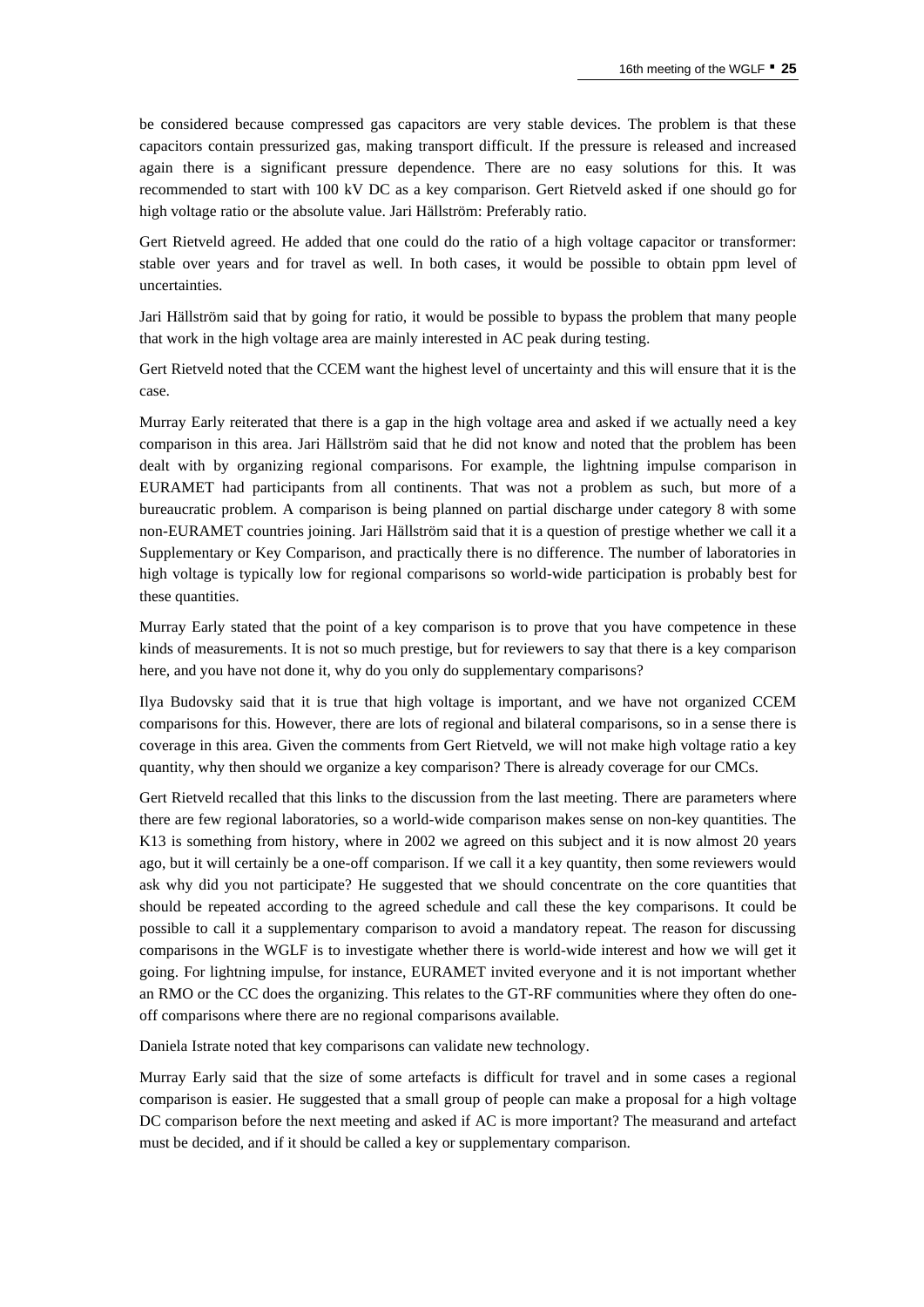Jonathan Williams recalled that K13 is good illustration. There was a discussion at the time whether it was important enough for the industry to have CCEM running it, and it is now running. There was a big debate at the time whether this made it a key quantity. If a comparison supports industry and technology then it could be run as a pilot study. What is meant by key quantity and key comparison and if they are the same should be defined. Murray Early added that we have nothing in high voltage, and their techniques are very specific to their group, is that a problem? Jonathan Williams replied that from the UK perspective, they are not involved in high voltage. The artefacts for AC are quite large, but a way should be found to do it if the industry needs it and not ignore it just because it is difficult.

Support group for high voltage comparison: VSL (Gert), MIKES (Jari), RISE (Alf), NMIA (Ilya), VNIIM (Victor) someone from COOMET (Tatiana?)

#### **DC voltage ratio K8**

The chair said that the second priority was ratio of DC voltage and it was asked if there is interest in DC voltage ratio? It is a stable parameter, but different equipment is available and people have changed since the last comparison 22 years ago.

Ilya Budovsky noted that there are two important points here.

- A. The sub-ppm level should be the target.
- B. This area is developing, and there is a new product on the market for sub-ppm measurements from Guildline. It is not clear if this instrument is suitable, but it will simplify things if it is ok. It is an important comparison, but it is hard to technically conceptualize because of the rapid development in this industry.

Murray Early asked if K8 should be run again? It is interesting that for K8 and K7, which are both ratio, there are no RMO comparisons following on from them. This suggests that it is not used to support traceability in a way like resistance and inductance.

Sze Wey Chua (NMC) said that ratio comparisons and the 10 V comparison complement each other, as they verify scaling the primary standard. Otherwise, you have only one value as the key value. NMC are in favour of this comparison. This has been discussed in APMP before, and the artefact is the hardest part. In the end it was not possible to find a suitable artefact and that is the problem.

Murray Early recalled that last time a Datron 4902 was used and speculated as to whether or not they are still being made. He added that Guildline makes a new version, but it is not proven yet.

Ilia Budovsky said that the Guildline could be promising but it is new. He suggested waiting until the next meeting to gain more experience and to determine if it is viable as a travelling standard. The question is, when you would like to start the comparison, as there are many running now. If it is decided to run this comparison, NMIA can join the task force but not for the next two years.

Murray Early confirmed that the proposal is not to start before 2023. K8 is the one that is most overdue, with 22 years or more since last time. There is no urgency and we do what we have the people and artefacts to do. He added that it is useful to know where the interest is and to come back with suggestions for the next WGLF meeting.

Ilya Budovsky added that after CPEM2022 more may be known about the Guildline instrument.

Bernd Schumacher (PTB) referred to K8 and noted that the PTB still has a Datron 4902 in the lab, although it may not be stable. The PTB also has a Guildline instrument, but it is a self-adjusting device and it is unknown if the programming can be changed with a known error. MI is also developing a new type of divider that is not adjusted, so maybe that could be used.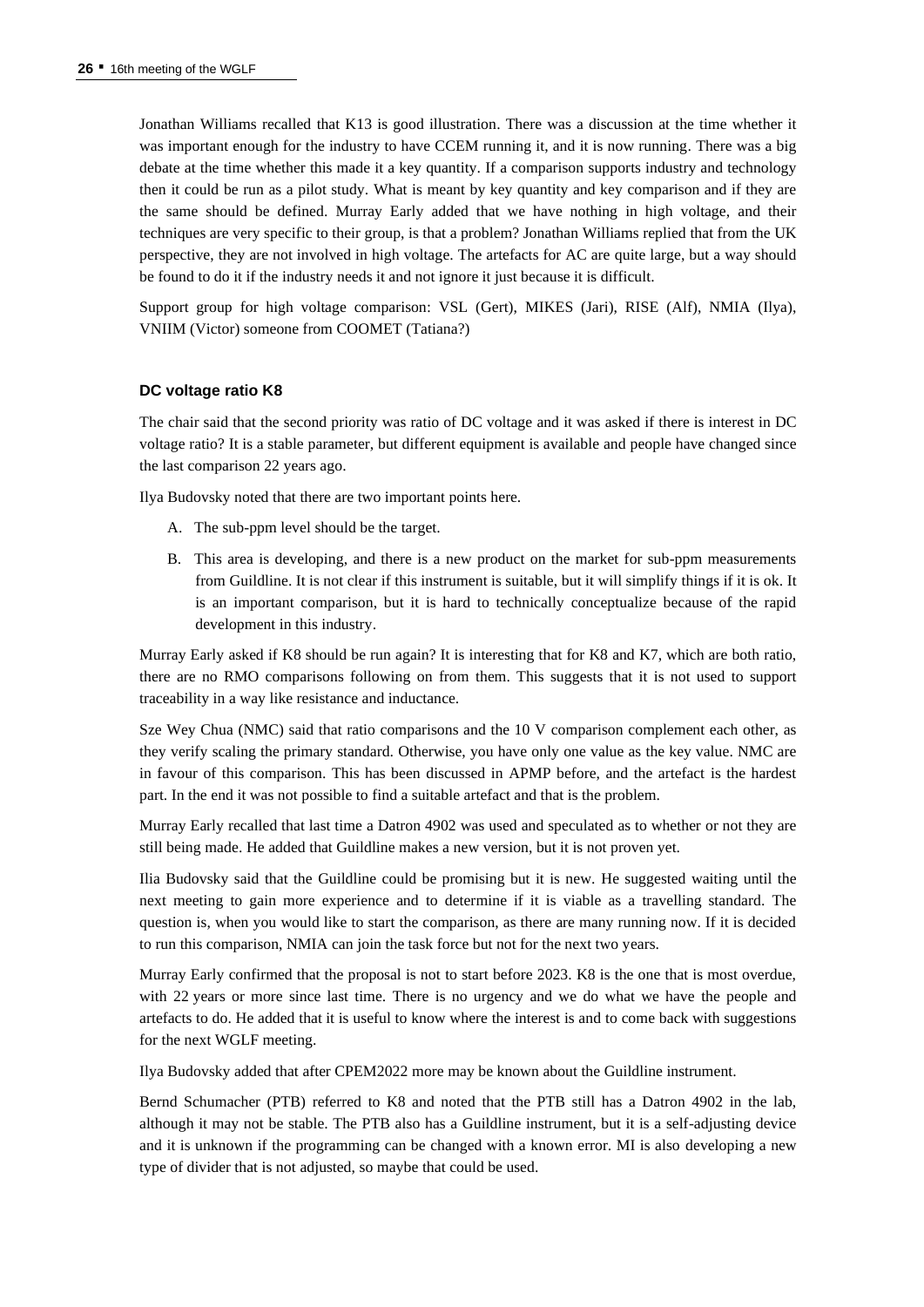Murray Early said that many new types of dividers are becoming available, but it is too early to employ them. He suggested that the matter be discussed further at the next meeting.

Gert Rietveld supported the conclusion and noted that it has been discussed before, and it felt less urgent then. It was intentionally delayed beyond the 15-20 repetition scheme. The travelling standards should be evaluated before starting a new comparison.

Murray Early noted that both ratio comparisons rely on devices that do not drift much. In conclusion we will discuss this and revisit the options again in two years' time when we have more experience with the new dividers.

# **Key quantities and Key comparisons**

Luca Callegaro recalled that in the past that anything that is a key comparison must be connected to a key quantity, all others are supplementary.

Murray Early added that K8 has been covered in the past, so in a sense it has been agreed that it is a key quantity.

Gert Rietveld said that sometimes there is confusion, and one of the sources is that in other areas there are one-off key comparisons so are they really a key quantity? The CCEM has defined the key quantities and then done key comparisons. He added that maybe there are other options such as K13 where it is generally agreed to only do the comparison once. He suggested that the group on high voltage should be asked to also address this point.

Michael Stock recalled that key quantities had already been introduced when he started as CCEM Executive Secretary, but did not recall the intention when the words were originally coined. He added that the CIPM MRA only talks about key comparisons, so the understanding is that when a key comparison is conducted, there is a measurand and this is the key quantity. He was unsure if there is any difference between these concepts. There is no obligation to repeat a comparison, so it is acceptable to carry out a key comparison only once.

Murray Early said that there is a set of key comparisons that match to key quantities. For DC voltage ratio there is the K8, and this is referred to as a key quantity. There are also 10 V DC sources from Josephson, so in this field there are two key comparisons, and they are linked to two key quantities. If ratio has been done in the past, should it be repeated? K14, K8 and K12 must be decided soon and will be planned using e-mail; volunteers will be sought for these.

Close of the first day of the meeting.

The Chair introduced the second day of the meeting by giving a summary of the previous day's discussions. He recalled that there had been discussions on the draft documents from WGRMO, noting the interest in the one on the subject of linearity as this could have impact on comparisons.

Regarding the results of the survey and thinking about future comparisons it was agreed that a comparison of digital multimeters for DC voltage will be carried out, perhaps as a collapsing star comparison; it will be left to the RMOs to do this as a research project. There was no agreement as to whether the DC ratio comparison should be started, and in the survey eight labs showed interest. A group is needed to lead this discussion. The third point was whether higher resistances should be pursued and whether to add 1 T $\Omega$  or higher to the next K2. This should probably start in 2025, although this remains to be decided. It was agreed on a key comparison for high voltage and a task group was set up to present a proposal at the next meeting. It had been previously agreed that the K12 is needed, and volunteers are needed to start the discussion in terms of artefacts etc., to be presented at the next meeting. The next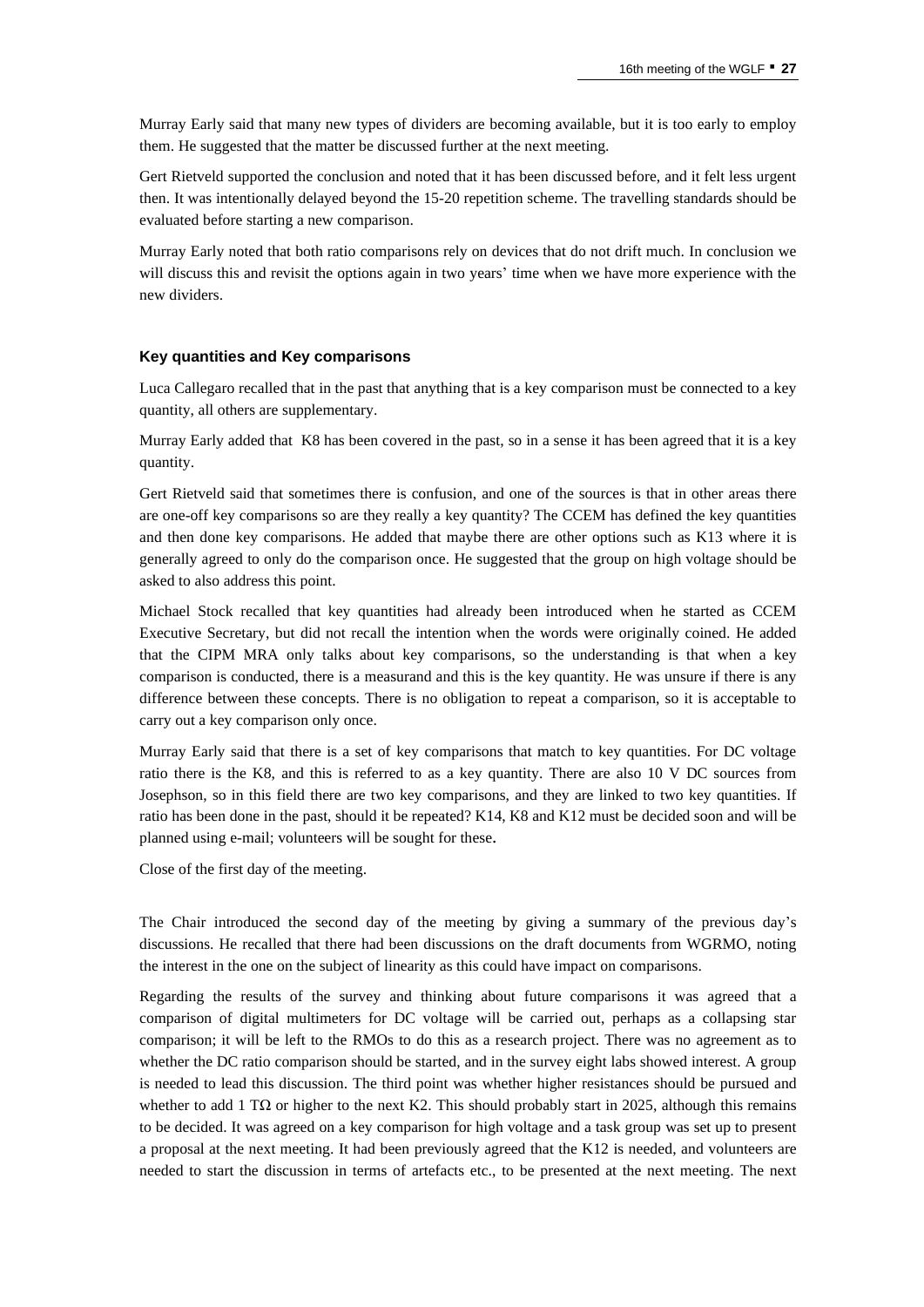point was the linearity requirements and if these need comparison support. Finally, there was the comment from Jonathan Williams that after the SI redefinition, low currents are becoming strategically important. Luca Callegaro suggested to work with the PTB ULCA device. It is an interesting area and there might be a future key comparison here.

#### **K2 resistance with 1 TΩ or even higher:**

Chair asked if 1 T $\Omega$  or 10 T $\Omega$  can be added to K2 (possibly in 2025) as an option or a part of the comparison? He queried if this is a comparison that can use the star method and whether high value resistors are that friendly, adding that NMIJ has an active programme for making resistors.

Nobu-Hisa Kaneko (NMIJ) said that work has been carried out with Dean Jarrett of NIST and Gert Rietveld of VSL using these resistors and there have been strong requests from industry about high resistance calibration. NMIJ has a set of resistors for 1 GΩ up to 100 TΩ that have travelled between Japan and the US, between Japan and the Netherlands, and also domestically. In most cases they drifted within 10 ppm/year and for the 100 T $\Omega$  up to 30 ppm/year. NMIJ has checked temperature, humidity, and voltage coefficients of many of them. He asked how many NMIs can work with a split-guards structure and an internal thermistor. NMIJ has started making a new set of resistors that have those features, but they require checking. NIST or NRC may provide some of their resistors, and NMIJ may be able to add its own. If the comparison starts in two years, NMIJ can prepare and arrange such a set of resistors.

Murray Early asked if information was available on the pressure coefficient of these resistors. Nobu-Hisa Kaneko replied that this had not been checked.

Murray Early suggested that the choice of the best artefact be discussed at the next meeting, with a possible presentation from NMIJ.

Gert Rietveld suggested combining this comparison with K2 as it is normally the same setup. To have it as an option is good as it is not really a key quantity. Good results have been obtained for the travelling standards as explained by Nobu-Hisa. The 100 G $\Omega$  and 1 T $\Omega$  resistors are good but the 10-100 T $\Omega$  ones are not as good. Maybe it is better to use 100 GΩ and 1 TΩ. This comparison is not as crucial as the others we have discussed. In the following two years we can look at the resistors and then decide.

Murray Early asked if it can be a star comparison and is there enough confidence in these artefacts. In K4 most laboratories used the same type of artefact, but here, every laboratory will use different 1  $G\Omega$ standards.

Gert Rietveld replied that it is difficult with this one. K4 worked because of the availability of a good type of travelling standard. This is not the case for 100 G $\Omega$  or 1 T $\Omega$  travelling standards, so there is probably a slight advantage of using a good travelling standard compared to the star approach. It could be checked to determine if the interested laboratories have the suitable artefacts for this approach.

Murray Early said that if the RMOs wanted to try this, they could do so. There are several reasons for doing a comparison such as supporting your CMC claim, but it is also important for research.

Nobu-Hisa suggested that some selected NMIs can use the star comparison, NMIJ has very limited number of resistors. Two to three NMIs can do a star comparison. He asked how many NMIs want the split-guards structure.

Gert Rietveld replied that a survey should be carried out outside the meeting. The possibility of an RMO comparison was mentioned. There were many discussions after the meeting last week. It could be done by an RMO, and there is nothing against this. The lightning impulse was carried out in this way. The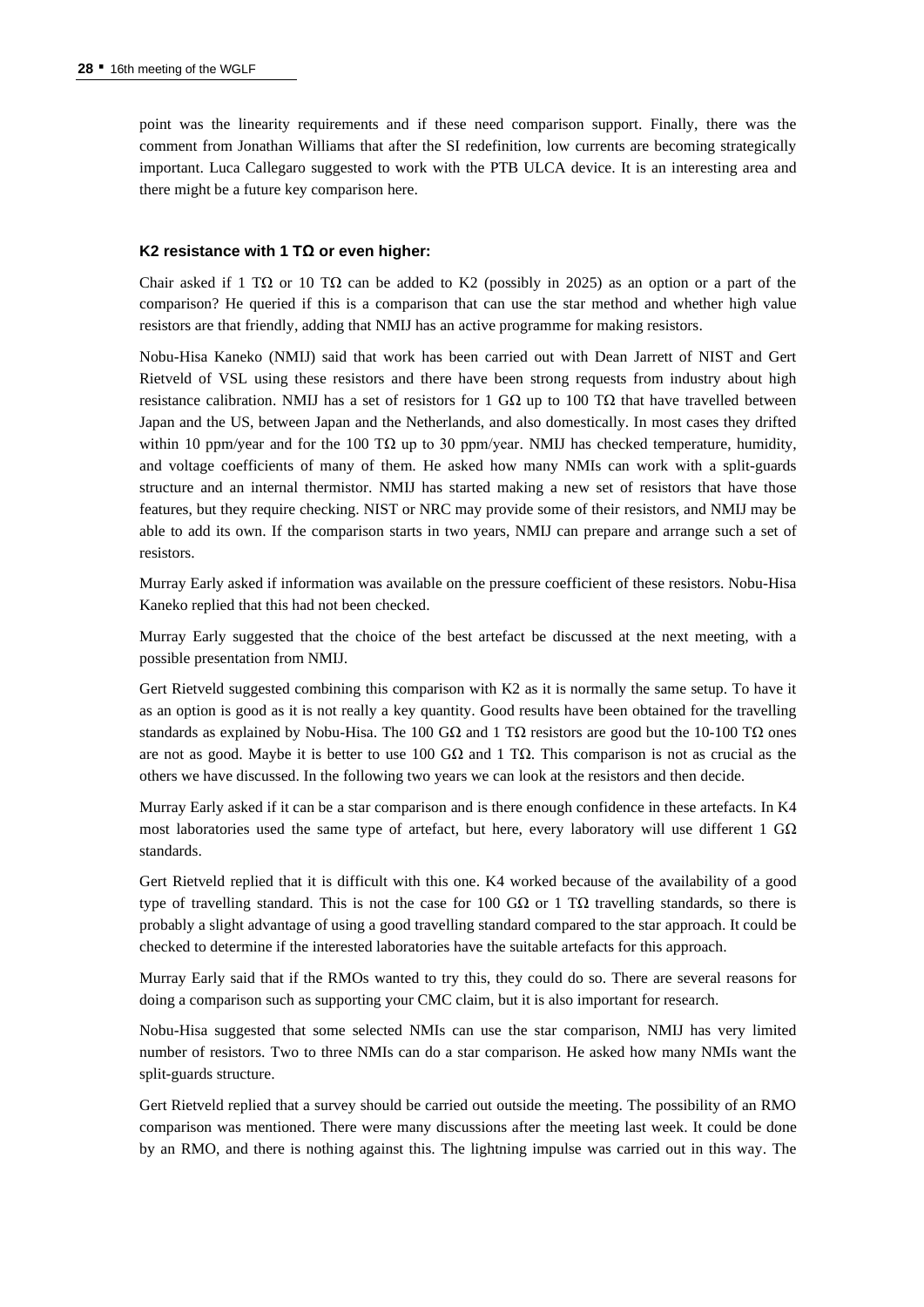whole community is here, and if we can add it to K2 there is an added value. If someone wants to arrange separately, this can be an RMO comparison.

Murray Early summarized by saying there is interest in this comparison and there are interesting options for the travelling standard. The star approach is an open question if it can be done, but in 2 years' time the ideas can be collated and a decision taken on how to proceed. Hopefully new research may have been published before then.

# **K12 ac-dc current**

The Chair recalled that it was agreed in 2019 that K12 would start. A group of interested institutes needs to be created. It was asked if a PTB MJTC at 10 mA and a Fluke range resistor was used last time. This is one of the comparisons that fans out to the RMOs, so it is an important comparison. Ilya Budovsky confirmed that it had been carried out with a SJTC and a current shunt from NMIA, and it was lost during the last part of the comparison.

Lucas Di Lillo commented that now the K6 comparison is running it would be prudent to wait. He added that INTI is responsible for writing the report and they could try to do the same for this comparison, but after K6. Murray Early agreed that there is a need to wait until the workload associated with running comparisons is reduced. He added that it is good to have RMO representation.

Rolf Judaschke said that PTB is available but not as a pilot and can maybe supply the artefact (MJTC).

Murray Early noted that four to five laboratories are needed to start the planning. Felipe Hernandez said that CENAM wants to participate.

Murray Early said that different NMIs can carry out different tasks. There is a move towards shared responsibility for arranging the comparison, by splitting the load between writing, organizing and providing the artefacts. Contact Murray early to become involved in organizing the comparison with the aim to start within two years.

# **Linearity and low current**

The Chair asked if a comparison is needed to support these measurands or are there other ways of proving performance. Jonathan Williams asked if a very low current comparison may be technically more important. He added that he was not looking for proposals, only a sense of the popularity of this idea.

#### **Low current**

Jonathan Williams recalled that there had been a successful comparison on 1 GΩ resistors and voltage can be measured pretty well across the world, so it could be argued that small currents are covered. He noted that he had raised the question since it is not always the same to go from voltage-resistance to current and get a traceable answer.

Murray Early said that remarkable work has been done at the LNE on the combination of quantum standards for low currents, which is better than some technologies. The PTB ULCA device is also important.

Luca Callegaro clarified that his comment was more related to the problem of having stable high resistance values for such long comparisons, and instead to have a current comparison for a more stable artefact.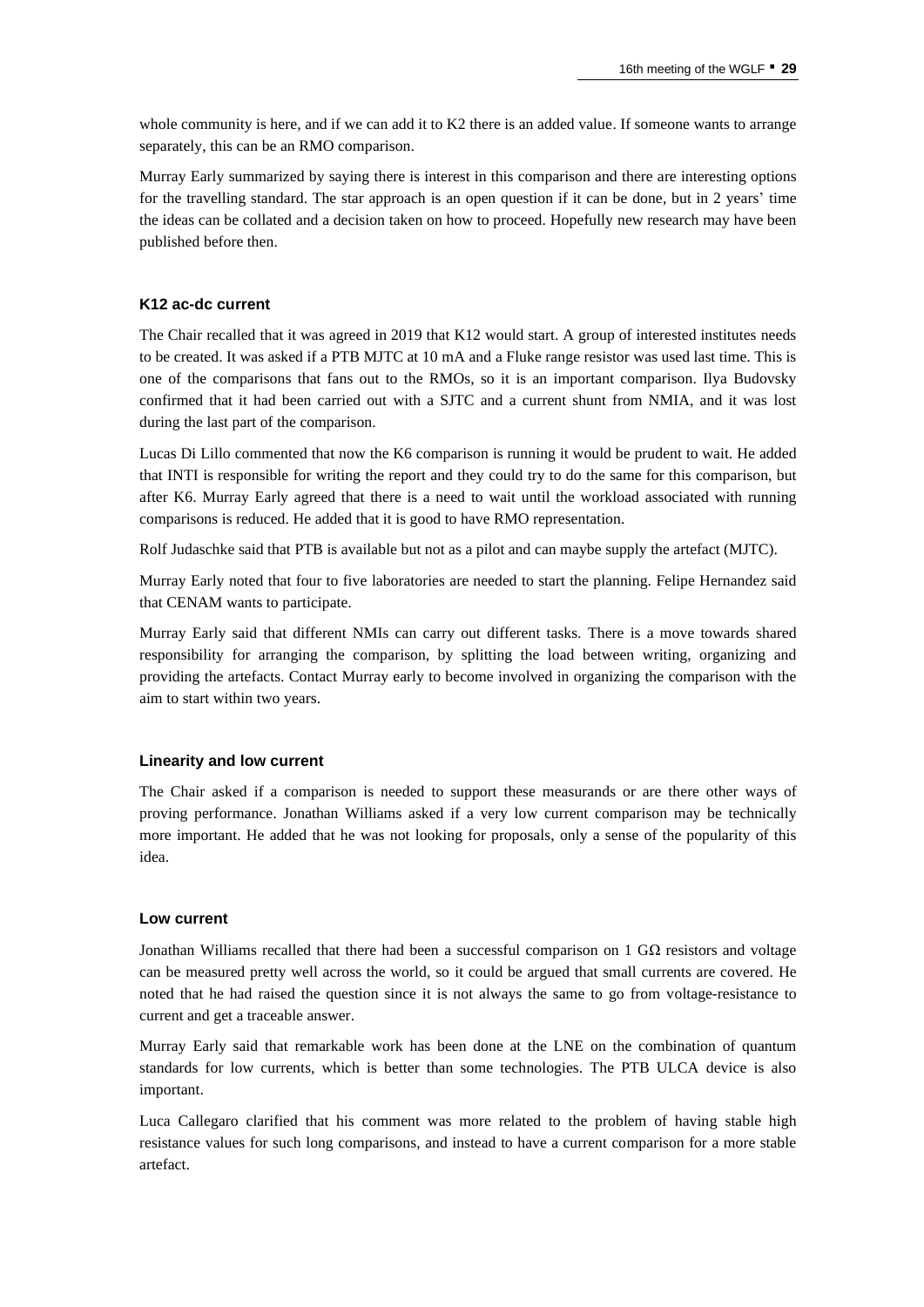François Piquemal said that the proposal for current is to reduce from 1 mA to 1 μA and that means a 1 GΩ resistor with an uncertainty of  $10^{-8}$ .

Ilya Budovsky noted that the pragmatic purpose of a comparison is to support services. This must be considered in the discussion as to whether a low current comparison will be useful. If customers want it, then it is a good reason. The integrity of the SI is maintained through existing comparisons.

Murray Early reminded the participants that there will be a presentation on low current measurements in ionizing radiation at the CCEM on 14 April, so there is some interest. The medical sector is interested in this.

Gert Rietveld agreed that most comparisons support global comparability, but they can also, as pilot studies, check the state of the art.

#### **Linearity:**

The Chair said that if our uncertainty budgets are published, the CMC for linearity could be extracted from those.

Gert Rietveld added that this is what is done in their own quality system, but how to define linearity and evaluate it should be discussed. Gert Rietveld will discuss the issue with Ilya to determine if a comparison is needed. In principle linearity is already part of the uncertainty budgets and the issue of how linearity capabilities could be confirmed is being investigated (how far the light shines). JVS covers it to a large extent, for voltage. Ilya Budovsky agreed and added that this might be a good opportunity to look at linearity in light of the guidelines for acceptance of technical evidence. A lot of additional work would be required to start a comparison, so we need to know the reasons behind it.

Murray Early said that he hopes the TC chairs can develop these ideas within the RMOs. There is a good linearity standard in Josephson systems so this area can be pursued if necessary.

#### **Summary:**

The Chair recalled that in the 2013 strategic plan, there was a similar table to the current one. Most comparisons were on a 10-year cycle with some on a 20-year cycle. It is possible to reconsider both the list and the cycle required. K10 (resistance 100  $\Omega$ ) is no longer required because of the on-site comparison with the BIPM, and Stephan Solve (BIPM) will talk about an on-site AC Josephson comparison that may meet certain needs. It may be possible exclude some AC/DC difference comparisons in the future so that there is not undue demand in this area. It is unusual that there are four comparisons for AC/DC voltage. New standards are extending the frequency range and two comparisons have already been merged; however, the set should be reconsidered in a few years' time.

Gregory Kyriazis suggested that for AC/DC transfer, one could be carried out instead of four.

Murray Early recalled that the technology was different, and involved different types of artefacts, but that is not true now. Perhaps this can be reconsidered in a few years' time.

Ilya Budovsky recalled that historically there was a large amount of work to make artefacts for different ranges. He had suggested that they be combined, which was carried out, with a reduction in the number. There should be a scope for further reductions. For combining voltage and current there will be many measurements at the same time and a large package of artefacts and the requirements need to be balanced.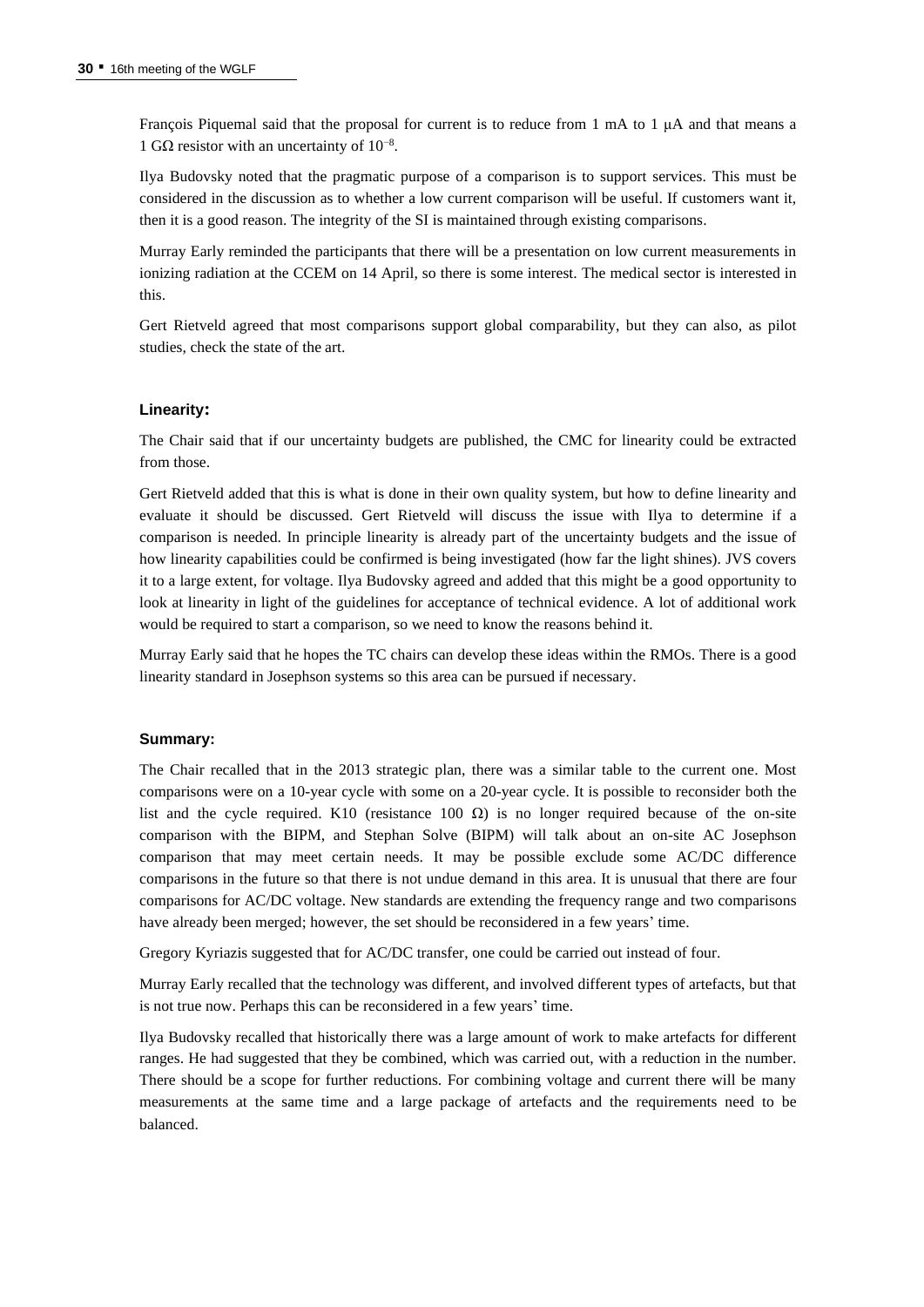#### **5. Review of ongoing BIPM comparisons**

Michael Stock gave an overview of ongoing comparisons. The comparisons are bilateral, and in principle, can be arranged anytime there is need, usually within 12 months. For the on-site comparisons, the transportable BIPM quantum standards, the Josephson standard and the quantum Hall resistance standard, are compared to the local quantum standards. For the conventional comparisons, the BIPM has the K11 on Zener standards, K13 on 1  $\Omega$  and 10 k $\Omega$ , and K14 on 10 pF and 100 pF capacitance. The onsite Josephson comparison has been carried out nearly 30 times. An on-site Josephson comparison was carried out in 2019 with MIKES and is under review with the chair of WGLF. A Josephson comparison with BIM was planned but cancelled because of the pandemic. The comparisons include an aspect of knowledge transfer and capacity building, and the final results are often significant improvements over the initial ones. This is the result of one week of joint work of the BIPM and the local staff. The Josephson comparisons have been done over many years at DC and are now extended to AC using programmable Josephson standards. The measurand will be the rms value of an AC source. This can then be compared to the Josephson stepwise signal by a differential sampling technique.

The second on-site comparison is with the quantum Hall standard, since 2013, with typically 2-3 comparisons per year. Measurands are the value of a 100  $\Omega$  resistor against the quantized Hall resistance, and the resistance ratios 10 k $\Omega/100 \Omega$  and 100  $\Omega/1 \Omega$ . The instruments are provided by the BIPM in seven wooden crates and in 2019 the standard travelled three times in the APMP region, which was a significant burden to arrange.

No comparison of quantum Hall standards was planned in 2020. The next comparisons will be done with INMETRO, LNE and INRIM, with at least six more in the pipeline. Results of the comparisons were presented, and typically the uncertainty is parts in  $10<sup>9</sup>$ .

There are three comparisons where the BIPM sends travelling standards to NMIs, for instance the K11 comparison of Zener voltage standards. There are many RMO comparisons that are linked to the BIPM comparisons. Two K11 comparisons have been carried out in the last years (BIM and NSAI), with NPLI and SASO next.

For resistance (K13) NIM, A\*STAR, EMI, NSAI and INMETRO participated in 2019/2020 with NPLI and KazInMetr next.

For capacitance (K14) SMD and SASO participated in 2019/2020 and LNE and UMTS are next.

The GULFMET comparison on Zener voltages concluded in 2020. SCL (Hong Kong, China) was the pilot with BIPM in the support group. Stephen Yang undertook a two-month secondment at the BIPM in 2017.

The BIPM also provides calibrations for the same quantities. The annual number of calibrations are 3-5 for voltage, 25-35 for resistance and 25-30 for capacitance. In 2020, a few institutes came to the BIPM when they could not use their own instruments because of the pandemic.

Murray Early recalled that during the on-site comparisons the team inevitably finds problems. This is an argument against the idea that quantum standards are right by default. When the BIPM arrives with its equipment it is easier to find these undetected errors, which is an important function of on-site comparisons.

Michael Stock said that the instrumentation around the quantum standards are not quantum but conventional and that creates problems.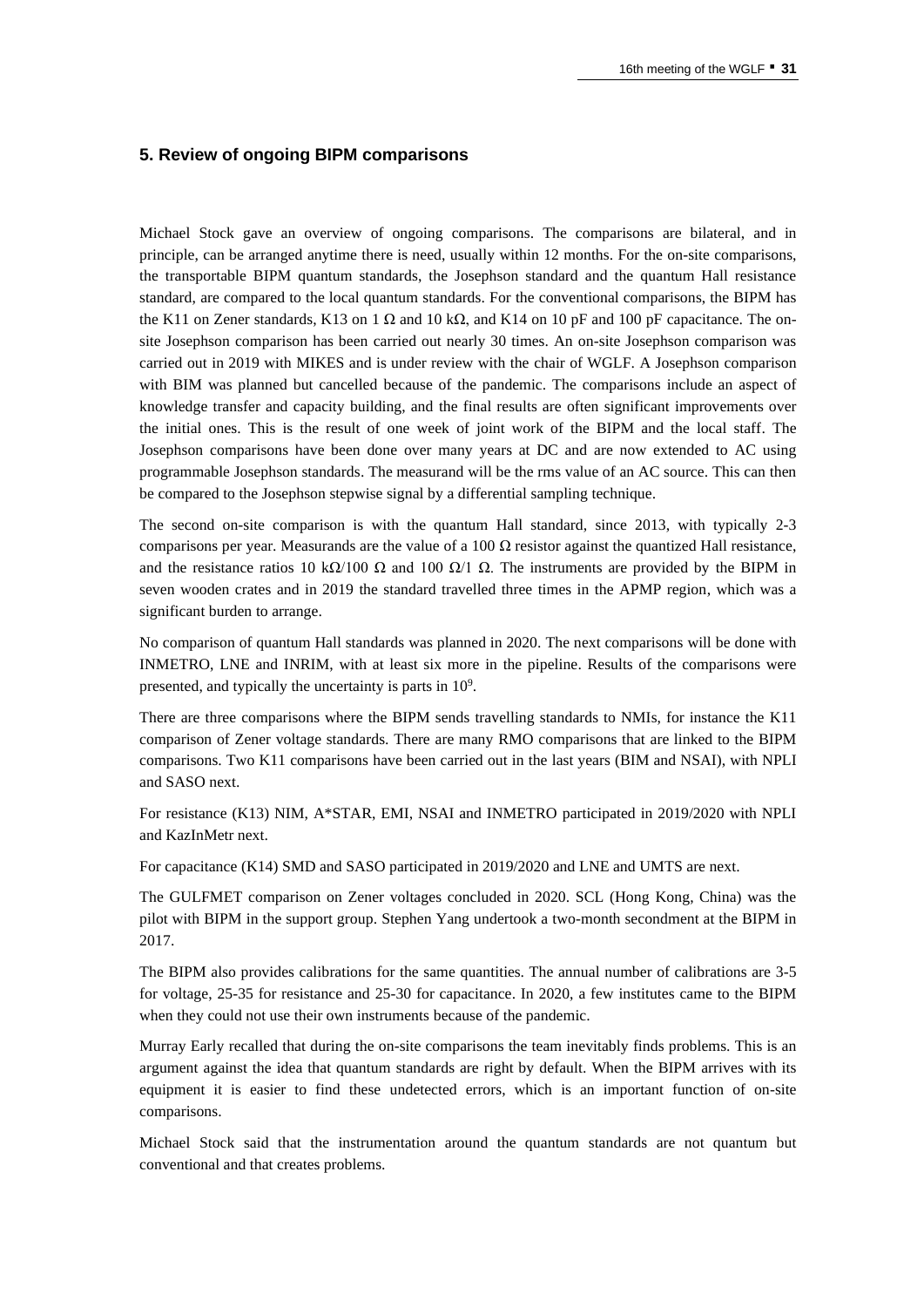Ilya Budovsky commented that he saw some remarkable improvements from the 'before' to the 'after' results and wanted to check if this is adequately treated when it comes to the support of existing CMCs. For a normal comparison there is an Executive Report with a statement about the relationship between the comparison result and the CMC. The 'before' result should support the existing CMCs.

Michael Stock said that he is not involved in the CMC review so was unable to say how this is taken into account. In our comparison reports the initial and final results are transparent and the principle of this approach has been discussed at the CCEM before. It is not a totally blind comparison since the information is there.

Ilya Budovsky suggested that this should be discussed at the next WGRMO meeting. If the initial results do not support the CMCs, then they should be treated as such.

Murray Early clarified that the Executive Report normally goes to the WGRMO. If an issue has been found and resolved, the WGRMO will presumably want to know what happened and if it has been fixed.

Ilya said that the question arises if there are large errors. He asked if the CMCs were covered before?

Murray Early said that in general CMCs are related to secondary standards.

Michael Stock noted that problems with Josephson standards are typically several orders of magnitude below the uncertainty in CMCs for secondary standards.

INMETRO currently has the resistor artefacts from the BIPM for the K13 comparison. There is a delay because of customs, but now the artefacts are at INMETRO's lab so that measurements can start.

Murray Early summarized the discussions by saying that the performance of the advanced quantum systems still needs to be checked.

# **Future on-site Josephson comparison of low-frequency ac voltage**

Stephane Solve gave a presentation of the differential sampling technique based on a PJVS sampling DVM. The difference between the PJVS and the AC source RMS is estimated. The main errors for the AC source are stability, amplitude and phase, and spectral purity. The transient in the PJVS must also be avoided. For the setup itself, the errors come from the stability of the phase alignment between the three devices together and the bandwidth/gain/linearity of the sampler. There is also an effect from grounding and the length of cables leading to leakage. Errors from the software itself, because there are different ways to reconstruct the ac waveform and different statistics to present the result.

The main challenges come from:

- 1. Different systems are available so the protocol must be applicable for existing systems: this includes turn-key systems made for calibrating commercial calibrators and more versatile systems made at NMIs.
- 2. The BIPM system must be adaptable to different configurations.
- 3. Finding a transfer standard with better metrological characteristics than a commercial AC source.
- 4. Results must be comparable between participants.

Summary of pilot studies from 2015-2019:

- 1. A commercial calibrator was measured as a transfer standard.
- 2. Implementation of different types of comparison setups.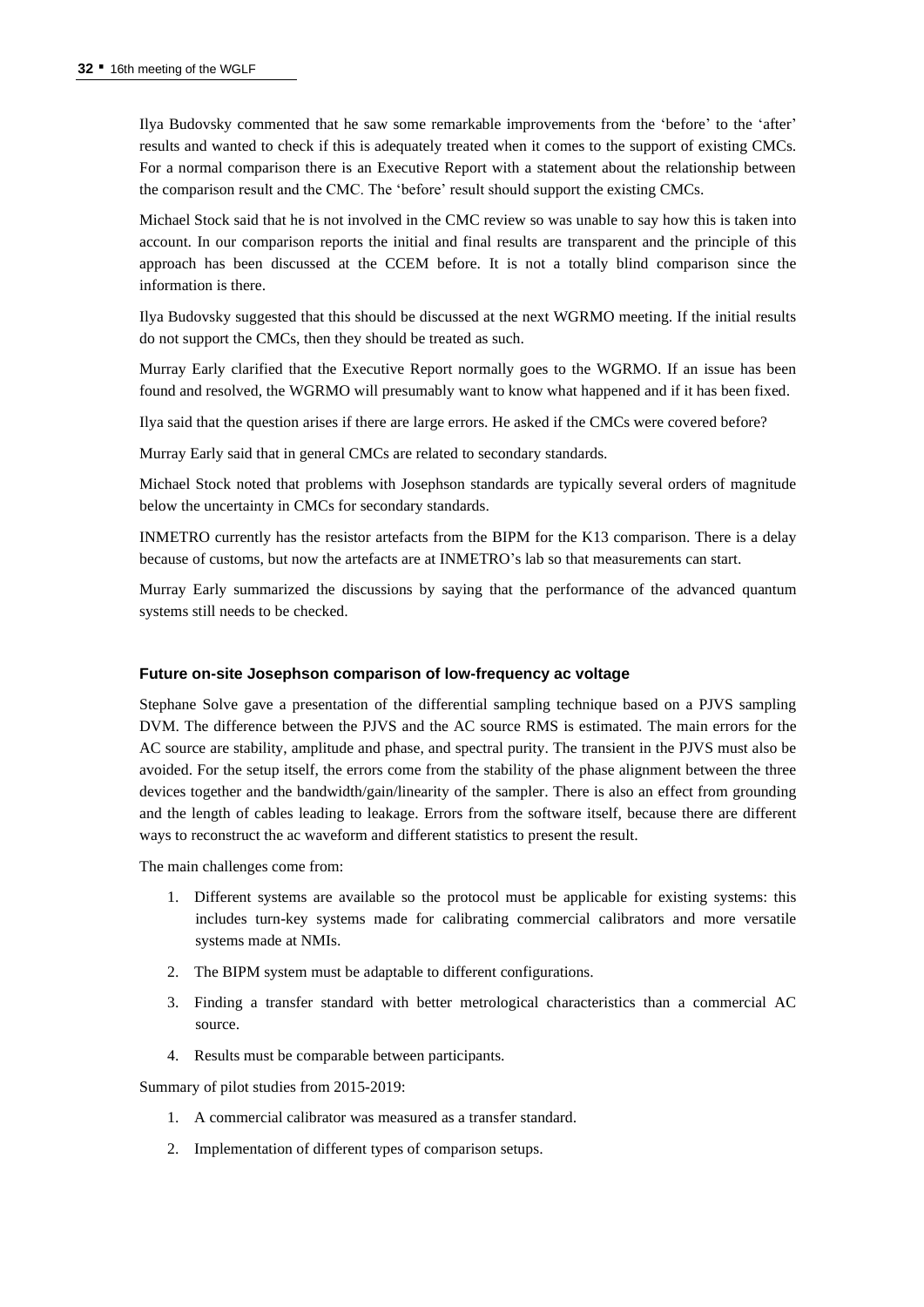- 3. Implementation of five different AC sources. No particular one is good enough, so we need a new source.
- 4. Operation of three different types of samplers.
- 5. Different software (PTB, NIST, KRISS).
- 6. Testing of influence of locations still needs to be finished.
- 7. Differences related to grounding connections and the effect of leakage.

The first kind of principle is a direct comparison of the PJVS of different systems. This was tested twice, but this is not really an AC voltage comparison, but more of a fast DC comparison. The easiest way to make it a true AC comparison is to introduce an AC source as a transfer standard and measure the difference from the stepwise approximated sinewave.

There has been strong support from many NMIs for the development of the protocol and KRISS researcher Mung-Seog Kim was seconded to the BIPM for one year to investigate differential sampling techniques, which was presented in a paper in *Metrologia*.

Study of the samplers and different types of synchronization modes. If the AC source can provide a clock signal, it can be used to synchronize the PJVS.

The current focus is on the use of an AC source as a transfer standard for the differential sampling scheme and in parallel, the implementation of a full sampling of the waveform so the RMS value of the transfer standard can be measured continuously. For this purpose, VNIIM helped with software. Why is this important? The output of waveform varies with time and temperature so when it is used as a transfer standard, it is necessary to monitor the output of the AC source. In 2019 the BIPM carried out a bilateral study with PTB where the same type of sampler was used on both systems and the PTB software was used on the BIPM system. This cancelled out some of the errors and some good results were achieved for some frequencies with uncertainties down to some parts in  $10<sup>8</sup>$ . the BIPM planned to repeat the measurements with PTB in 2020 in the BIPM laboratory, and to do more work on grounding, but it was cancelled because of the pandemic.

The BIPM system is very flexible and can handle many types of samplers and synchronization modes. The computer can run with different software implementations. Proposed future protocol: Start with the DC direct comparison, then a direct comparison of two approximated sine waves to investigate noise in setups. Then, differential sampling with a commercial AC source. Finally, use a BIPM transfer standard for four different frequencies ( $62 - 1020$  Hz) and  $0.707 - 7$  V RMS. A task group should discuss the detailed points of the future protocol.

Murray Early commented that it was good to see this development. He recalled that a CCEM task group had been mentioned and asked if Stephane had meant a WGLF task group?

Stephan Solve confirmed that this was the case and it could discuss details and the choices for the technical protocol. There are still some unknowns.

Murray Early asked what is the measurand; is it the claim for low frequency RMS voltage? This would be for AC sources but not AC/DC transfer?

Stephan Solve confirmed that this is the case.

Ilya Budovsky commented that there needs to be practical impact for this comparison. A taskforce should be set up to determine how it adds to and improves our existing traceability chain.

Interest in participating was expressed by the BIPM, KRISS, NMIA, PTB, MIKES, NRC, CENAM, NPL, METAS and NMIJ.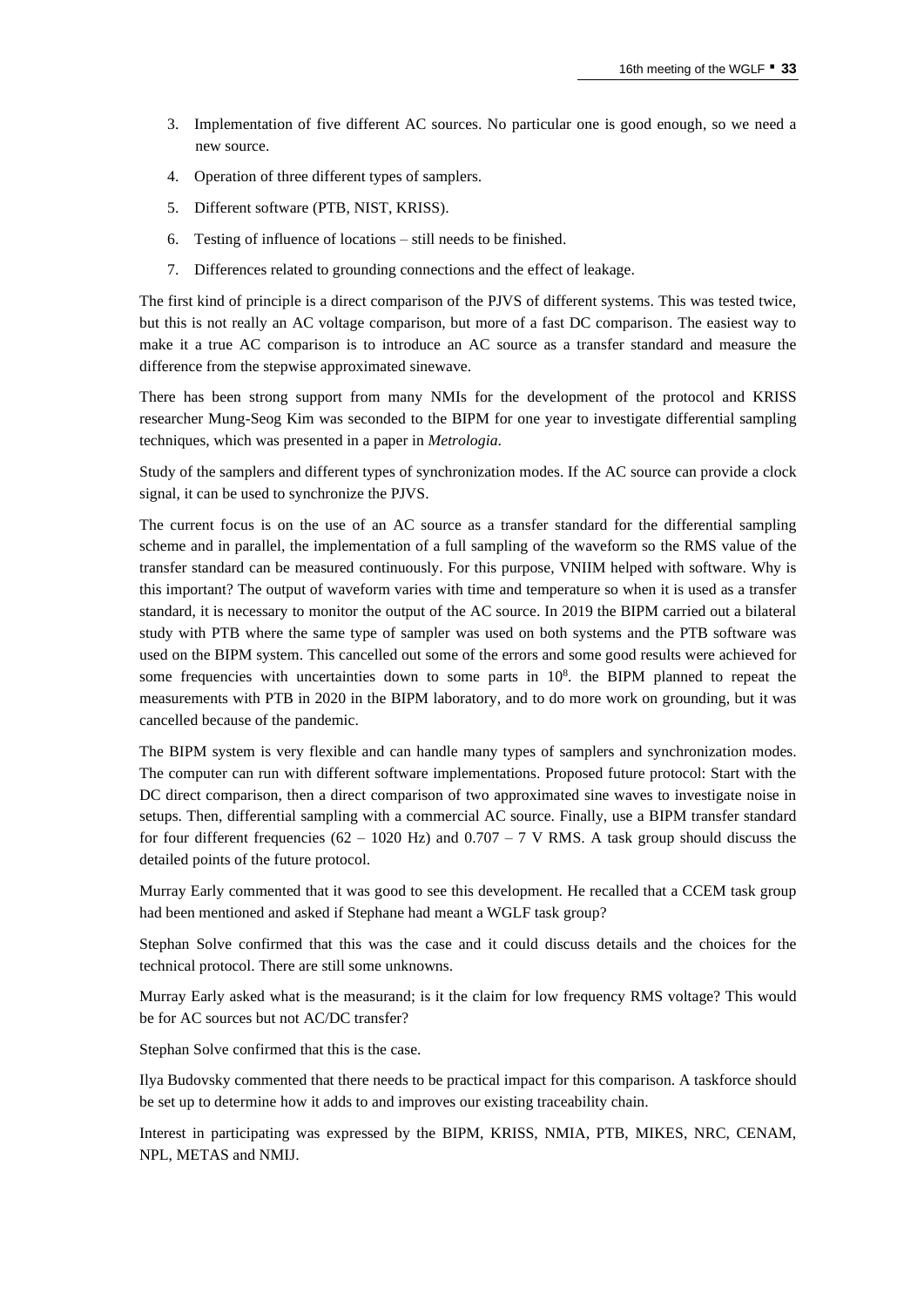# **6. WGLF Matters**

#### **Brief update on document CIPM MRA-G-11**

The new series of CIPM MRA guidance documents and the new BIPM website were presented.

The newly updated CIPM guidance documents on the CIPM MRA are:

| $CIPM-MRA-P-11$ : | Overview and implementation of the CIPM MRA                                                        |
|-------------------|----------------------------------------------------------------------------------------------------|
| $CIPM-MPA-P-12$ : | Coordination within the CIPM MRA: CCs, RMOs and the JCRB                                           |
| CIPM-MRA-P-13:    | Participation in the CIPM MRA: NMIs, DIs, IOs                                                      |
| $CIPM-MRA-G-11$ : | Measurement comparisons in the CIPM MRA: Guidelines for organizing,<br>participating and reporting |
| CIPM-MRA-G-12:    | Quality management systems in the CIPM MRA: Guidelines for monitoring<br>and reporting             |
| $CIPM-MRA-G-13$ : | CMCs in the context of the CIPM MRA: Guidelines for their review,<br>acceptance and maintenance    |

The attendees were encouraged to look at the documents and consult them if they had questions about comparisons or CMCs. The documents contain the same information as the previous guidelines, but the presentation is improved.

Murray Early commented that Supplementary comparisons have not been explored by the CCEM, but they might work for some one-off comparisons.

#### **EURAMET Toolbox development**

Markus Zeier (METAS) gave an overview of the toolbox and noted that it is not a finished project and that some improvements have been made to the registration forms. Use of the toolbox is restricted to EURAMET comparisons for legal reasons, but work is being done to make it available for RMOs and the BIPM. It is a project management tool and offers support for administrative tasks. It is not restricted to specific comparison schemes, being able to handle star-loop or all configurations. There is an entry page and overview and a link to the KCDB. A presentation was given using EM-S42 as an example. The toolbox gives an overview of scheduling and also tabs for data, schedule for participants, tasks, etc. There is a Gant chart, link to tasks within schedule, data and summary of main data for comparison, devices being circulated, pilot lab tabs, support group, packing list and instructions for shipping. The list of participants and contact data can be managed by the participants.

New measurements can be added and data uploaded using a simple form. There is a gallery for pictures of the setups. Evaluation tabs exist for the data, but full analysis is not done in the toolbox. There were ideas for this at first, but it was concluded that there is too much variety depending on the field and outlier evaluation.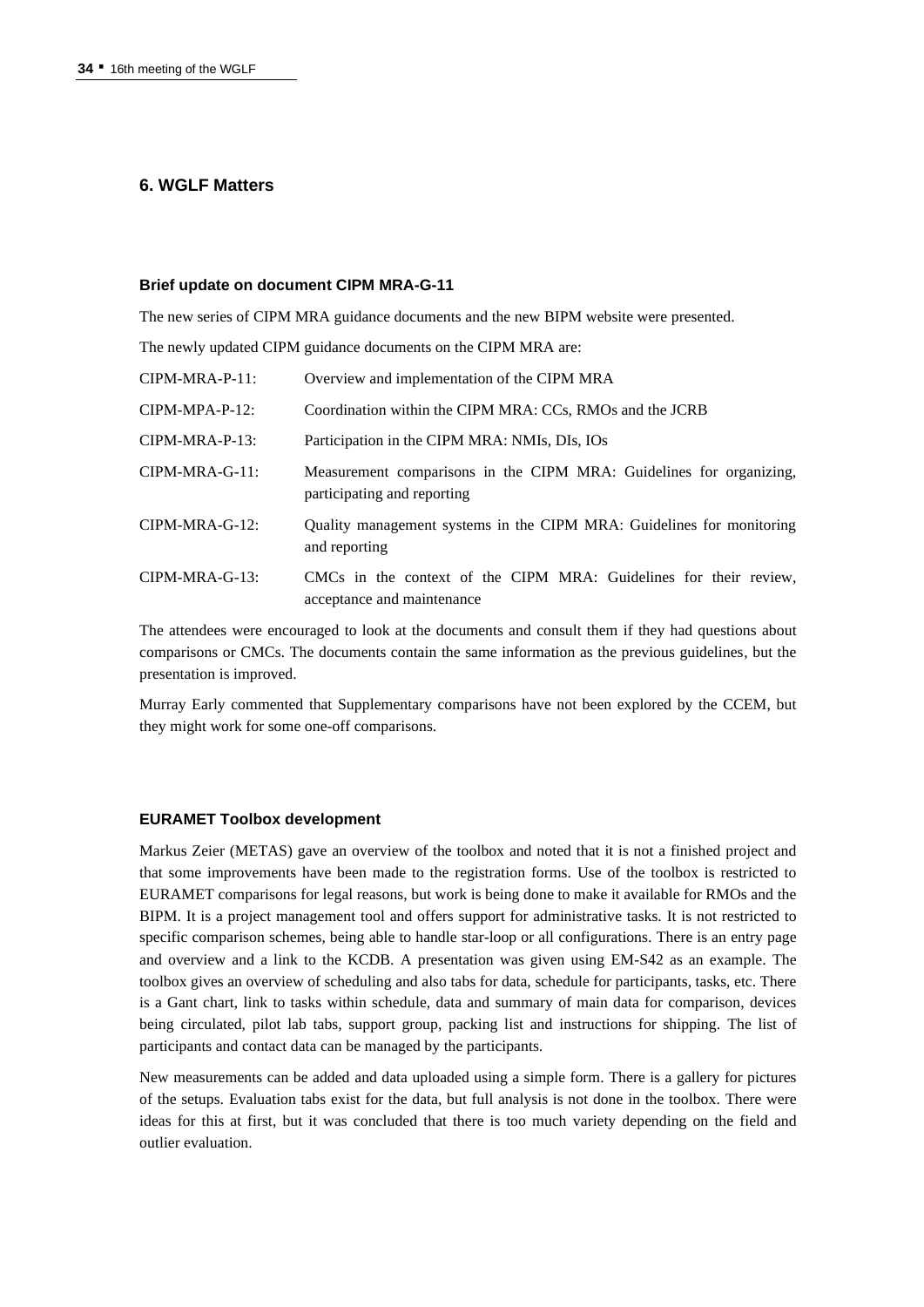The stability of the data can be shown, and also how to add new comparisons and participants. Contact EURAMET for more information regarding future developments.

Murray Early commented that it is a sophisticated software package and asked if it offered analysis. He also asked when the EURAMET TC-EM will start to use it. Markus Zeier commented that he thought it is already in use, as shown for EM-S42.

Jari Hällström said that when S42 started, the toolbox was in the development stage. Much of the feedback has been implemented. An analysis part would only work in very simple cases, such as where there is one quantity for comparison and a stable reference. If not, it is not something that can be computed in such a system. In the partial discharge comparison, it is likely that the toolbox will be used for management, scheduling and collecting the excel files for results.

#### **GULFMET.EM.BIPM-K11 – Use of generalized least squares**

Stephen Yang (SCL) gave a brief introduction of this comparison. SCL is a member of GULFMET and contributes to key comparisons for the purpose of establishing CMCs for SCL. It received support from the BIPM and KRISS with a secondment at the BIPM for three months. Two Fluke Zeners were used as transfer standards. BIPM, IMBIH, KRISS, QCC EMI, SASO-NMCC and SCL participated in the comparison (2017-2018). The Draft B comparison report was recently approved, and the Final Report published in the *Metrologia* Technical Supplement.

The BIPM supported the characterization of the temperature and pressure coefficients and the results have been corrected for these parameters. Estimated drift is based on the pilot's and participants' results. Summary results for the reference values are shown. KRISS, SCL and BIPM measured several times and there is a correlation between these results. Common methods for the calculation of the key comparison reference value (KCRV) are the mean of absolute deviation (MAD), weighted mean, and generalized least squares (GLS). GLS can deal with correlations and is commonly used in mass metrology. It is simple and directly gives the degrees of equivalence, allows multiple travelling standards to be included, and works with known correlations. In case of discrepant results, they must be excluded from the calculation. The measurement model was described, noting that there are eight unknowns: six laboratory offsets and two values of the travelling standards. There are 27 measurement results, including the results of both standards, with two linking labs. The total dimension of the design matrix is  $27 \times 9$ . The input covariance matrix diagonal terms are the variances. One must add the covariance terms to get the overall matrix. For the result you get a  $27 \times 1$  matrix. All results together include difference values from the linking labs. After modelling it is possible to calculate the uncertainty matrix C in Excel/Matlab. A check for consistency (Chi-square test) gave 99.6 % and 94.4 % for 10 V and 1.018 V, respectively. This is not a complicated method, but it is necessary to build the matrix.

Murray Early said that the GLS method is common in other fields. Once the matrices are set up correctly the results are obtained easily. It works well and non-important influences can be cancelled out. He added that it should be used more.

Michael Stock confirmed that it is used in mass. It is a generalized method that works for all comparison schemes and is very flexible. He asked if the drift of the Zeners was modelled, because they usually drift a few ppm/year. Stephan Yang confirmed that the drift of the Zeners was modelled at the very beginning.

Murray Early noted that it is possible to get the drift from the matrix, if it is set up correctly. A different number of artefact and methods can be used. The method offers a lot and people should consider using it more.

Gregory Kyriazis asked if the covariance matrix is subjective: should the type B uncertainties in the offdiagonal elements be standardized? For comparing comparisons, a standardized way to construct the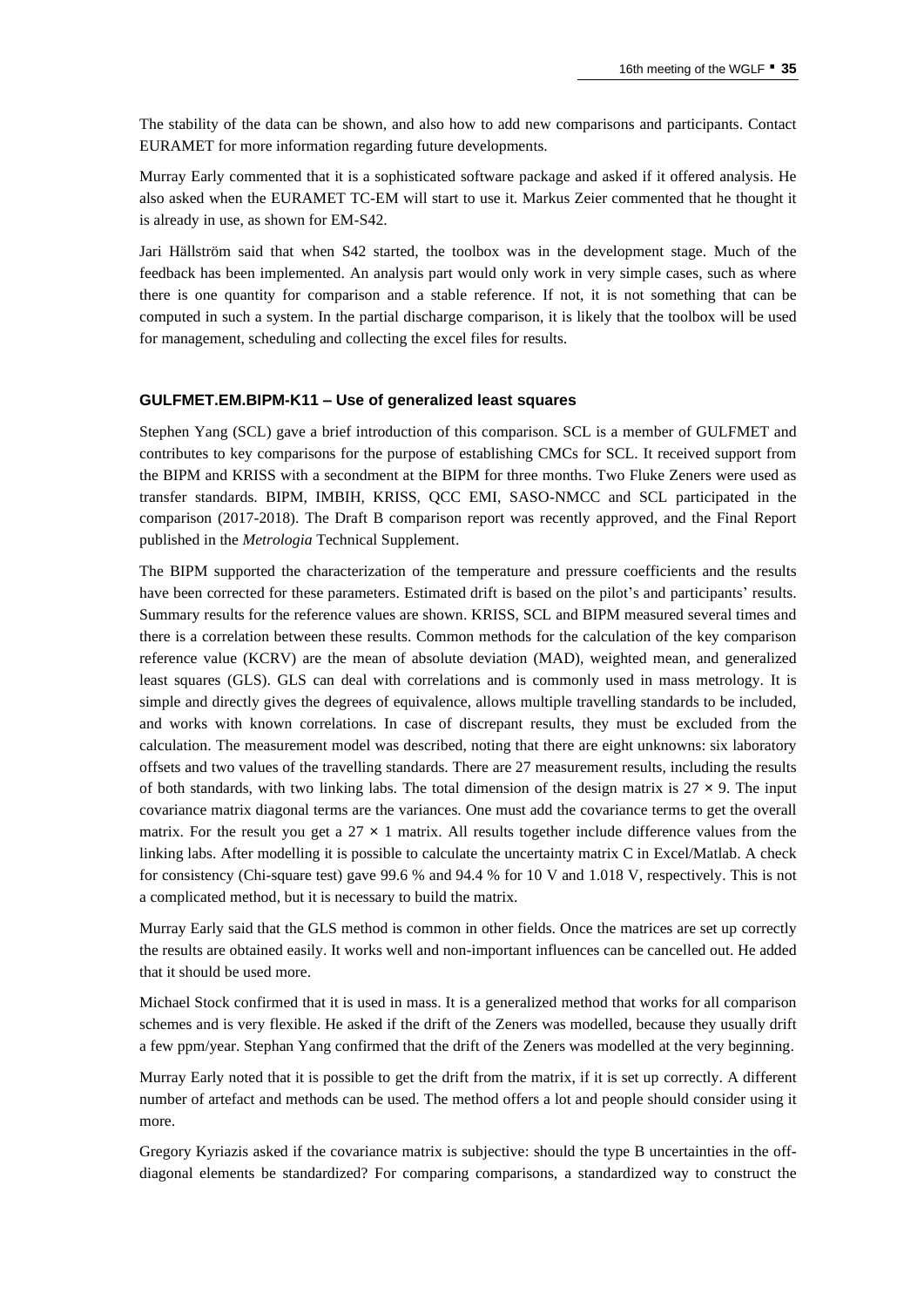matrix is needed. Stephan Yang replied that three correlation parameters such as the type B uncertainties and drift have been included, but traceability was not included. He added that it is a good suggestion if there is a guideline for this. Murray Early added that at present people usually just ignore the correlations. If we can do it better it is a good question. Michael Stock commented that correlations are often ignored because they are not known. The technical protocol must request that correlations are indicated in the uncertainty budgets.

Murray Early asked if changes can be made easily when it is set up. Stephan Yang replied that this is the case.

# **Efficiency of comparison reviews**

Murray Early said that there are a large number of RMO supplementary comparisons that need a 6-week editorial review. They range from excellent to rather poor. Reviewing these can take a long time and attempts are being made to improve the quality, which sometimes leads to delays. The reports must be consistent, but there are often inconsistencies, for example the labelling and inconsistent use of variables. Reports must be complete, clear and consistent, and many comparison reports fail to achieve this. Sending out reports for WGLF review is not ideal, as many members expect that others will do it.

Two ideas for improvement were suggested. Often when the draft B report is received, it is obvious that no-one has read it carefully. It was suggested that:

- 1. RMOs appoint their own third party to carefully review the draft B report before it is sent to Murray Early (not a TC-chair or someone participating in the comparison).
- 2. Murray Early will only send it to some specific members of the WGLF committee who will commit to a thorough review, so that he knows it will be done.

Ilya Budovsky said that there is a need to fix this issue. To that effect, it is unrealistic that the chair reviews everything. For example, the chair of the WG-RMO distributes CMCs for review but cannot undertake all reviews. He strongly supported the second option. If a specific group or person is given the responsibility, then the review will be done within 6 weeks. RMOs review CMCs like this.

Murray Early said that it should only be about one review per year per person at most.

Jonathan Williams said that this is what he did when he was chairman. He asked someone to review it first and then second time to the whole community. He asked if there was less need for scrutiny of supplementary comparisons.

Murray Early confirmed that this is the case but that three requirements (complete, clear and consistent) must be fulfilled for supplementary comparisons.

# **7. Review of current and recently completed RMO comparisons**

#### (Summary of important aspects and conclusions)

Alexander Matlejoane (AFRIMETS) said that current intercomparisons are shown in a table, including DC resistance (draft B), RF attenuation (published) and 6 ½ digit DMM (in progress). The current comparison strategy is to perform multi-parameter comparisons to assist NMIs to publish CMCs. CMC review in progress with EURAMET.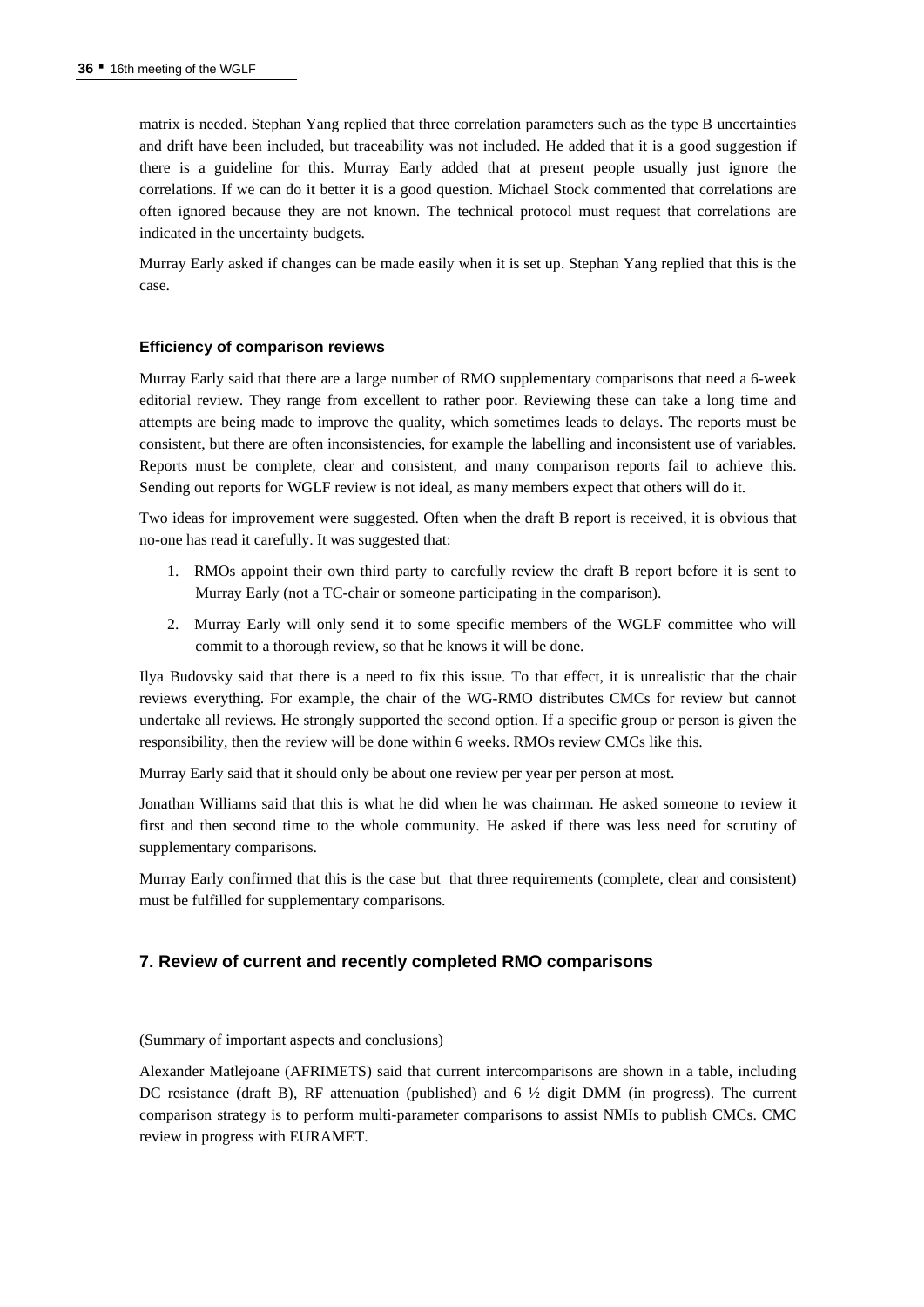Murray Early thanked Alexander and commented that the rest of the RMO summaries can be discussed offline, as the presentations are working documents.

#### **8. Membership of the WGLF**

Gert Rietveld recalled that some members of the CCEM are very active in the low frequency area but are not members of WGLF. He encouraged people to check whether they are members. If they would like to be a member they should send an e-mail to Murray, Michael and Gert. WG membership can be decided by the chair and the CC President.

Murray Early suggested that if an institute is in the CCEM, it should probably be in the WGLF.

# **9. Any other business?**

[This agenda item was discussed in the first session, after Item 2]

The Chair said that there are three things to discuss. There are three documents that have come out of the WGRMO meeting. Firstly, there is a draft guideline for the acceptance of CMCs to harmonize the review of CMC claims. The minimum requirement of the CIPM MRA for any CMC is the availability of a quality system document that provides a thorough technical description of the measurement setup and its verification, with a complete uncertainty budget. The ideal additional technical evidence required by the CIPM MRA in support of CMCs is the result of a key or supplementary comparison. Since it is not feasible to cover every single CMC with a comparison result, the guideline lists several sources of technical evidence which can be used as an alternative. It was noted that all these documents are on the WGRMO website.

The second document is the draft for guidelines for CMC submissions inside the CCEM. The guidelines from the MRA are available but it is a matter of customizing these for the CCEM.

The third document concerns the issue of linearity. It is difficult because the CCEM has many service categories and measurands but it is often interested in linearity rather than the absolute value. For instance, a ratio of voltage can be known better than the voltage because of the cancellation of common systematic contributions in the uncertainty. Often this is not documented and it is possible to have lower uncertainty for the ratios than the usual CMC, and this has been addressed in this document. In a sense, it could lead to many more entries in the CMC database, but it is still early days for this document. Potentially it will have consequences for comparisons if it is necessary to add separate points for linearity, and we can discuss what proof of performance is required for linearity claims.

Gert Rietveld said that this document is open for comments. Ilya and Gert will take them into account and present a new draft. It is a good start so far and more comments are welcome.

# **10. Date of the next meeting**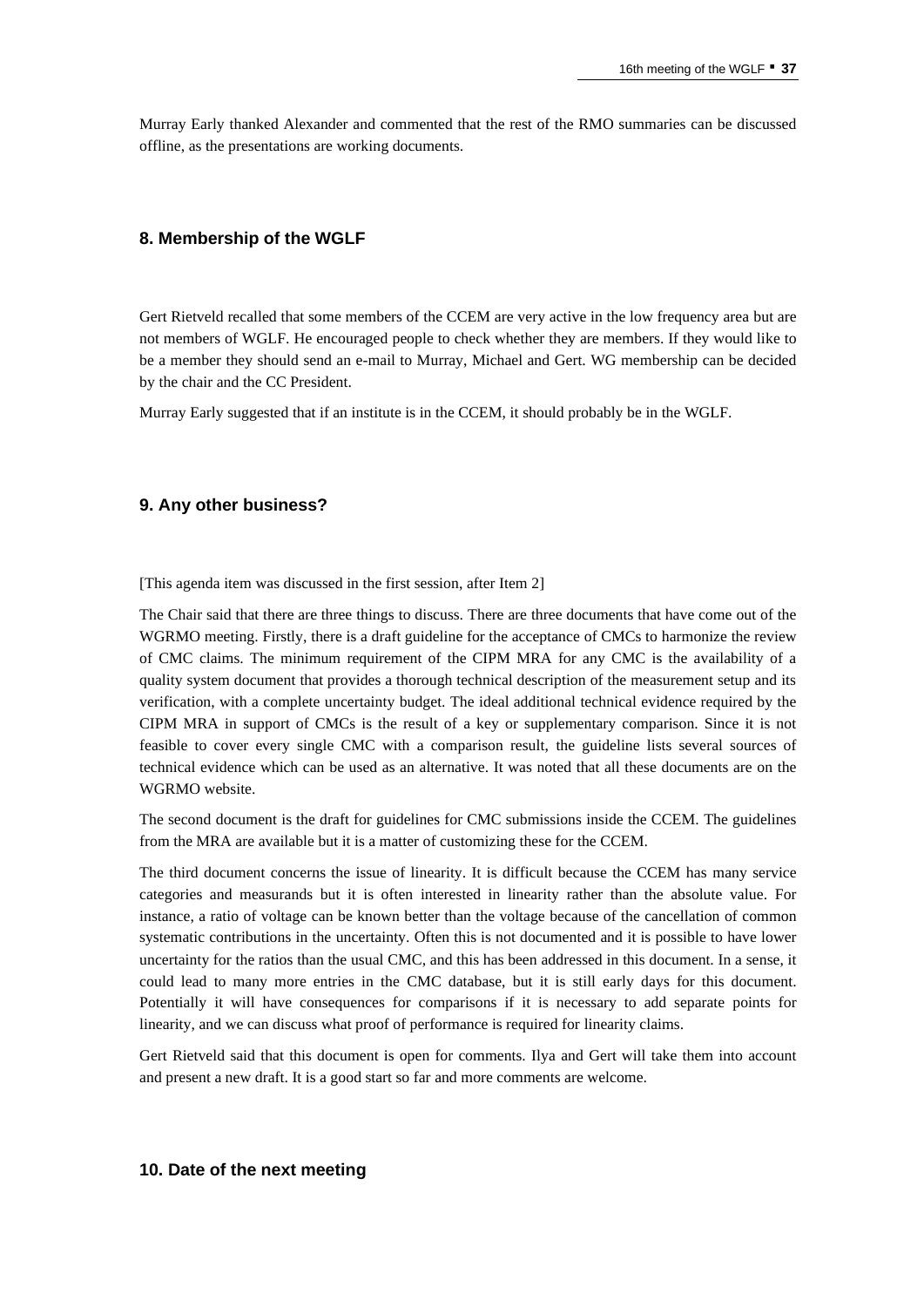The Chair suggested that a meeting be held at CPEM2022, otherwise it will be in two years' time, and there will be many interesting things to discuss.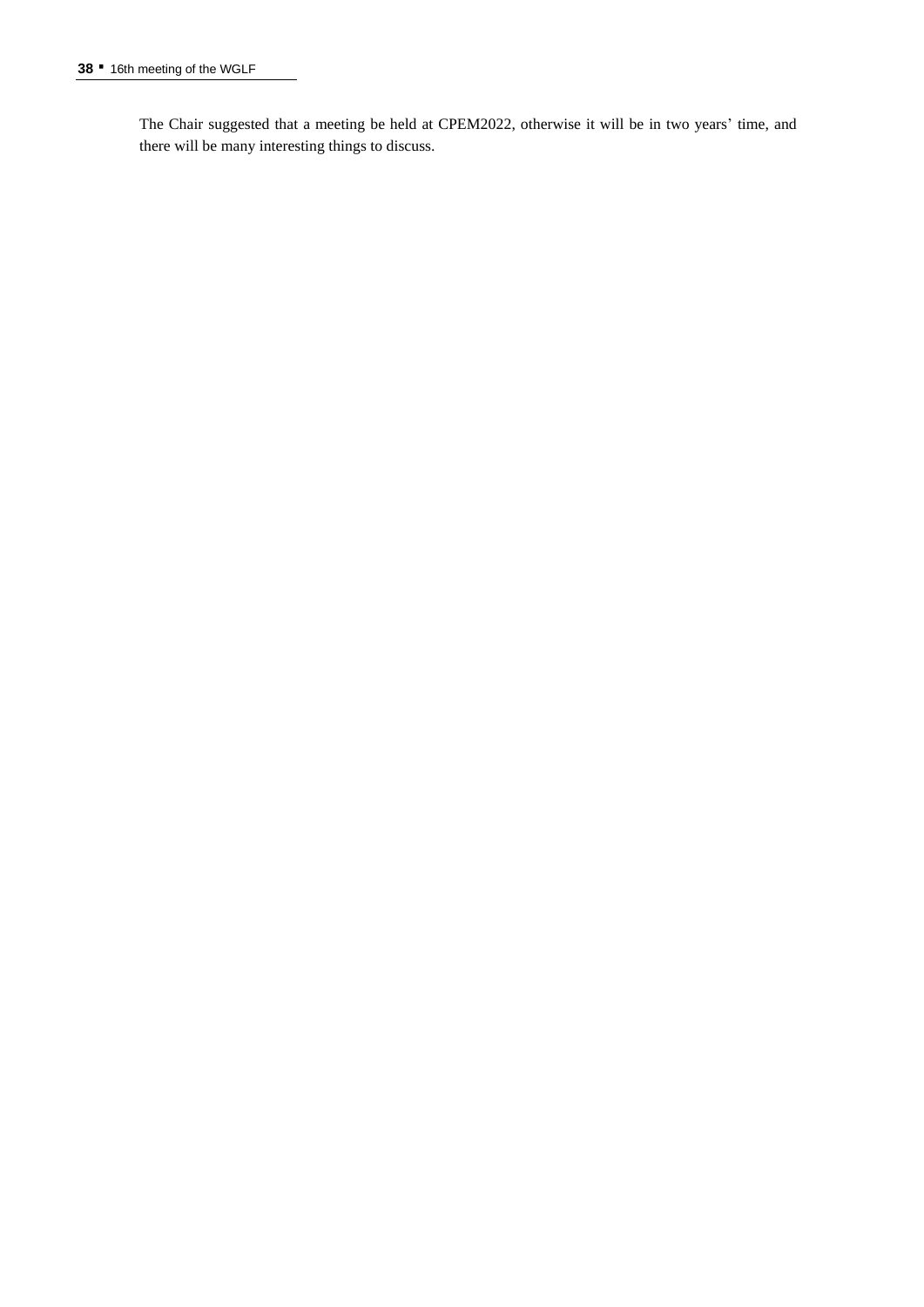# **Appendix E.2**

# **REPORT OF THE 26TH MEETING OF THE CCEM WORKING GROUP ON RADIOFREQUENCY QUANTITIES (GT-RF) (7 April 2021) TO THE CONSULTATIVE COMMITTEE FOR ELECTRICITY AND MAGNETISM**

# **List of Members of the CCEM Working Group on Radiofrequency Quantities as of 7 April 2021**

# **Chairman**

Dr Markus Zeier, Federal Institute of Metrology [METAS], Bern-Wabern

#### **Members**

Agency for Sciences, Technology and Research [A\*STAR], Singapore

All-Russian Scientific Research Institute of Physical Technical and Radiotechnical Measurements, Rosstandart [VNIIFTRI], Moscow

Federal Institute of Metrology [METAS], Bern-Wabern

International Bureau of Weights and Measures [BIPM], Sèvres

International Union of Radio Sciences [URSI], Ghent

Istituto Nazionale di Ricerca Metrologica [INRIM], Turin

Korea Research Institute of Standards and Science [KRISS], Daejeon

Laboratoire national de métrologie et d'essais [LNE], Paris

National Institute of Metrology [NIM], Beijing

National Institute of Standards and Technology [NIST], Gaithersburg

National Measurement Institute, Australia [NMIA], Lindfield

National Metrology Institute of Japan [NMIJ/AIST], Tsukuba

National Metrology Institute of South Africa [NMISA], Pretoria

National Metrology Laboratory of Turkey [TUBITAK UME], Gebze

National Physical Laboratory [NPL], Teddington

National Research Council of Canada [NRC], Ottawa

Physikalisch-Technische Bundesanstalt [PTB], Braunschweig

VSL [VSL], Delft

Mr Luc Érard [former chairman of GT-RF, former member of the CIPM]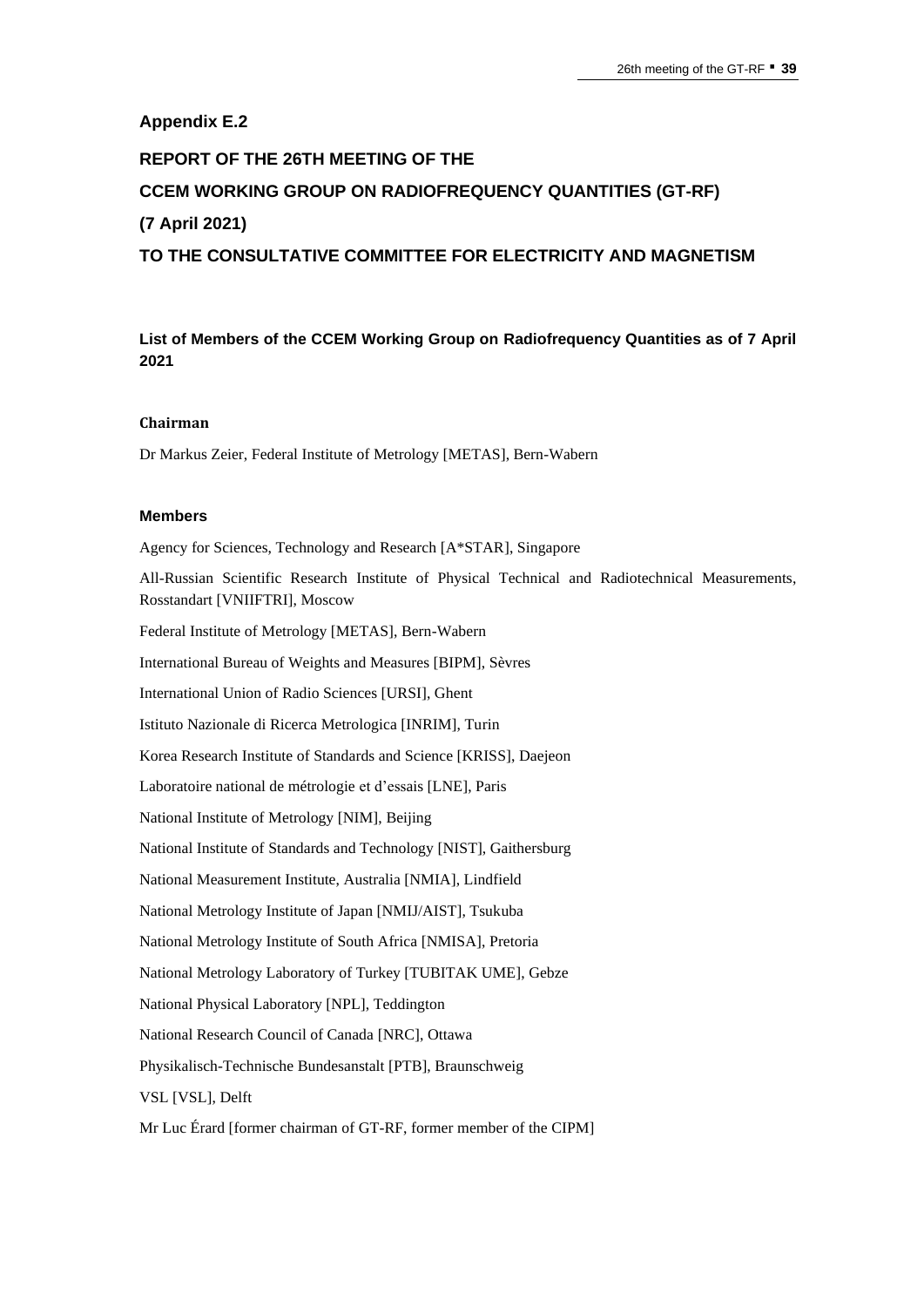The Working Group on Radiofrequency Quantities (GT-RF) of the Consultative Committee for Electricity and Magnetism (CCEM) held its 26th meeting (online meeting) on 7 April 2021.

# **Chair**

Dr Markus Zeier, Federal Institute of Metrology [METAS], Bern-Wabern

# **Rapporteur**

Dr Linoh Magagula, National Metrology Institute of South Africa [NMISA], Pretoria

# **Attendance list**

| Luca Oberto                 | <b>INRIM</b>       |
|-----------------------------|--------------------|
| Karel Drazil                | CMI                |
| Djamel Allal                | <b>LNE</b>         |
| <b>Faisal Mubarak</b>       | <b>VSL</b>         |
| Waldemar Ihlenfeld          | <b>NRC</b>         |
| Igor Chirkov                | <b>VNIIFTRI</b>    |
| <b>Daniel Stokes</b>        | <b>NPL</b>         |
| Regis Landim                | <b>INMETRO</b>     |
| Israel-Garcia Ruiz          | <b>CENAM</b>       |
| Ilya Budovsky               | <b>NMIA</b>        |
| Mohammed Helmy              | <b>NIS</b>         |
| Marc-Olivier André          | <b>METAS</b>       |
| Ghislain Granger            | NRC                |
| Christopher Holloway        | NIST               |
| Takehiko Oe                 | NMIJ/AIST          |
| Paul Hale                   | <b>NIST</b>        |
| Martin Hudlicka             | <b>CMI</b>         |
| Alexander Matlejoane        | <b>NMISA</b>       |
| Erkan Danaci                | TUBITAK UME        |
| Jiri Streit                 | <b>CMI</b>         |
| Anton Widarta               | NMIJ/AIST          |
| Handan Sakarya              | <b>TUBITAK UME</b> |
| Markus Zeier                | <b>METAS</b>       |
| Felipe L. Hernandez Marquez | <b>CENAM</b>       |
| Mats Cedheim                | <b>RISE</b>        |
| Michael Khoza               | <b>NMISA</b>       |
| Sze Wey Chua                | NMC A*STAR         |
| Murray Early                | MSL                |
| No-Weon Kang                | <b>KRISS</b>       |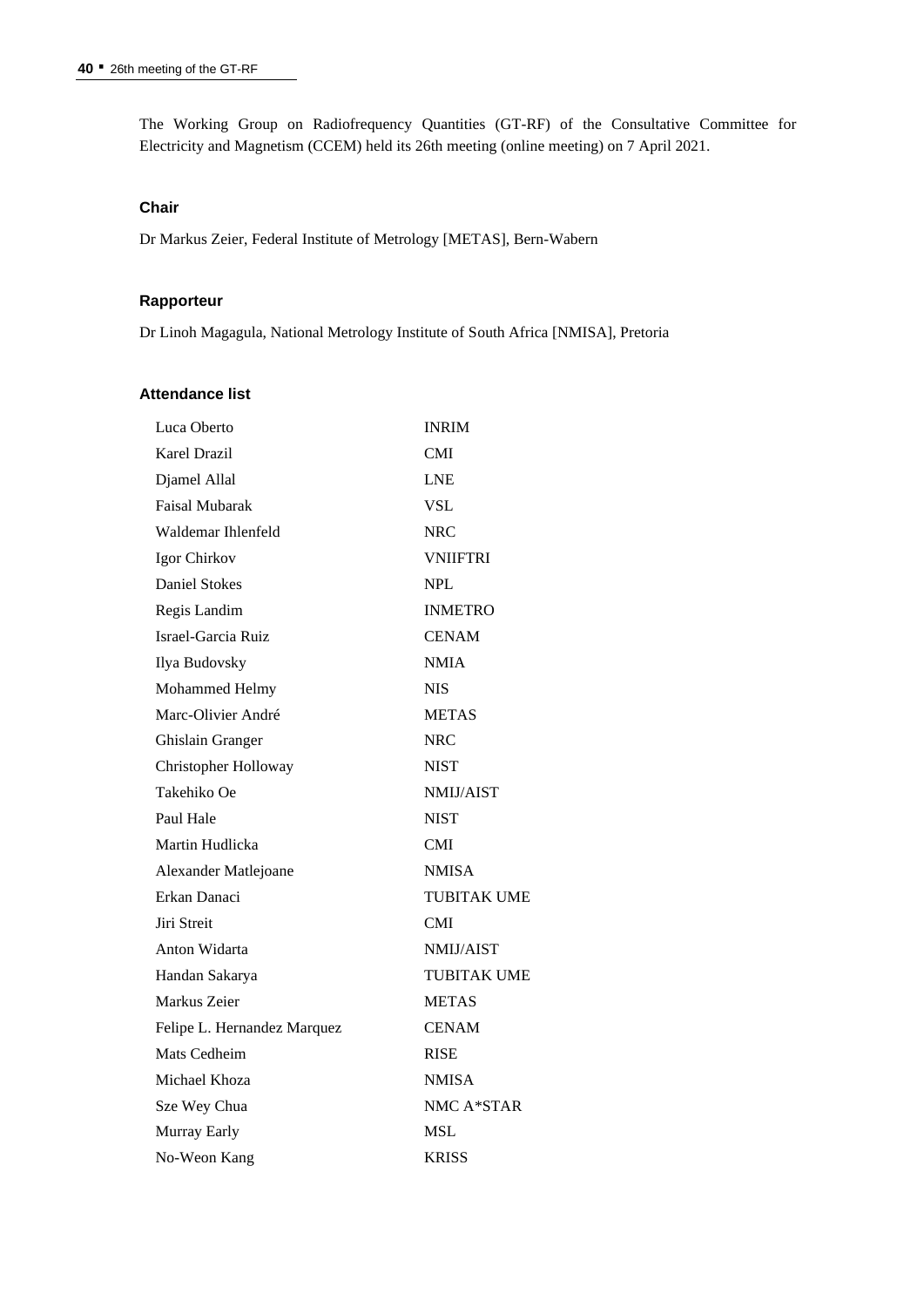| <b>Yusong Meng</b>     | NMC A*STAR        |
|------------------------|-------------------|
| Gregory Kyriazis       | <b>INMETRO</b>    |
| Gerrit Rietveld        | <b>CIPM / VSL</b> |
| Linoh Magagula         | <b>NMISA</b>      |
| Luca Callegaro         | <b>INRIM</b>      |
| CM Tsui                | SCL               |
| Jon Bartholomew        | <b>EMI</b>        |
| Steven Yang            | SCL               |
| Karsten Kuhlmann       | <b>PTB</b>        |
| Uwe Siegner            | <b>PTB</b>        |
| Lucas Di Lillo         | <b>INTI</b>       |
| Nobu-Hisa Kaneko       | NMIJ/AIST         |
| Javier Diaz de Aguilar | CEM               |

# **1. Preliminaries**

The Chairman opened the meeting by welcoming and thanking everyone who joined the online meeting despite the different time zones. He highlighted a few online housekeeping matters: recording the meeting for the purposes of minute-taking, switching-off the microphone when not speaking, and raising a hand to get recognition to speak. No objections were made to the housekeeping matters.

The chairman introduced Linoh Magagula as the rapporteur for the meeting and thanked him for volunteering.

No changes were made to the agenda items except that Susanne Picard requested to address her agenda item immediately. Her request was granted by the chairman and she presented first.

# **2. Chairman's report on developments since the last official meeting**

Minutes of the 2019 meeting held at the BIPM were approved and are available on the BIPM website as part of the CCEM minutes and also in the GT-RF members' area webpage of the BIPM website in document *GT-RF/21-02\_a*. There was no unofficial meeting of the GT-RF during the CPEM 2020.

A presentation on the developments since the last official meeting of March 2019 was made by the chairman and is available as document *CCEM-GT-RF/2021-02* on the GT-RF members' area webpage.

Action items from the previous meeting were mostly related to comparisons and one on new subsubcategories in the CMC classification. All actions were addressed even though some are still ongoing, especially those related to upcoming comparisons.

Some of the MRA documents (CIPM MRA-G-11, CIPM MRA-G-12, and CIPM MRA-G-13) have been updated for better presentation but do not necessarily contain any new content except for some adaptation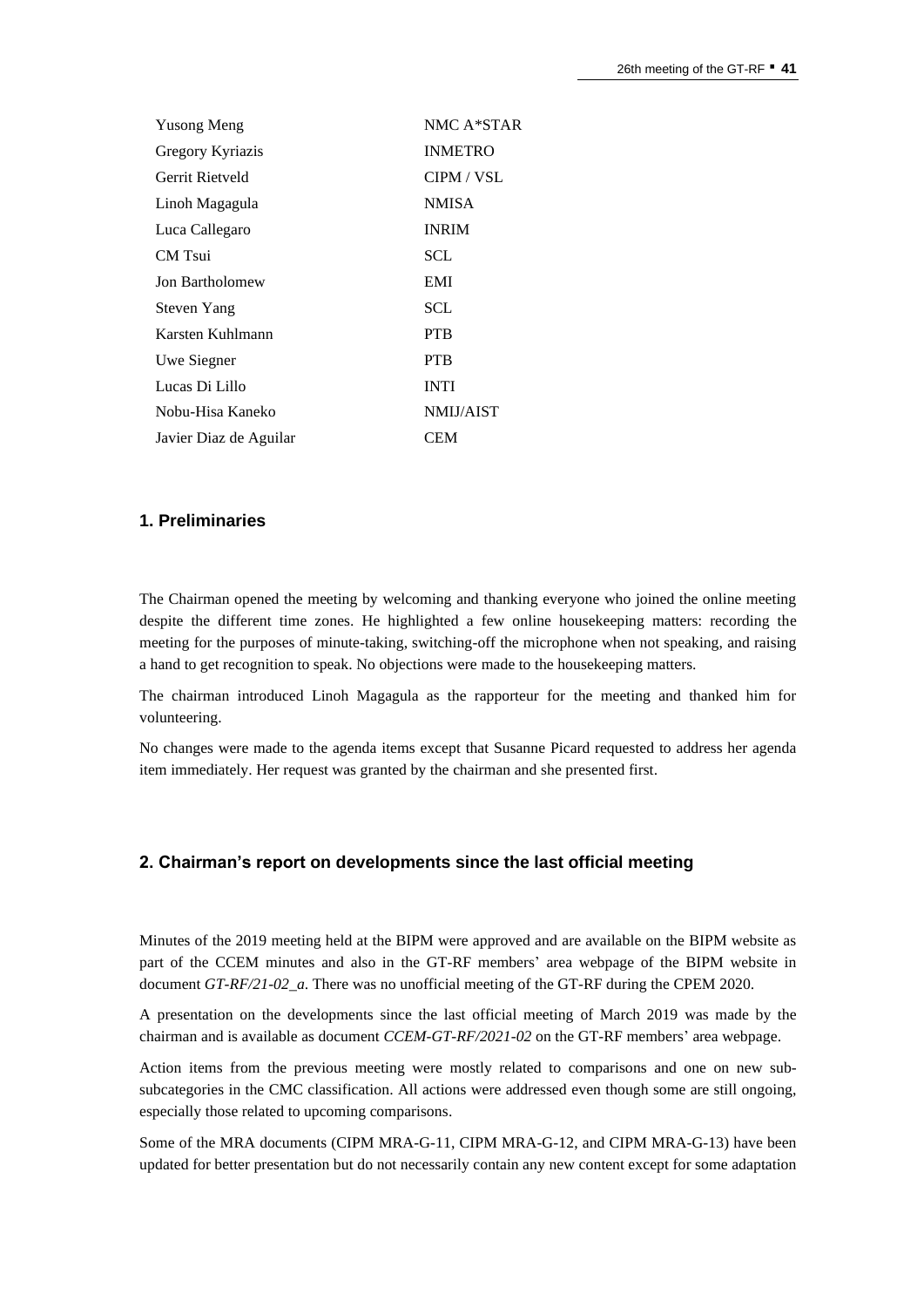to the new KCDB and removal of some duplication to make them more readable. These MRA documents have been published and can be found in the BIPM website.

A new CCEM strategy document has been drafted by the CCEM Chair, CCEM Executive Secretary, present and past WG Chairs. A first draft of the document was circulated among the CCEM members and is now a working document that is close to finalization. It will be discussed at the upcoming CCEM meeting on 14 – 15 April 2021 and there could be some modifications before it is published and made available on the CCEM website. The current draft CCEM strategy document is in the GT-RF member's area webpage as *CCEM-GT-RF/21-02\_b*.

A new CCEM document related to the evidence needed to support CMCs has been created, and is available on the GT-RF members' area webpage as document *CCEM-GT-RF/21-02\_c*. This document was created after a need was identified to clarify the requirements, in terms of evidence, for submitting new or modified CMCs. The chairman acknowledged Ilya Budovsky, Gert Rietveld and others who contributed to the drafting the document. The document was distributed before the WGRMO meeting where it was also discussed and is likely to be discussed at the upcoming CCEM meeting as well. He noted that there could be some further changes to the document.

There is an updated supplementary guide for the submission of CMCs which considers the new KCDB. It is currently a first draft document and is available in the GT-RF member's area website as *CCEM-GT-RF/21-02 d.* It will be discussed at the upcoming CCEM meeting.

A new category for S-parameter measurements on planar structures was approved for the CMC classification. This was a straightforward extension of the existing classification scheme.

There is currently a draft document (*CCEM-GT-RF/2021-06\_a* and *CCEM-GT-RF/2021-06\_b* on the GT-RF members' area website) prepared by Ilya and Gert that extends the EM categories to include the linearity parameter. A review was done within CCEM with a lot of feedback being given. The draft document was discussed in the WGRMO and further discussions are expected at the upcoming CCEM meetings.

There were no GT-RF key comparisons completed within the last two years.

The GT-RF membership has not changed.

# **3. Reports on current comparisons**

The chairman, in his presentation, reported the status of the GT-RF key comparisons that are currently running and some that in the planning stage or just ideas. A presentation is available as document *CCEM-GT-RF/2021-03* on the GT-RF members' area webpage.

# CCEM.RF-K5c.CL (S-parameter, 3.5 mm, NMIJ)

The chairman noted that the comparison has taken too long since measurements started in 2012. He further noted that the communication of the pilot has not been satisfactory.

The first version of Draft A report was submitted in mid-2019, reviewed by the support group and feedback provided to the pilot. The second version was submitted in November 2020 and reviewed by the support group with no changes suggested. The reviewed second version was then circulated among participants in March 2021.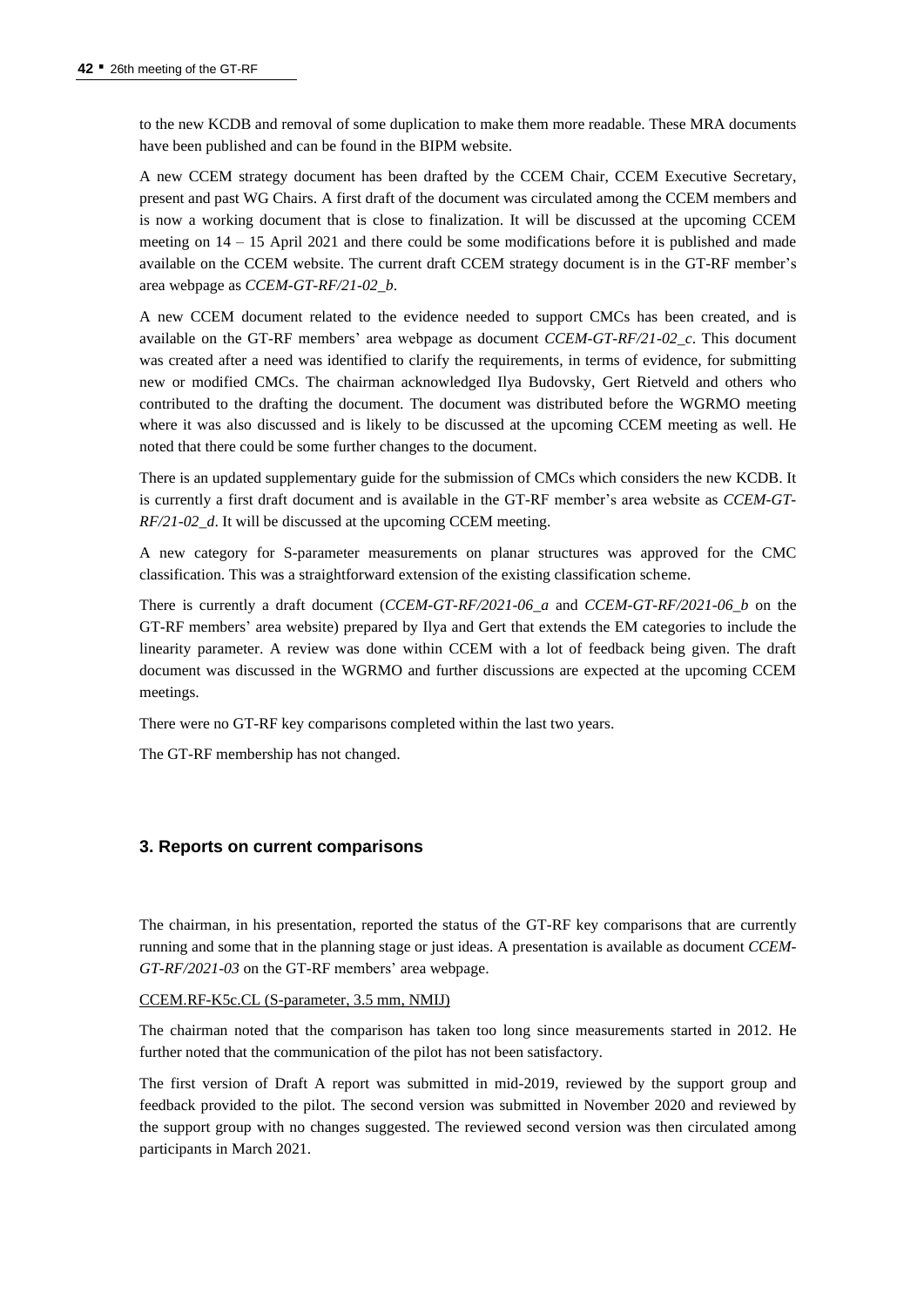There were few issues with the comparison. One of the issues was due to the two parallel loops, which were meant to address the fact that there were quite a lot of participants in the comparison. A few laboratories were to measure in both loops and therefore be linking laboratories. Unfortunately, the pilot did perform the analysis without linking the two loops. The support group had already noted this situation and made remarks on the first version of the draft A report, but it was not corrected by the pilot in the second version of the report. In consideration of the long delay this comparison was taking, the support group decided not to raise the same remarks (and ask for another revision) when reviewing the second version, but instead decided to let it through in the interest of time.

However, some results are inconsistent for some of the linking laboratories that were involved in both loops. For example, a laboratory would perform well in one loop and not so well in the other loop. The chairman mentioned that he already had a discussion with Gert Rietveld, the CCEM president, that the comparison should probably continue to completion and ultimately publish the results as they are.

Another issue with the comparison is that quite a few laboratories (NMIA, Trescal, NIST, NIM and KRISS) withdrew from the comparison. The withdrawal will probably have consequences for their CMC entries for this measurand.

Anton Widarta (NMIJ) expects comments on the draft A report from the participants by 7 May 2021.

The chairman noted that a delay in the finalization of the comparison has an impact on the follow-up comparison. He said he hoped that the report would be published in the KCDB before the end of 2021 because the measurements of the new comparison are planned to start early 2022.

# **Action 1: Participants to send comments on Draft A for CCEM.RF-K5c.CL (S-parameter in 3.5 mm coaxial line) report to NMIJ by 7 May 2021**

#### CCEM.RF-K26 (Attenuation, 2.4 mm, up to 40 GHz and 90 dB, NMIJ

Measurements took place in the period  $2015 - 2018$ . There were delays mainly due to shipping problems. There was concern from the chairman that it has taken too long to finalize the Draft A report even though it was announced many times (e.g., for August 2018, May 2019, April 2021, …). Anton Widarta (NMIJ) responded by saying that indeed there were delays due to shipping problems. But furthermore, when the measurements were completed, he was moved to another department at his workplace and only returned recently (last month) to the laboratory. He said he sent the first Draft A report to the support group including the chairman a few hours before the start of the GT-RF meeting on 7 April 2021.

#### CCEM.RF-K27.W (Power in WR15, 50 – 75 GHz, NIM)

Started after the last GT-RF meeting in 2019 and is piloted by NIM with PTB providing the travelling standards. Measurements were conducted by most of the participants with NIM and PTB about to complete their measurements. A short delay of approximately 5 months was experienced with respect to the protocol. The chairman advised the pilot laboratory not to take too long to analyse the results and to prepare the report.

After the meeting the chairman was informed by NIM that NMIJ has been added to the participants during the measurement loop and that the standards will be sent to NMIJ now to do measurements before NIM will perform the final measurements.

#### Pilot study on material properties (NMIJ)

The chairman did not receive a status update but noted that it is not problematic since this study is not used to support any CMCs. The last status update he received 2 years ago was that four out of the five participants had completed the measurements and the last participant would submit the results in March 2019.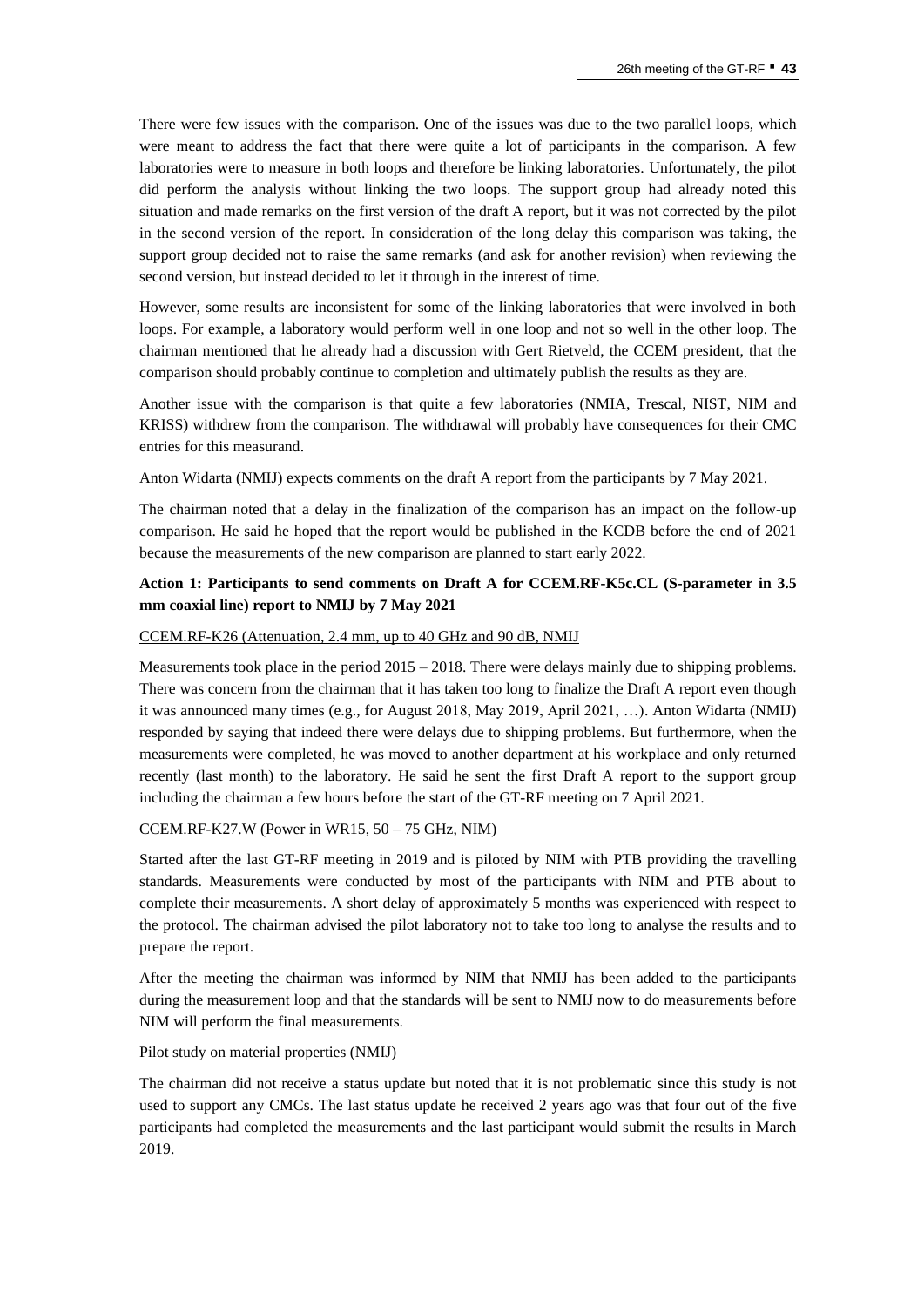Anton Widarta (NMIJ) mentioned that his colleagues told him to report that the measurements were completed in August 2020 and the last report was received from A\*STAR in March 2021. The pilot laboratory will make other measurements and a report can be expected by May 2021.

#### **Action 2: NMIJ to complete the report for the pilot study on material properties by May 2021**

# **4. Planned comparisons**

#### S-parameters, 2.4 mm, up to 50 GHz (METAS)

An S-parameter comparison in 2.4 mm (up to 50 GHz) coaxial is planned as a follow-up to the current 3.5 mm comparison (CCEM.RF-K5.c.CL). The technical protocol was prepared last year and sent for review. Participants that have registered so far are CMI, INRIM, INTA, KRISS, LNE, METAS, NIM, NIST, NMC A\*STAR, NMCC, NPL, NRC, PTB, RISE, SNIIM, TUBITAK UME and VSL.

METAS will pilot this comparison and run it in a collapsing star scheme where each participant provides and measures their own artefacts and sends them to the pilot. The pilot measures all the received artefacts and sends them back to the respective participants where they are re-measured. The pilot will act as the linking laboratory.

However, the challenge is in the selection of the artefacts to be used. Ideally, artefacts with no calibration history from another laboratory would be preferred. However, the chairman acknowledged that other laboratories might not have the budget to buy new artefacts for the comparison. As such, he mentioned that it is possible to use artefacts that have a calibration history from other laboratories, but it would be important for the participants to declare that their artefacts have calibration history from other laboratories and that the results they submit to the pilot are based on their own measurements. A technical protocol was prepared and sent out for review in September 2020, but there is still ongoing discussion on comparison artefacts to be used.

The collapsing star type scheme has already been applied in other areas (e.g., comparison in capacitance) and makes the comparison process faster and reduces the burden on the pilot laboratory. The aim is to finish the entire comparison within about one and a half years.

The pilot will analyse the full data set and make summary statements, which they have already done in a EURAMET 1.85 mm comparison project. After some laboratories requested a delay in starting the comparison, the plan is to start the comparison in early 2022. Besides, other currently running comparisons on S-parameters should finish first.

Luca Oberto (INRIM) asked if it would be possible to extend the planned 2.4 mm S-parameter comparison down to lower frequencies such as 9 kHz (a limit relevant for EMC measurements) to support CMC entries at the lower frequency band where no comparison has been done. In response the chairman appreciated the question but noted that it might then require two VNAs to make the measurements and could be a challenge for other laboratories. Furthermore, the chairman noted that if the measurements are extended too much in time it could be problematic for the pilot with issues related to stability and drift effects. He mentioned that the point raised by Luca Oberto will be addressed by the pilot.

Murray Early (MSL) observed that it could potentially be a complicated analysis considering a possible correlation between participants as well as between the participants' measurements themselves. In response the chairman explained that in terms of correlation between frequencies there is no issue since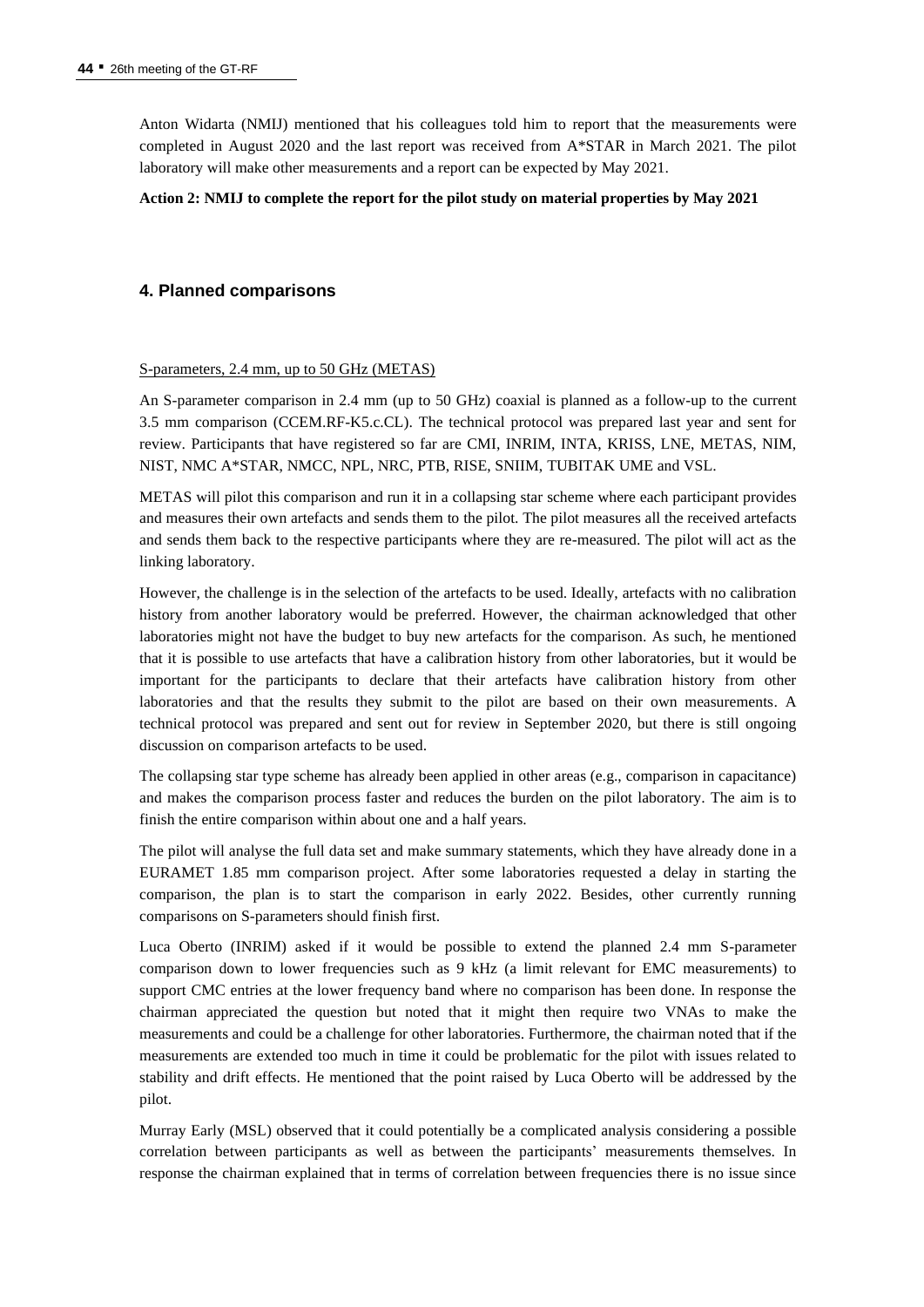the analysis is done per frequency. Likewise, in terms of correlation between standards. But the correlation between real and imaginary part of the S-parameters will be considered and the pilot will use appropriate software tools to analyse the comparison data accordingly. Outlier identification could be a challenge though.

#### Antenna gain with secondary parameters (Tilt angle, axial ratio) (NIST)

This is an idea which was discussed two years ago. Antenna gain is a key parameter, but there is some interest to measure some secondary parameters. NIST was facilitating the discussion and there is interest from AIST, KRISS, NPL and NIST to participate. However, none of the prospective participants are willing to pilot the comparison. The chairman suggested the possibility of sharing the pilot duties. Paul Hale (NIST) mentioned that they will be willing to pilot but they prefer co-piloting. The possible frequency bands are WR-03, WR-05 and WR-06. However, the most interest seems to be in the WR-05 band. Discussions are ongoing.

The chairman wanted to know if other laboratories have CMC entries in this key parameter to which Paul Hale responded by saying he was not sure.

**Action 3: Planned Antenna Gain comparison: Paul Hale (NIST) will move this ahead and coordinate discussion. The participants of the GT-RF meeting should check if their laboratories have CMC entries and if so, should participate in the proposed comparison.**

# Field strength

The discussion on a field strength comparison is less developed at this stage. However, field strength is one of the key quantities and NPL had started to plan for a comparison, but unfortunately the responsible person retired. NIST revived the discussion and a bilateral between NIST and NPL is under discussion to validate a new anechoic chamber and systems for frequencies up to 18 GHz. The chairman mentioned that the laboratories that have CMCs in this quantity must also get involved, if possible. Chris Holloway (NIST) concurred and encouraged other laboratories to get involved. Daniel Stokes (NPL) said they received feedback from about six laboratories who showed interest to participate in a field strength comparison. The comparison parameters look very similar to some previous comparison that happened up to 18 GHz. There are also proposals to include secondary quantities as well, such as magnetic field strength and some other measurements. METAS are interested in the lower frequencies potentially down to 9 kHz. No-Weon KANG (KRISS) suggested a frequency range from 18 GHz – 26.5 GHz. The chairman mentioned that the discussion is still open and ongoing.

**Action 4**: **Planned field strength comparison: Daniel Stokes (NPL) to coordinate further discussion. Laboratories that are interested in participating should contact Daniel Stokes (NPL) and David Knight (NPL) via email.**

# **5. Proposals for new comparisons**

#### Noise

Last comparison measurements on noise on waveguide were done in 2007 in WR42 (CCEM.RF-K22.W). There could be a bilateral in WR28 (26.5 GHz – 40 GHz) since only two laboratories (NIM and NIST) have capabilities in this range.

For coaxial line, the last noise comparisons were up to  $1 \text{ GHz} (2002 - 2006)$  and up to  $12 \text{ GHz} (1996 - 12)$ 1999). NPL was the only remaining laboratory in Europe to have primary realization of the noise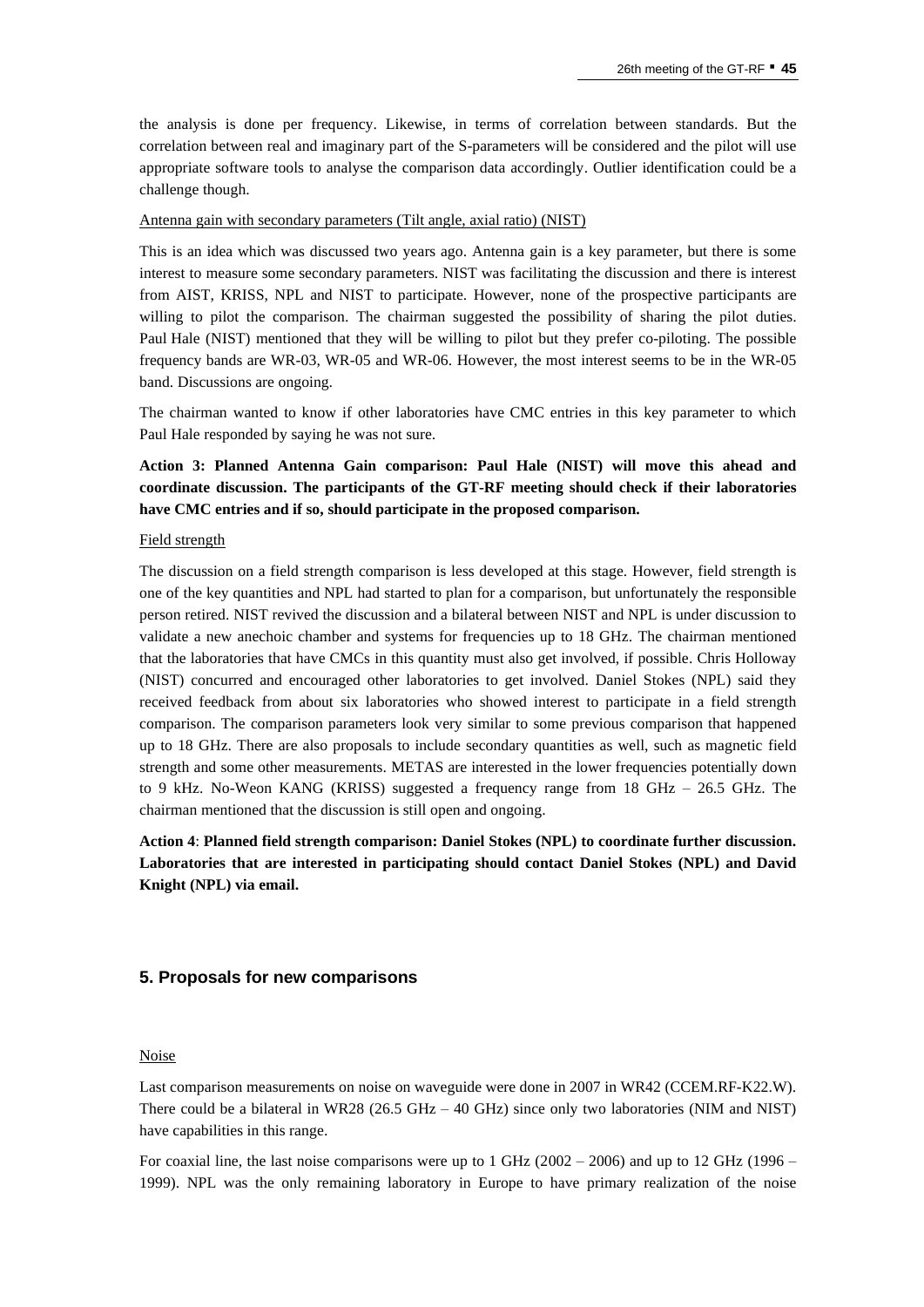quantity but they recently suspended the service. METAS then developed their own primary service for noise in 3.5 mm (up to 26.5 GHz) and have submitted CMCs recently. Naturally, they have an interest in having a comparison. NMIs that currently have CMC entries are KRISS, METAS, INTA and NIST. A comparison in coaxial can be planned as a follow-up after the proposed bilateral on waveguide between NIM and NIST or the coaxial comparison could be directly done, but discussions are still open. However, METAS will not be able to pilot the noise comparison since they are already piloting the S-parameter comparison in 2.4 mm coaxial line.

TUBITAK UME expressed interest in participating in a noise comparison in the coaxial line at 3.5 mm to help them establish a CMC entry.

**Action 5**: **The chairman to discuss with NIST (Paul Hale) about a possible arrangement for a noise comparison in coaxial line and prioritize which one to move further between the waveguide (bilateral) and the coaxial comparison. KRISS to also provide feedback at some point in terms of participating in the 3.5 mm comparison.**

# Follow-up power comparison (follow-up to K17)

A comparison is currently running in power in waveguide.

NIST proposed that a follow-up power comparison could be in the 2.4 mm frequency range in a new type of thermoelectric sensor (replacing thermistor mounts), but discussions are open. Laboratories that immediately showed interest in the NIST proposal are PTB, LNE, CENAM and NPL. TUBITAK UME asked if it would be a primary level comparison or a secondary level comparison. The chairman responded by saying the idea is to do a primary level comparison, but laboratories without primary systems could still participate and probably not contribute to the reference value. The details of the comparison are still under discussion. The chairman asked members to consult their power experts with regards to the proposed follow-up power comparison.

# **Action 6**: **NIST (Paul Hale) to start the conversation to take the proposal forward for a future comparison in power with the new thermoelectric sensors (replacements of thermistor mounts).**

# Voltage/Waveform

The chairman said he was not sure if there was ever a comparison in this key quantity and wanted to know if there was any interest for a comparison. In general there was no interest. NIST mentioned that they recently completed an informal comparison of the electro-optical primary systems with PTB, NIM and Beijing Institute of Radio Metrology Measurements.

#### Follow-up attenuation comparison

NPL suggested a high frequency waveguide attenuation comparison up to more than 100 GHz (WR10) and asked for expressions of interest. There was no immediate interest and the chairman suggested that it could be a pilot study or a bilateral to support the preparation of CMC entries. Daniel Stokes suggested that it could even be a comparison at higher frequencies in coaxial (higher than the currently running 2.4 mm attenuation comparison in coaxial) or change in media to waveguide.

# **Action 7**: **Laboratories that are interested in a future attenuation comparison should contact Daniel Stokes (NPL) for discussions to take this forward.**

Martin Hudlicka (CMI) suggested a comparison in S-parameters in waveguide in WR42 (18 GHz – 26.5 GHz) or WR28 (26.5 GHz – 40 GHz) or WR22 (33 GHz – 50 GHz), see document *CCEM-GT-RF/2021- 05* on the GT-RF members' area webpage, and wanted to know if there was interest. He noted that there are many institutes with parameters in waveguide, but he has not found any comparisons in this quantity in the KCDB. CMI currently do not have CMC entries in this parameter but would like to establish them, hence the suggestion for a comparison. CMI could potentially pilot in the WR28 band.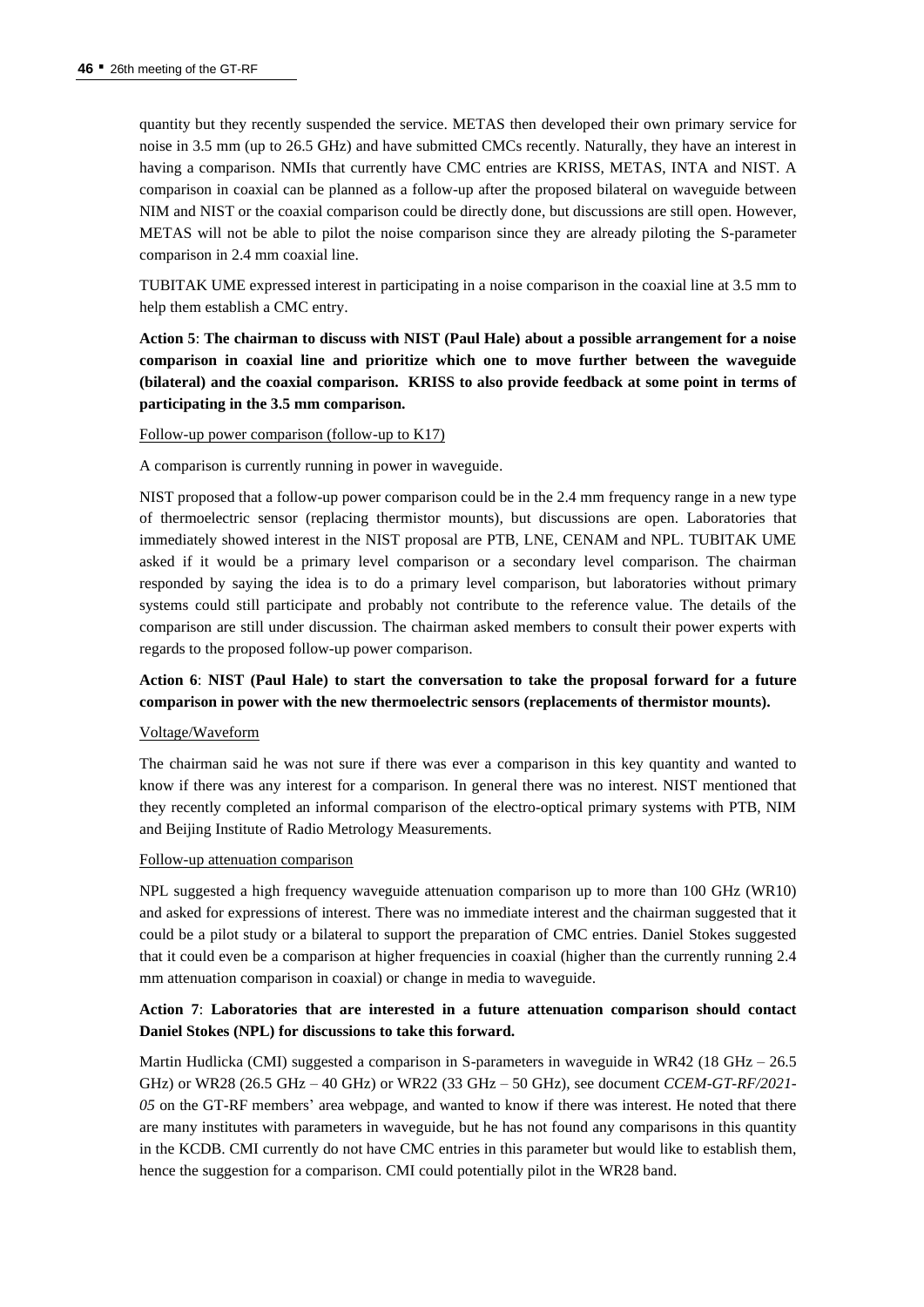The chairman highlighted that it is not foreseen to run more than one comparison of a key quantity at the same time, so this S-parameter comparison in waveguide should probably be a long-term plan. Michael Stock concurred with the chairman but also said it is not cast in stone and comparisons could still be run in parallel if needed and possible, taking the availability of resources into consideration.

PTB, LNE, NPL and NMC immediately showed interest in the waveguide comparison. PTB further mentioned that they would not even have a problem to do this waveguide S-parameter comparison in parallel with the 2.4 mm S-parameter comparison.

# **Action 8: Martin Hudlicka (CMI) and Karel Drazil (CMI) to probe for more interest from other laboratories and coordinate the discussion on a future S-parameter comparison in waveguide.**

Faisal Mubarak (VSL) suggested that it is perhaps not realistic to wait for many years for a key comparison in each connector to finish before the next one can be initiated. He added that timely discussions should start for key comparisons in the planar domain. VSL and PTB would be interested in a comparison in planar measurements. The chairman appreciated Faisal's comment and went further to say PTB was the first to make a CMC entry for on-wafer measurement on planar structure and probably others will follow. But the question was whether there are many laboratories interested in a planar/onwafer measurements comparison now for purposes of CMCs? It seems most likely in the future.

**Action 9**: **Laboratories that already know that they might have CMC entries in planar/on-wafer Sparameters in the near future to inform the chairman about their plans by email.**

# **6. KCDB and CMCs**

#### KCDB 2.0 news

A presentation was given by Susanne Picard on the general status of the move towards KCDB 2.0 (henceforth to be referred to as the KCDB), which has been in use for about one and half years already.

EURAMET Electricity and Magnetism had a larger set of CMCs that were submitted for the intra-RMO review using the old Excel sheets and then transferred to the KCDB system for JCRB review (previously called inter RMO review). There has been an intermediate solution for this exercise. Despite some communication problems in the beginning, CMCs were successfully approved and published on the KCDB as soon as they were approved.

The KCDB support has an underpinning service to correct for anomalies like in any other software. The anomalies are getting less frequent, and the support service is used to make minor improvements in the system, for example, to make some facilities in the KCDB platform more user-friendly.

Discussions took place through a workshop on the SI in FAIR digital data in February 2021, notably on the issue of digital calibration certificates since it will affect everyone in the future. An Application Programming Interface (API) has been developed to facilitate interoperability between systems to enable seamless access from other applications to the database where all the CMCs are stored. After consultations with some NMIs, a few non-technical adjustments have been made such as making the vocabulary clearer. The API enables one to query the same data that is available on OpenSearch. Furthermore, through the API a National Metrology Institute or Designated Institute can securely import the contents of a CMC into their digital calibration certificates.

The chairman noted that there is still room for improvement in the KCDB platform in terms of convenience. He greatly appreciated the help from the KCDB office, especially Susanne Picard, with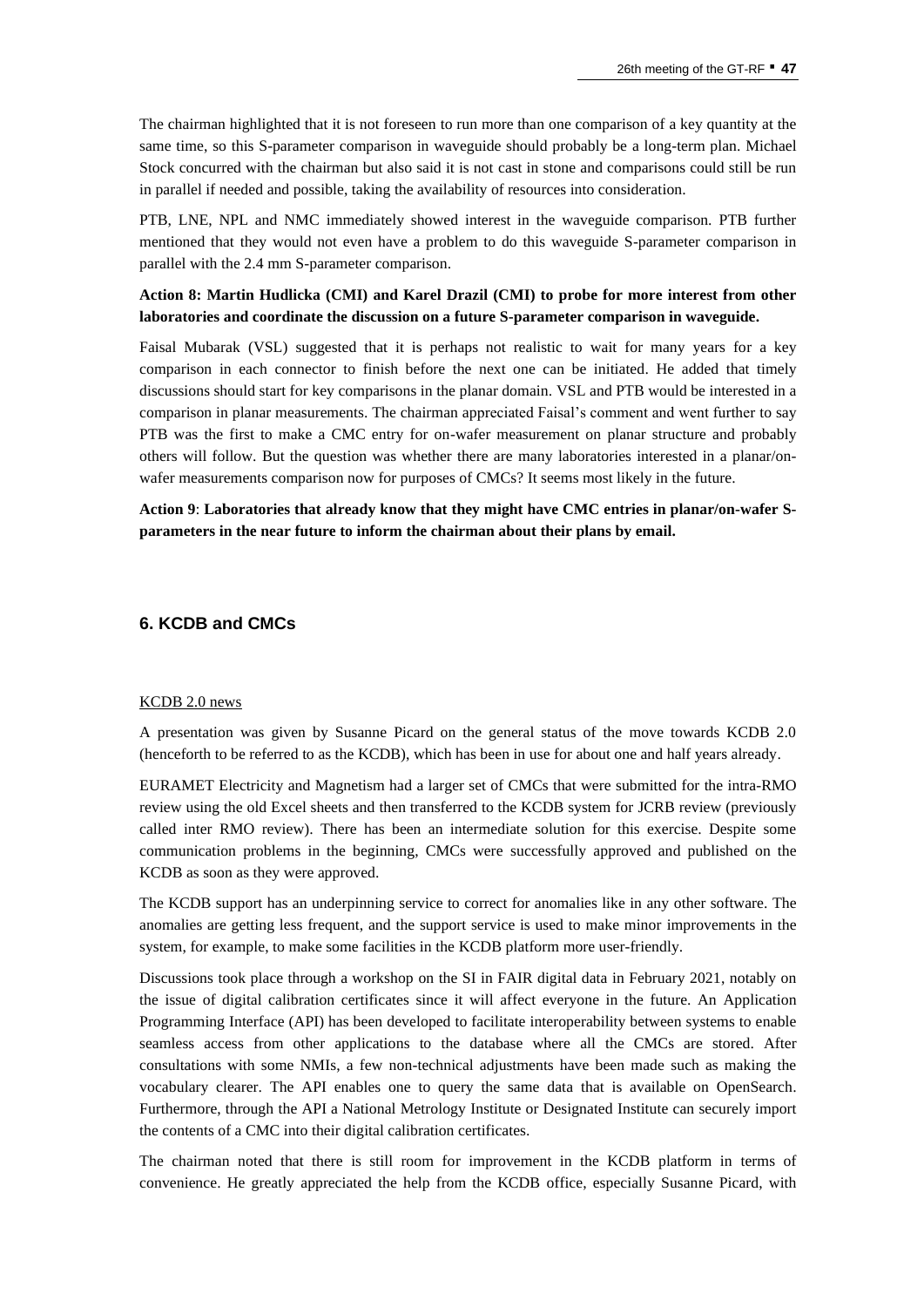regards to support and assistance with the platform whenever required. He further highlighted that users of the platform will get to appreciate the new KCDB compared to the old system in the long run.

#### **7. Other business**

#### Chairmanship GT-RF

The chairman informed the meeting that he has been the chairman of the GT-RF since 2013. He said anyone who is interested to take over as the next chairman should declare their interest to Gert Rietveld and/or himself. However, he did mention that he is still available to serve as the chairman of the GT-RF if required but would like to give the opportunity to somebody else to take up the position. The chairman further mentioned that the chairmanship role could be a career-growth opportunity. Gert Rietveld reiterated the chairman's comments and further appreciated him for serving well as the chairman of the GT-RF for 8 years already. Gert Rietveld went on to suggest that whoever is interested to be the next chairman could contact the current chairman to find out the kind of burden that comes with the chairmanship role. Furthermore, it was mentioned that there is a transition period to help a new chairman to adapt to the role.

# **8. Date of next meeting**

The chairman thanked everyone for the attendance especially those that were attending in the early morning or evening in their time zones. He said he would leave the date of the next meeting (informal) open and if there will be a meeting during the time of the next CPEM conference, but there will certainly be a meeting in two years. However, he noted that very few people that attend the official GT-RF meeting normally attend the CPEM conference. As such, there is a possibility that the next (informal) meeting could be online. The chairman concluded by saying the date of the next meeting would not be discussed now, but he will ask for opinions from the members early next year. Gert Rietveld noted that he enjoyed the discussions during the online meeting on the comparisons and felt that the online meeting really helped to make progress. As such, he suggested that he would be in favour of having an online meeting in 2022, but not necessarily at the time of the CPEM because as the chairman indicated, not many GT-RF members attend the CPEM. The chairman closed the meeting at 14:30 (UTC+2).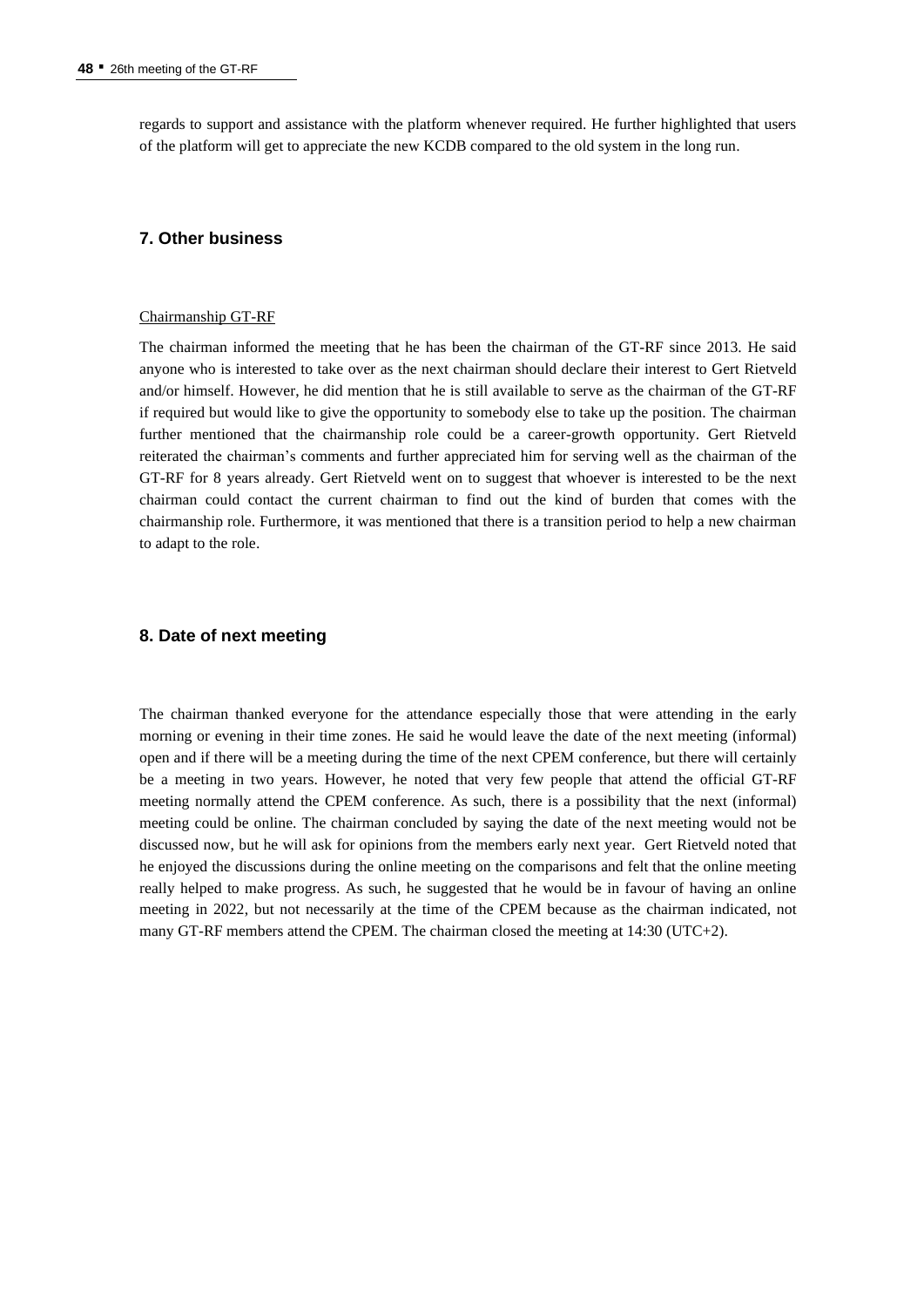# **Appendix E.3**

# **REPORT OF THE 10TH MEETING OF THE CCEM WORKING GROUP ON THE COORDINATION OF THE REGIONAL METROLOGY ORGANIZATIONS (WGRMO)**

# **(6 April 2021)**

# **TO THE CONSULTATIVE COMMITTEE FOR ELECTRICITY AND MAGNETISM**

**List of Members of the CCEM Working Group on Coordination of the Regional Metrology Organizations as of 6 April 2021**

# **Chairman**

Mr Lucas Di Lillo, Instituto Nacional de Tecnología Industrial [INTI], San Martin

# **Members**

Chairpersons of the RMO TCs for electricity and magnetism Chairpersons of CCEM WGLF and GT-RF Executive Secretaries of CCEM and JCRB KCDB coordinator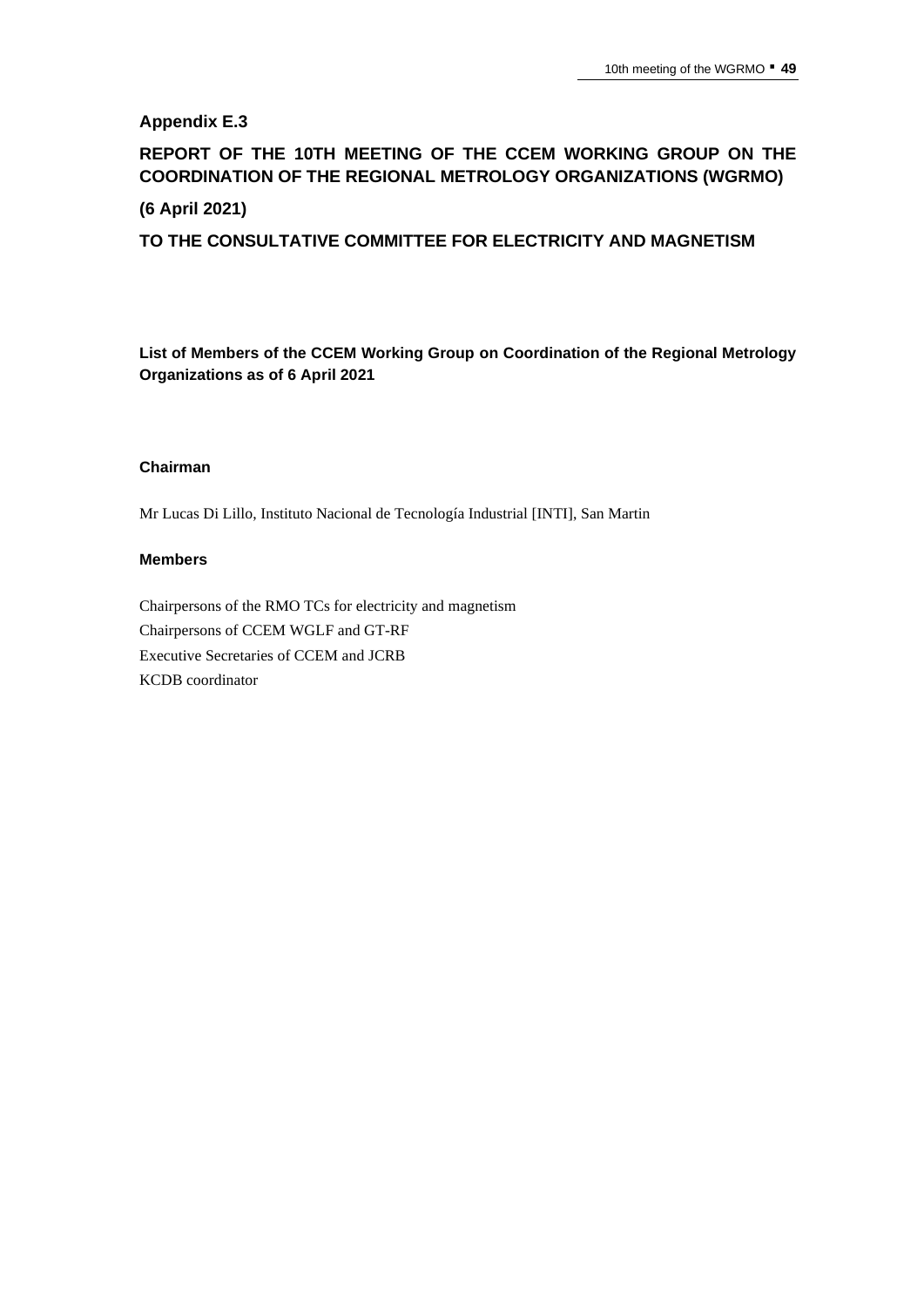The Working Group on RMO coordination (WGRMO) of the Consultative Committee for Electricity and Magnetism (CCEM) held its 10th meeting (online meeting) on 6 April 2021.

**Chair:** Lic Lucas Di Lillo (INTI)

# **The following members were present at the meeting:**

| Mr Alexander Matlejoane (NMISA)         | <b>Representing AFRIMETS</b>    |
|-----------------------------------------|---------------------------------|
| Dr Hyung-Kew Lee (KRISS)                | Representing APMP               |
| Dr. Markus Zeier (METAS)                | <b>Representing EURAMET</b>     |
| Mr Jon Bartholomew (EMI)                | Representing GULFMET            |
| Mr Lucas Di Lillo (INTI)                | Representing SIM                |
| Dr Gert Rietveld (VSL)                  | President of CCEM               |
| Dr Murray Early (MSL)                   | Chair of WGLF                   |
| Dr Michael Stock (BIPM)                 | Executive Secretary of the CCEM |
| Dr Sten Bergstrand (BIPM <sup>1</sup> ) | Executive Secretary of the JCRB |
| Dr Susanne Picard (BIPM)                | Coordinator of KCDB             |
| Dr Maryna Yarmolovich (BelGIM)          | <b>Representing COOMET</b>      |

# **The following observers were present at the meeting**:

Regis Landim (INMETRO); Israel-Garcia Ruiz (CENAM); Wei Yan (NMIA); Jiangtao Zhang (NIM); Ilya Budovsky (NMIA); Mohammed Helmy (NIS); Marc-Olivier André (METAS); Ghislain Granger (NRC); Thomas Nelson (NIST); Felix Raso (CEM); Takehiko Oe (NMIJ); Alexander Matlejoane (NMISA); Jiri Streit (CMI); Sten Bergstrand (BIPM); Rolf Judaschke (PTB); Jae-Yong Kwon (KRISS); Felipe L. Hernandez Marquez (CENAM); Karl-Erik Rydler (RISE); Michael Khoza (NMISA); Sze Wey Chua (NMC); Tao Jing (A\*STAR ); Yusong Meng (A\*STAR ); Gregory Kyriazis (INMETRO); Linoh Magagula (NMISA); Luca Callegaro (INRIM); CM Tsui (SCL); Steven Yang (SCL); JT Janssen (NPL); Uwe Siegner (PTB); Nobu-Hisa Kaneko (NMIJ/AIST); Javier Diaz de Aguilar (CEM); Jari Hällström (MIKES).

# **1) INTRODUCTION AND WELCOME**

The meeting was opened at 10:30 (UTC) by the Chair, Lucas Di Lillo. The Chair welcomed the delegates to the meeting and presented the draft agenda published at the CCEM WGRMO website which was approved.

<sup>&</sup>lt;sup>1</sup> On secondment at the BIPM from RISE.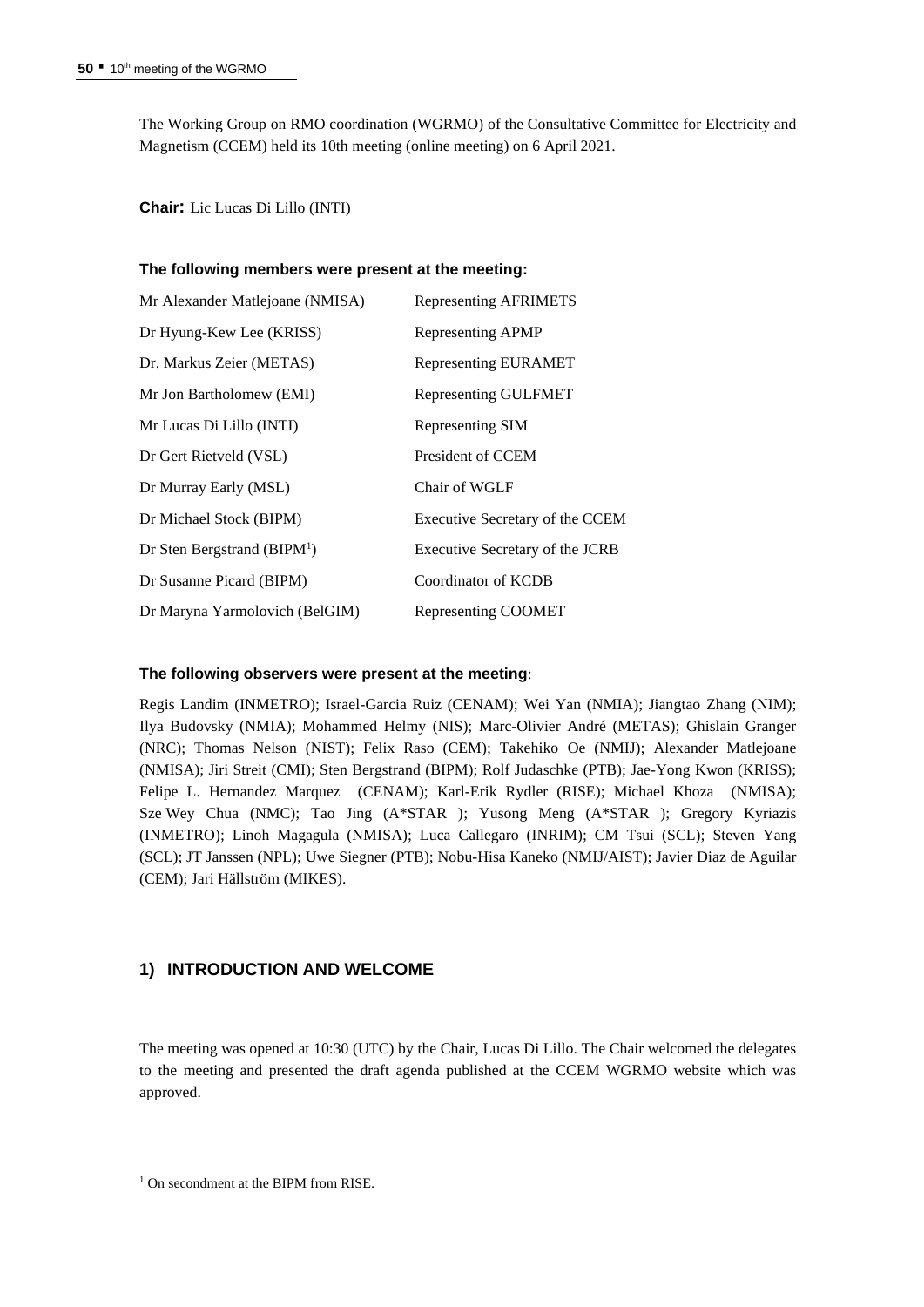# **2) CCEM WGRMO CHAIR'S REPORT**

The Chair gave a summary of the activities of the WGRMO since the last formal meeting. He explained the objectives and showed the list of members of the WGRMO.

Based on the last WGRMO meeting report, there were seven actions to be addressed during the 2019-2021 period.

**Action 1 (2019): The Executive Secretary of the CCEM and the new Chair of the CCEM WGRMO update the "Electricity and Magnetism Supplementary Guide for the submission of CMCs" to include examples of matrices**

There is a specific item (3–e) in the agenda to discuss this action.

**Action 2 (2019): Coordinator of the KCDB to approach WGRMO Chair and RMO TC Chairs when CCEM beta review of KCDB 2.0 is required**

Lucas Di Lillo informed that the WGRMO chair as well as RMO TC chairs had been working together with the BIPM staff in order to get familiar with the KCDB 2.0 interface and helped to fix some bugs in the system. Susanne Picard highlighted that now the system is fully operational.

**Action 3 (2019): The existing task group to provide a draft of CCEM Supplementary Guidelines for the Acceptance of Calibration and Measurement Capabilities, including case studies by the 2020 meeting***.*

There is a specific item (3-b) in the agenda to discuss this action.

# **Action 4 (2019): RMOs to continue developing strategic plans for EM comparison.**

Lucas Di Lillo informed that he sent several emails to the RMO TC chairs and according to the answers the current situation is as follows:

- In the **EURAMET** TC-EM this has been delegated to the four subcommittees (DC/Quantum, LF, RF&MW, Power and Energy). All four SCs have been working on it and P&E has a fully established plan, whereas DC/Quantum and LF are still being set up. For RF&MW it is less of a topic because most comparisons take place at CCEM level and there is hardly any need for regional follow-up comparisons.
- **GULFMET** Strategy consist of
	- a) TC EMTF will not duplicate the ongoing BIPM comparisons.
	- b) TC EMTF will cooperate with other RMOs in organizing comparisons where possible.
	- c) TC EMTF will provide all key comparisons for parameters where two or more GULFMET laboratories have capability, either directly or by cooperation with other RMOs.
	- d) TC EMTF will provide required supplementary comparisons for parameters where two or more GULFMET laboratories have capability, either directly or by cooperation with other RMOs.
	- e) Where only one GULFMET member has capability TC EMTF will encourage bilateral comparisons
	- f) or participation in other RMO comparison and support if necessary.
- **SIM** did not organize a WG meeting during 2020 and is going to analyse a new document during the next WG meeting.

**Decision 1: The WGRMO recommends to the RMO TCs/WGs to continue developing strategic plans for EM comparison.**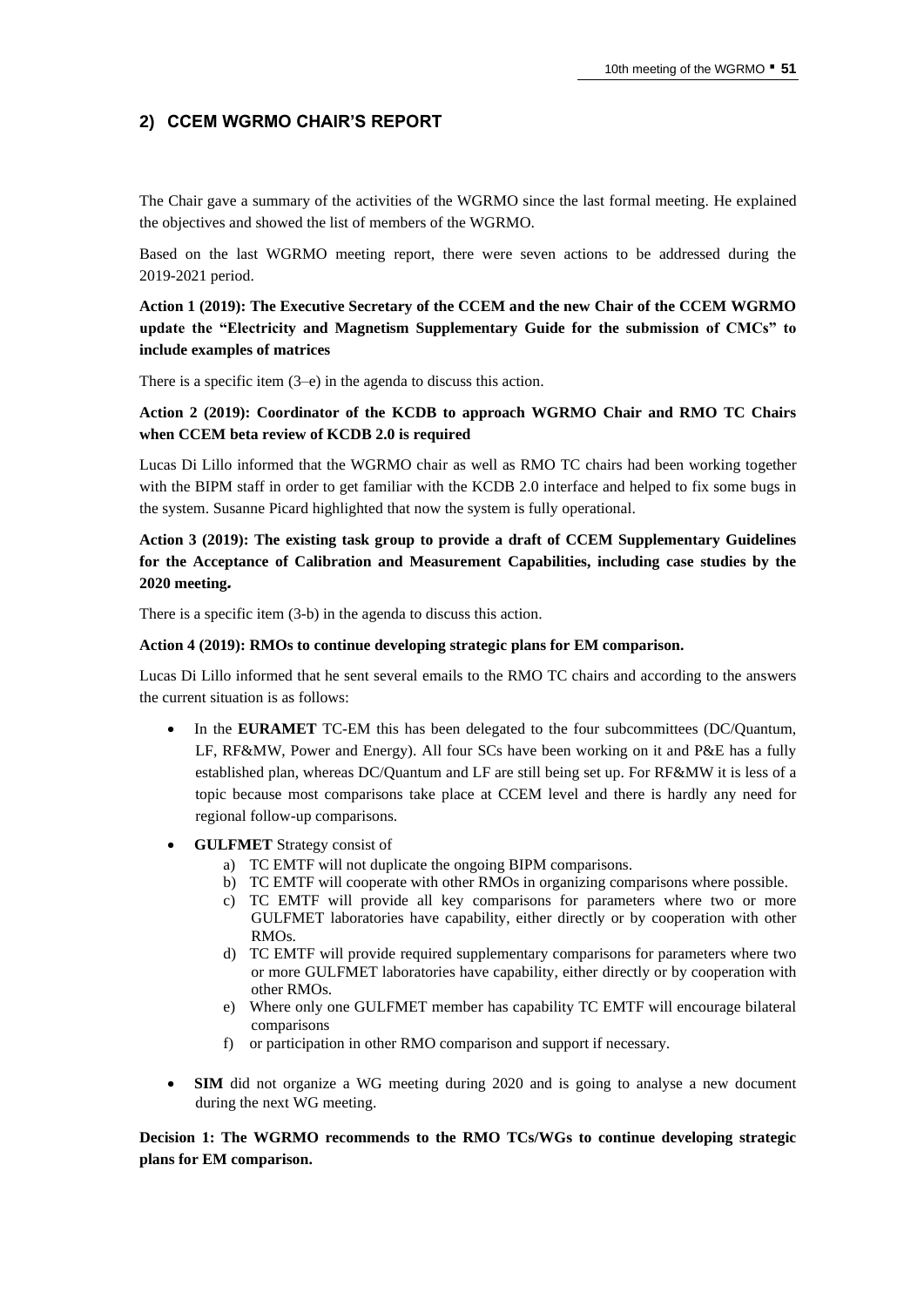# **Action 5 (2019): JCRB Secretary to request information from other CCs on their guidance on what evidence is required to support CMCs***.*

Sten Bergstrand explained that he concluded that the variety of support is as wide as the difference between the different fields, that field specific 'tweaks' for other evidence than comparisons are hard to transfer, and that (in the end) judgment will be left to the CC in charge.

There is a specific item (3-a) in the agenda to discuss this topic.

# **Action 6 (2019): EURAMET to provide a proposal for a new service sub-category for digital meters and merging units**

The topic was discussed at the EURAMET SC-P&E meeting in Ljubljana in 2019 and it was suggested to avoid making new sub-categories. Instead, it was attempted to fit the meters with digital output into the existing categories. Subsequently this was successfully done. Therefore, no new sub-categories needed*.*

# **Decision 2: It is not necessary to add a new subcategory for digital meters**

# **Action 7 (2019): A new task group (Gert Rietveld and Ilya Budovsky) to propose a solution to including linearity in the CMC categories list.**

There is a specific item (4-a) in the agenda to discuss this action.

Concerning the JCRB reviews (inter-RMO reviews) the chair informed that during the last two years, three JCRB reviews were done (submissions from AFRIMETS, SIM and EURAMET) and that after the CCEM meeting APMP is going to submit a new batch. In the case of SIM the CMCs involved only one country (Brazil) and the delay was due to a bug that was found in the system and after some months it was finally solved.

In the case of EURAMET, it was a huge batch and most of the CMC entries were modified CMCs. Unfortunately, the WGRMO chair made a mistake using the KCDB 2.0 interface and rejected all the batch. After a lot of work, all CMCs could be recovered and now some of them were approved and published and others are still under review.

Lucas Di Lillo mentioned that there is CCEM 2019 Action 1 "Extending the Action 4 of CCEM WGRMO by finding a process to inform each other on an early stage of a comparison." In this case, when the KCDB office receives a request to register a comparison, an automatic email is sent to the chair which indicates that the comparison will be registered in the KCDB as soon as possible, unless the KCDB Office [\(BIPM.KCDB@bipm.org\)](mailto:BIPM.KCDB@bipm.org) receives an immediate response to the present email giving instructions to the contrary. The chair said that he has no authority to stop the registration process to check if NMIs from other RMOs would like to join.

Sten Bergstrand mentioned that the length community has an Excel sheet in which all the RMO comparisons can be seen, and he will share this file with the WGRMO chair.

Murray Early said that when a KC or a SC is registered, in general the protocol is not submitted at the same time, so it is still possible to modify the protocol in order to include new participants.

Ilya Budovsky suggested that the best way to know in an early stage the plans of other RMOs for comparisons could be to share within all the TC chairs the reports of the TC/WG meetings.

**Decision 3: The WGRMO chair will consult other RMO TC chairs about the possibility to share the reports of the meetings with other RMOs in order to know in an early stage about the plans for comparisons. Also, and in the case the first option is not accepted, when the WGRMO chair received an email in which the KCDB office was asked to register a comparison, he/she will inform**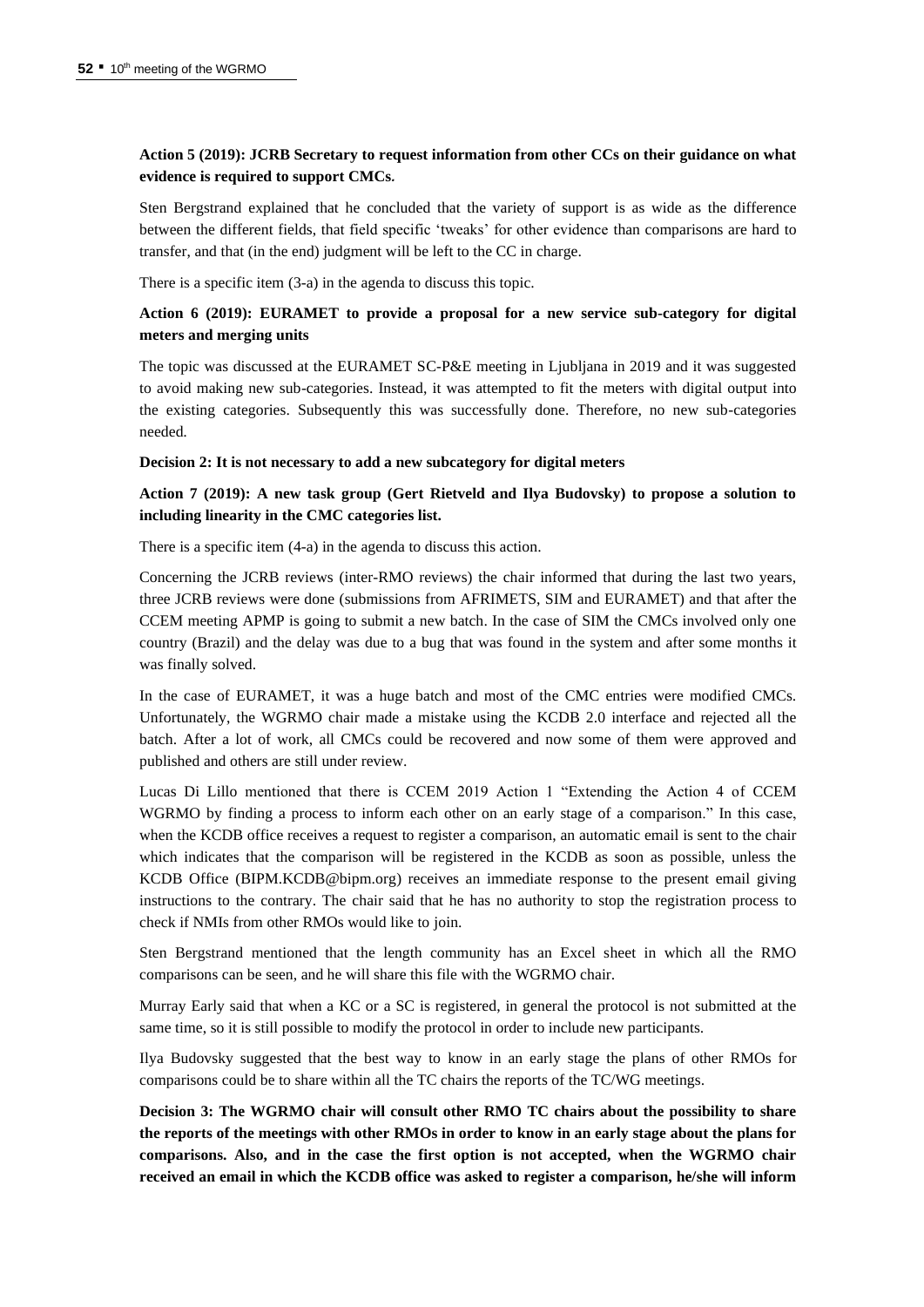**the CCEM executive secretary in order the secretary asks the other RMOs if there are any NMIs interested in participating in this comparison.**

# **3) CIPM MRA REVIEW AND UPDATE FROM JCRB**

#### **a) Update from JCRB (WGRMO/21-03\_a)**

Concerning the JCRB news, Sten Bergstrand informed that a new series of guidance documents on different aspects of the CIPM MRA are available on the BIPM website. They present the same information as the previous guides, but in a better and more consistent way. He also informed that the JCRB website for CMC review will be closed. All CMC submissions in EM are now dealt with in the KCDB 2.0 platform. The information will be still available for those who need to access it for some information. He also presented a graph which showed the reduction of the time for the JCRB review to about one month in most of the cases.

#### **b) Criteria of acceptance of CMCs in Electricity and Magnetism (WGRMO/21-03\_b)**

Ilya Budovsky explained that the document lists the technical evidence to take into consideration in addition to comparisons for the review to support or not the CMCs. The objective is to remove the ambiguity during reviews of NMI's claims. The document also specified which cases require a comparison.

Sten Bergstand mentioned that the document refers to inter-RMO review instead of JCRB review. The latter term is to be preferred. Ilya Budovsky indicated that in the latest version this is fixed.

Murray Early highlighted that on point 1 of the minimum requirements, a peer reviewed scientific publication seems reasonable for a high-level claim but seems excessive for a more modest one. For such cases conference presentations or RMO presentations seem to be more reasonable.

Ilya Budovsky mentioned that when a state-of-the-art CMC is presented and there is not a comparison, then one or two sources of other technical evidence are required. The document listed different options.

Murray Early said that on point 2 it is sometimes difficult to witness a demonstration. Ilya Budovsky answered that it is not the intention to witness a demonstration for each CMC line, but only for a representative measurement. He would be open for other proposals.

Gregory Kyriazis said that the document requirements seem to be too restrictive for less developed countries. Gert Rietveld invited him to submit a proposal of what might be changed.

In the first bullet point following the table, it should be stated explicitly that 'key comparisons' include those arranged by the CCEM and the RMOs.

Finally, Gert Rietveld intervened to indicate that on point 1, a peer-reviewed scientific publication would be ideal. However, a conference presentation for less state-of-the-art CMCs may be sufficient. But it is difficult to decide what is state-of-the-art since it depends on the level of experience of the laboratories. Comments will be received and discussed with Ilya to include them in the new version of the document and the discussion of this topic will continue via email.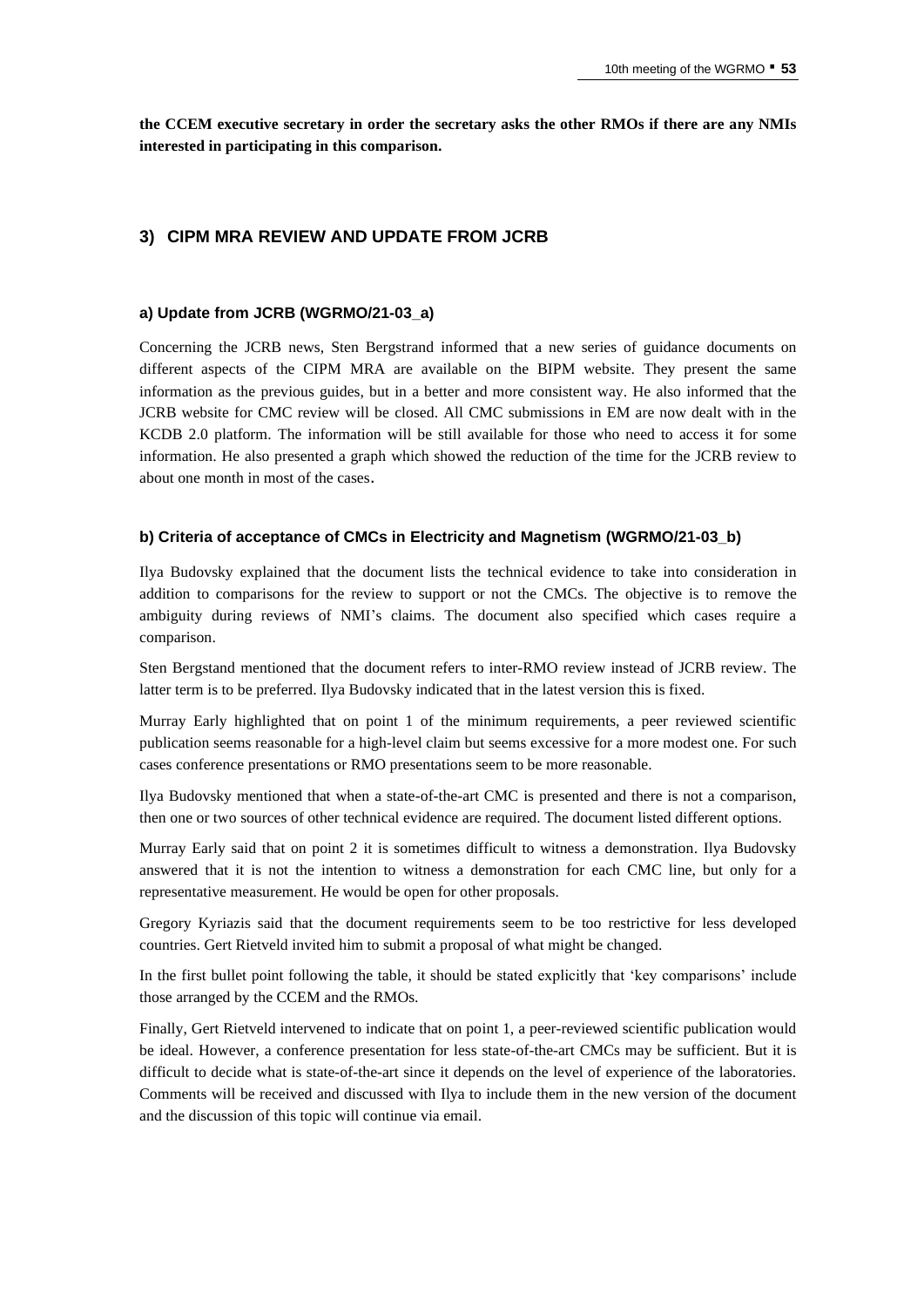**Decision 4: The existing task group on CCEM Supplementary Guidelines for the Acceptance of Calibration and Measurement Capabilities will continue with the writing of the document taking into account the received comments.**

# **c) On the transition towards quantity-based equations**

On the next topic on the agenda "On the transition towards quantity-based equations", Susanne Picard presented a document titled "Guide to convert numerical equations into quantity equations for KCDB applications" and informed that as requested by the Mass community and Length community there is a change in the way to express uncertainty equations (from equations based on numerical values to "quantity-based equations"). The CCs' presidents approved this transition. In the case of E&M there are about 50 equations that will be uploaded in the new format.

Susanne Picard also informed that the BIPM has developed a new application called an API (application programming interface). This interface allows querying of the database directly from within other applications.

**Decision 5: Susanne Picard will send the document on the transition towards quantity-based equations to the WGRMO chair and to the Executive Secretary of the CCEM to be distributed among the participants.**

# **d) Use of the Executive Reports by the TC chairs**

Concerning the "Use of the Executive Reports of a comparison by the TC chairs" Michael Stock asked about how the RMO TC chairs use these reports. He mentioned that according to the CIPM MRA-G-13, chapter 9,

"The responsibility for ensuring that CMC claims made by the institute are consistent with the results obtained in comparisons, are as follows:

1. the institute making the CMC claim has the primary responsibility to modify, temporarily withdraw or delete the impacted CMC(s) from the KCDB;

2. the RMOs, through their TC/WGs, should monitor the impact of key and supplementary comparison results on CMC claims for their institutes;"

He wanted to know how the executive report is used by the RMO TC chairs and if there are any examples that CMCs have been modified after an unsatisfactory comparison.

Lucas Di Lillo mentioned that in SIM in general NMIs use the results of comparisons to decrease uncertainties and at SIM there are no examples of modified uncertainties (increase of the values) due to an unsatisfactory comparison. He also mentioned that in general the SIM TC relies on the NMIs.

Markus Zeier said that he doesn't remember any case in EURAMET in which after a comparison an NMI had to increase the uncertainties.

Gregory Kyriazis commented that we can rely on the NMI claims concerning the compatibility of CMCs with the comparison results as reported in the Executive Report. If the comparison results were not compatible with the published CMCs, the NMI should clarify the reason and in case corrective actions are called for, those actions should also be clarified in the Executive Report. He added that it is possible to rely on the NMI execution of those corrective actions.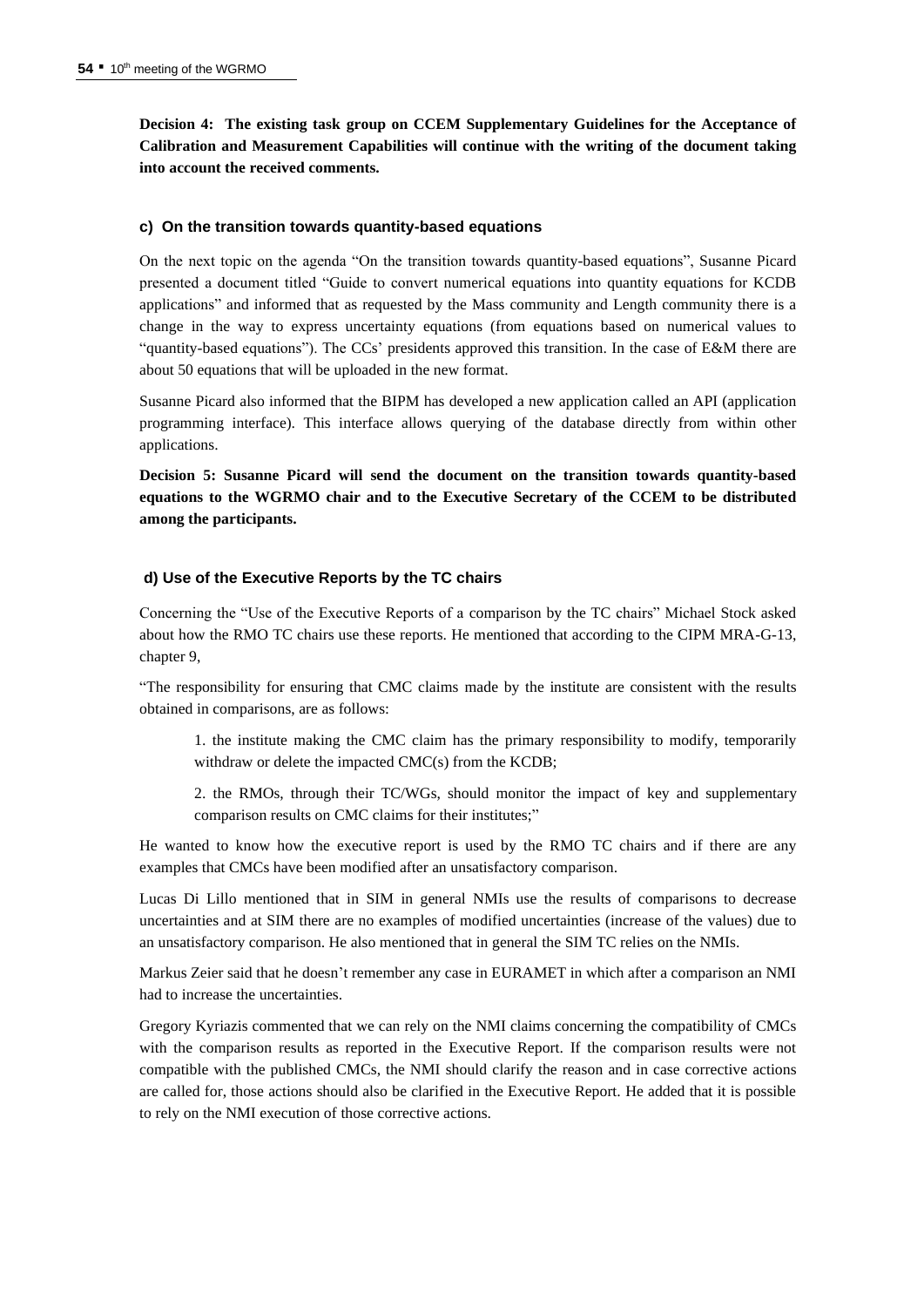Murray Early highlighted that it would be useful that in the final comparison report a check was made numerically against the CMCs so that each participant could check the consistency or inconsistency of the results with the CMCs.

Michael Stock mentioned that the final report of the comparison is publicly available whereas the executive report is confidential, so that if an NMI has to modify its CMC(s) following a comparison this will not be public. This is the reason why in the past it was decided to produce a separate executive report.

Markus Zeier said that the executive reports could become more quantitative by including the graph with the comparison results.

# **e) CCEM Guidelines on CMCs (WGRMO/21-03\_e)**

Lucas Di Lillo asked the TC chairs to remind the CMC writers that in case of modified CMCs, it is advisable to include in the comments section a description of the modifications.

Susanne Picard pointed out that this recommendation is already written in the "Getting started" document and that she will make it clearer in the document and will ask TC chairs not to submit modified CMCs without indicating the modifications.

Ilya Budovsky mentioned that in the draft document he received it is not possible to clearly see the flow diagram and in APMP the intra RMO review is not the same as in the document under discussion. Lucas Di Lillo said that there is a new document with new flow diagrams and he will share this document after the meeting. Sten Bergstrand mentioned that the flow charts are the same as in the CIPM MRA D-13 and it is the flow chart followed by the KCDB 2.0. Ilya Budovsky indicated that if the flow chart is in a CIPM document it is not necessary to duplicate it and it can be solved by including a reference to the CIPM document.

Murray Early mentioned that he was concerned about the ranges of the matrices. He explained that in the matrix used as an example, there is an ambiguity about the voltage and frequency values and that it would be important to agree on how to interpret this. Susanne Picard explained that it is possible to include symbols like ' $\lt'$  or ' $>$ ' in the table because the context of it is treated as text. However, it is not possible in the CMCs itself and this should be included as a comment.

Murray Early and Ilya Budovsky remarked that in the case of matrices which depend on fixed frequencies instead of frequency ranges this is a problem in the case that some NMI or DI use the matrix for accreditation. Ilya mentioned that PTB had solved this issue by using frequency and voltage ranges instead of fixed values.

**Decision 6: The WGRMO chair and the Executive secretary of the CCEM have to modify the document in order to include references to the CIPM documents and a paragraph in which it is clear how to use matrices so that there is no ambiguity in the ranges.**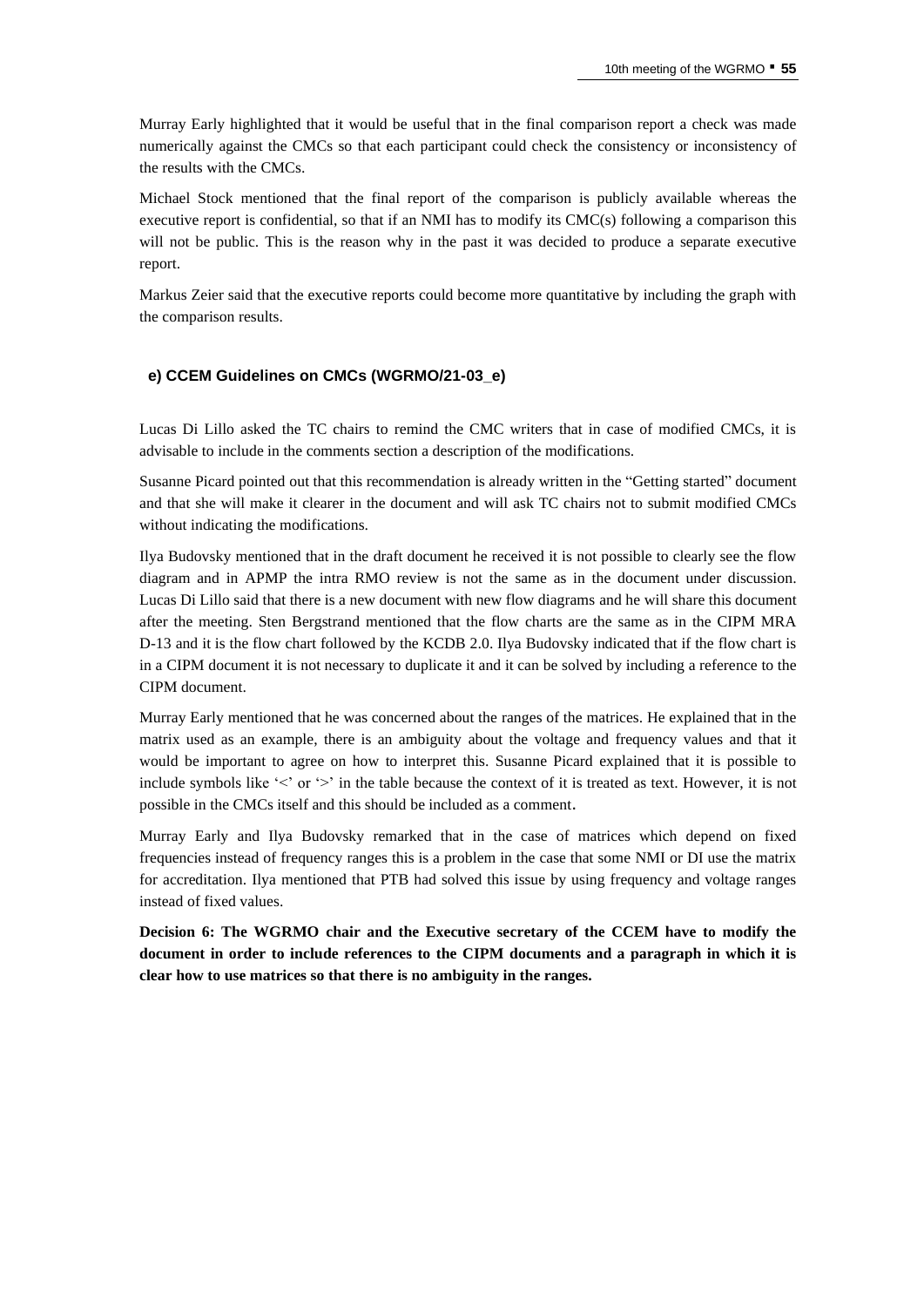# **4) SERVICE CATEGORIES IN ELECTRICITY AND MAGNETISM**

# **a) Update on Categories (linearity and DMM and power calibrators) (WGRMO/21- 04\_a,b,c)**

The task group was working on this subject and Ilya Budovsky presented the proposal to include linearity. This request comes from some laboratories that can measure linearity better than the actual quantity. He also mentioned that the purpose of the changes is to allow NMIs to propose additional CMCs covering a linearity‐only service in a particular service category. These changes have no effect on the existing CMCs and there is no need for any changes unless the NMI wishes to propose additional linearity‐only CMCs in KCDB 2.0.

The excel sheet with the suggested inclusion of linearity in several categories (in red) is available as working document WGRMO/21-04\_c.

Many comments have been received before the meeting which need to be considered. More time is necessary for a final proposal. In particular a definition of linearity needs to be given, since different concepts exist like differential or integral linearity.

Felipe Hernandez suggested to limit linearity to meters and calibrators. Gert Rietveld and Ilya Budovsky mentioned that there are other areas in which linearity is important.

Jari Hällström highlighted that in the high voltage area some linearity tests are based on linearity extensions for which there are no references (for example up to 200 kV). Other methods are used based on the capabilities of the generator for example (up to MV range). He suggested that linearity extension should be excluded. He mentioned that there should be a distinction between linearity and linearity extension. Gert Rietveld agreed that linearity interpolation should be included, but not extrapolation.

During the analysis of this category inclusion, COOMET proposed to also include power calibrators. Ilya Budovsky fully agreed with the proposal to include power calibrator in category 7, sub-category 7.1.1, 7.1.2 and 7.1.3 but he also mentioned that this needs some discussion.

**Decision 7: task group to make a new proposal and try to find an agreement before the next meeting. If many comments remain, wait for the next meeting.**

# **5) WGRMO CHAIR FOR 2021-2023**

The chair explained that his two-year period has come to an end and declared his intention to continue in this position for another 2 years. Gert Rietveld thanked him for his successful work and proposed that he continues for another two-year period. The representatives accepted this proposal.

#### **Decision 8: Lucas Di Lillo will continue in his position for another period of 2 years.**